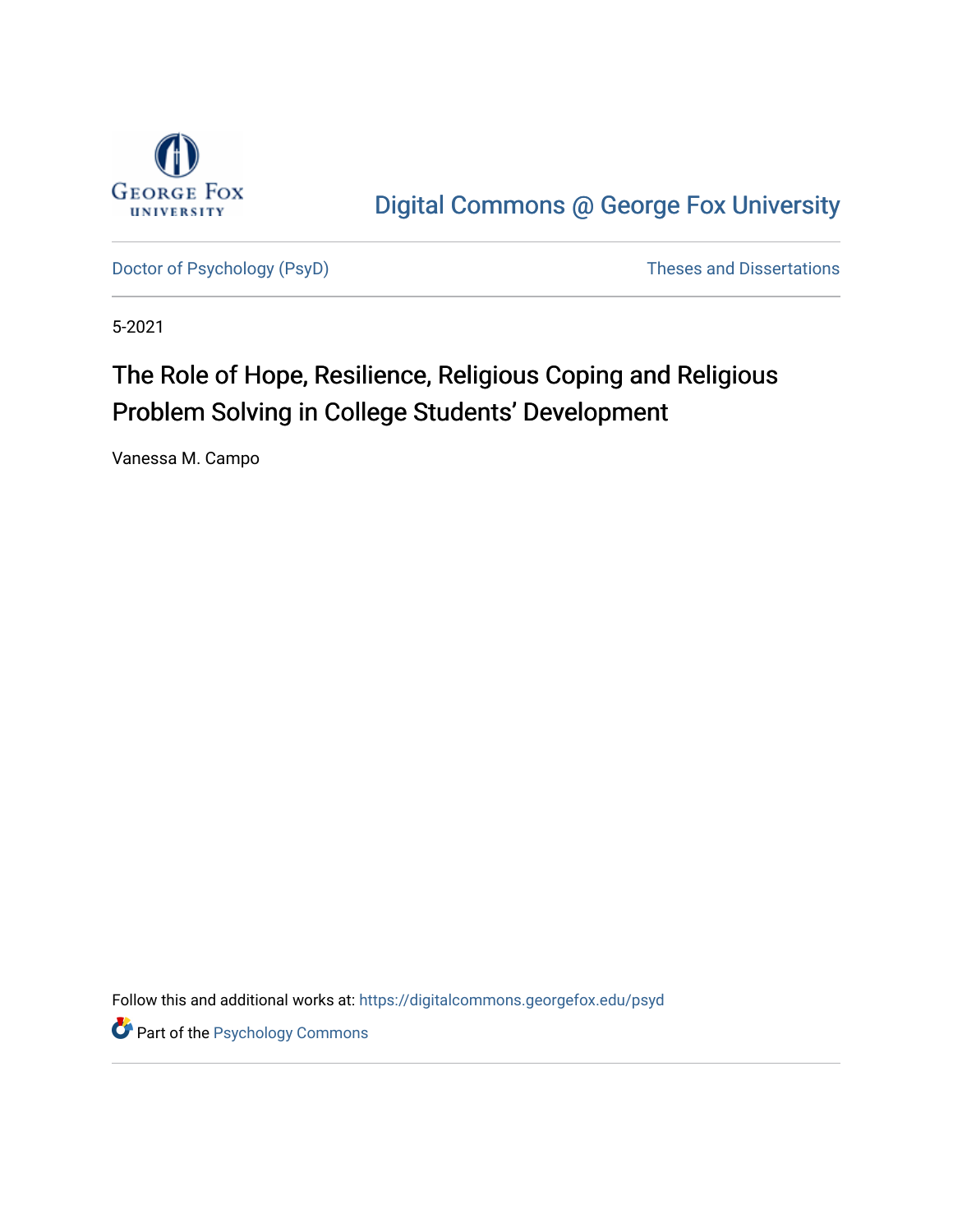# The Role of Hope, Resilience, Religious Coping and Religious Problem Solving in College Students' Development

by

Vanessa M. Campo

Presented to the Faculty of the

Graduate School of Clinical Psychology

George Fox University

in partial fulfillment

of the requirements for the degree of

Doctor of Psychology

in Clinical Psychology

Newberg, Oregon

May 13, 2021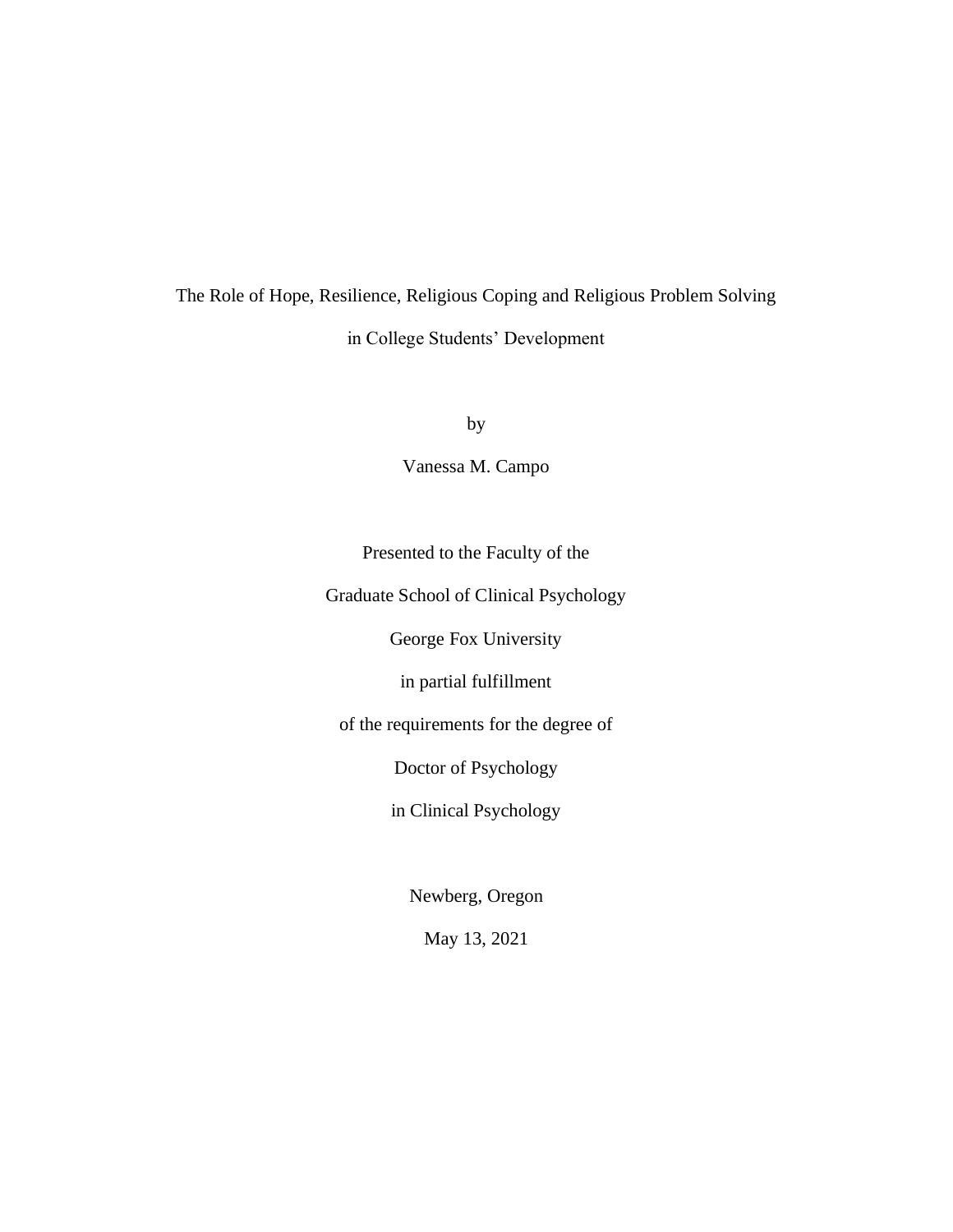# The Role of Hope, Resilience, Religious Coping and Religious Problem Solving in College

**Students' Development** 

By

Vanessa M. Campo

has been approved

at the

Graduate School of Clinical Psychology

George Fox University

as a Dissertation for the Psy.D. degree.

Winter Leegation

Winston Seegobin, Psy.D.

Kristie Knows His Gun, Psy.D.

Mark McMinn, Ph.D.

 $5/13/21$ 

Date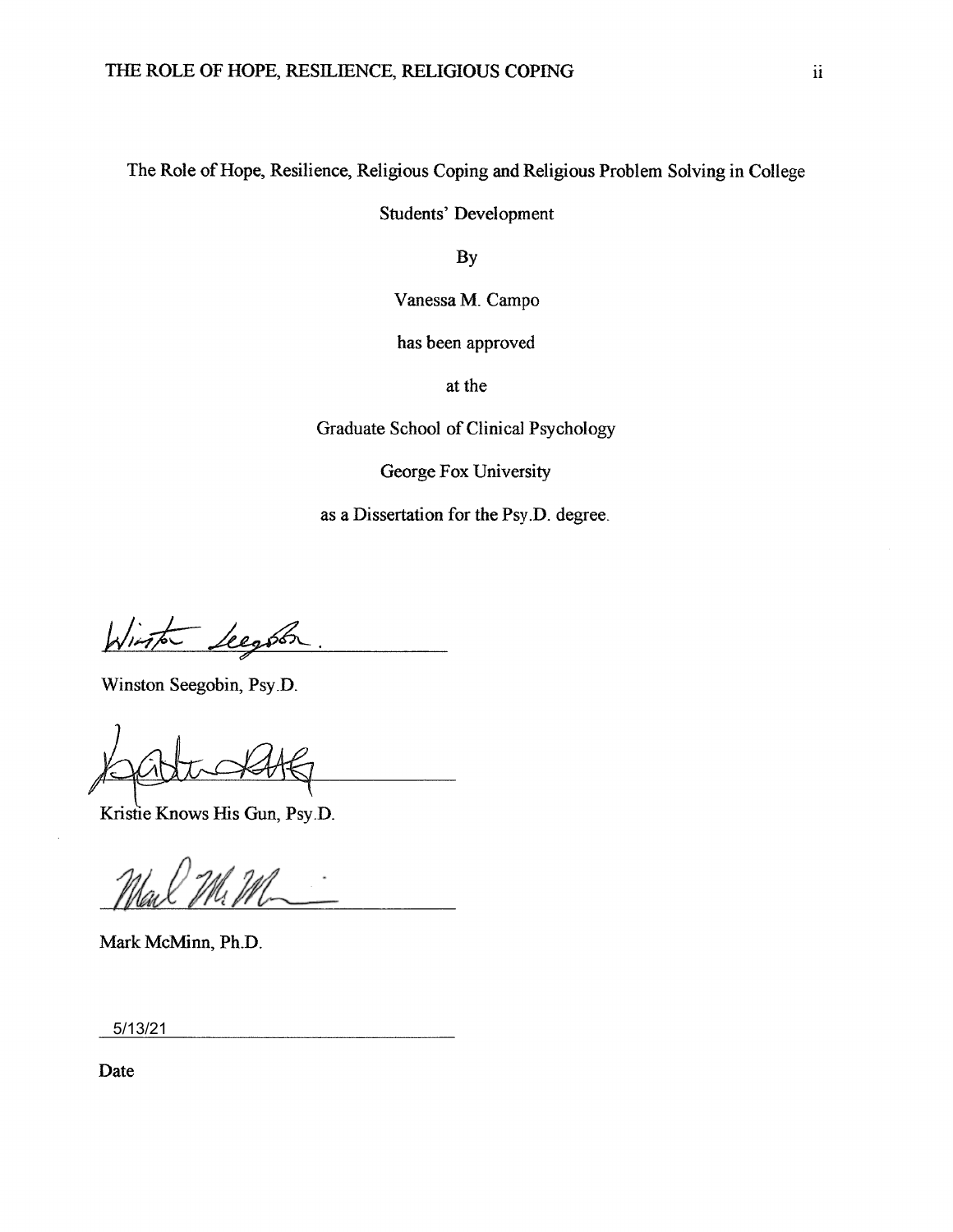The Role of Hope, Resilience, Religious Coping and Religious Problem Solving in College Students' Development

> Vanessa M. Campo Graduate School of Clinical Psychology George Fox University

> > Newberg, OR

# **Abstract**

As students attend their chosen college or university day to day stressors and challenges can become overwhelming. The stressors that come with new collegiate expectations and demands can increase the importance for colleges and universities to foster students' development. Programming or courses that increase students' hope, resilience, and religiousness could make their college experience much better and more enjoyable. This study hypothesized the following: a will be positive correlation between hope, resilience, and positive religious coping, a positive correlation between religious coping and the collaborative subscale of the religious problem-solving scale, and that religiousness will be higher at George Fox University compared to Ashland University as measured by the religiosity measure. Participants in this study were undergraduate college students from both George Fox University and Ashland University, participants ranged in age from 18-52, with mainly European-American identifiers. The majority of participants were white, United States born, female, and were between the ages of 18-24. Participants were surveyed using the Adult Hope Scale, Connor Davidson Resilience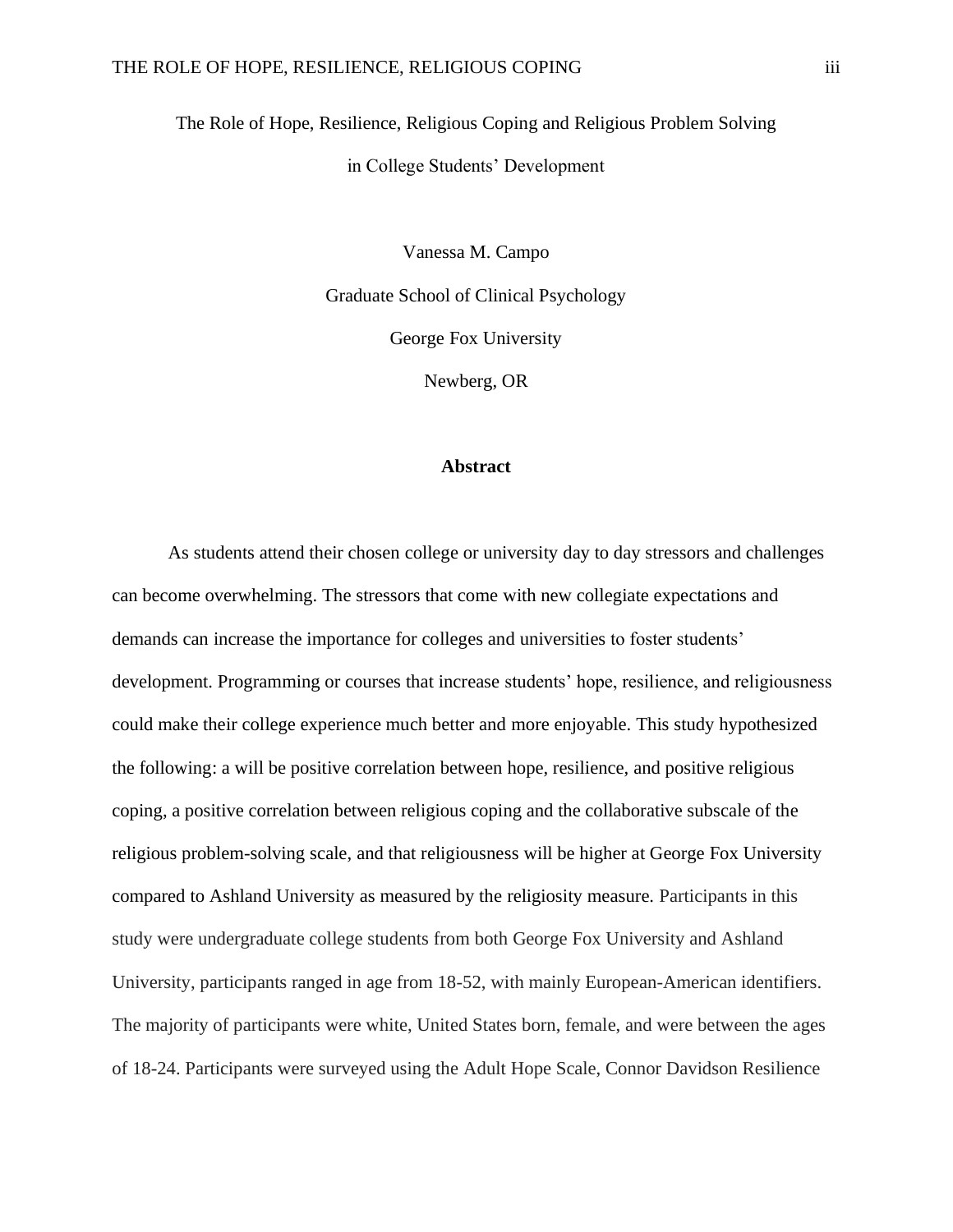Scale, R-Cope: Religious Coping Scale, and the Religious Problem-Solving Scale. Participants were also asked three questions: Has your university facilitated improvement or made opportunities available which increased your sense of hope, resilience, and faith? If yes, what specifically has the university done to increase those factors? If no, what could the university do to help you increase those factors, and are there things you do on your own to improve hope, resilience, and faith? Results were analyzed using a Pearson correlation and ANOVA. The results indicate that hope and resilience have a strong positive correlation. Positive religious coping and resilience also have a positive correlation. There was a strong positive correlation between positive religious coping and the collaborative subscale of the religious problem-solving scale. A one-way between subjects ANOVA indicated that positive religious coping was significantly higher at George Fox University and that Deferring Problem Solving subscale was also significantly higher at George Fox University.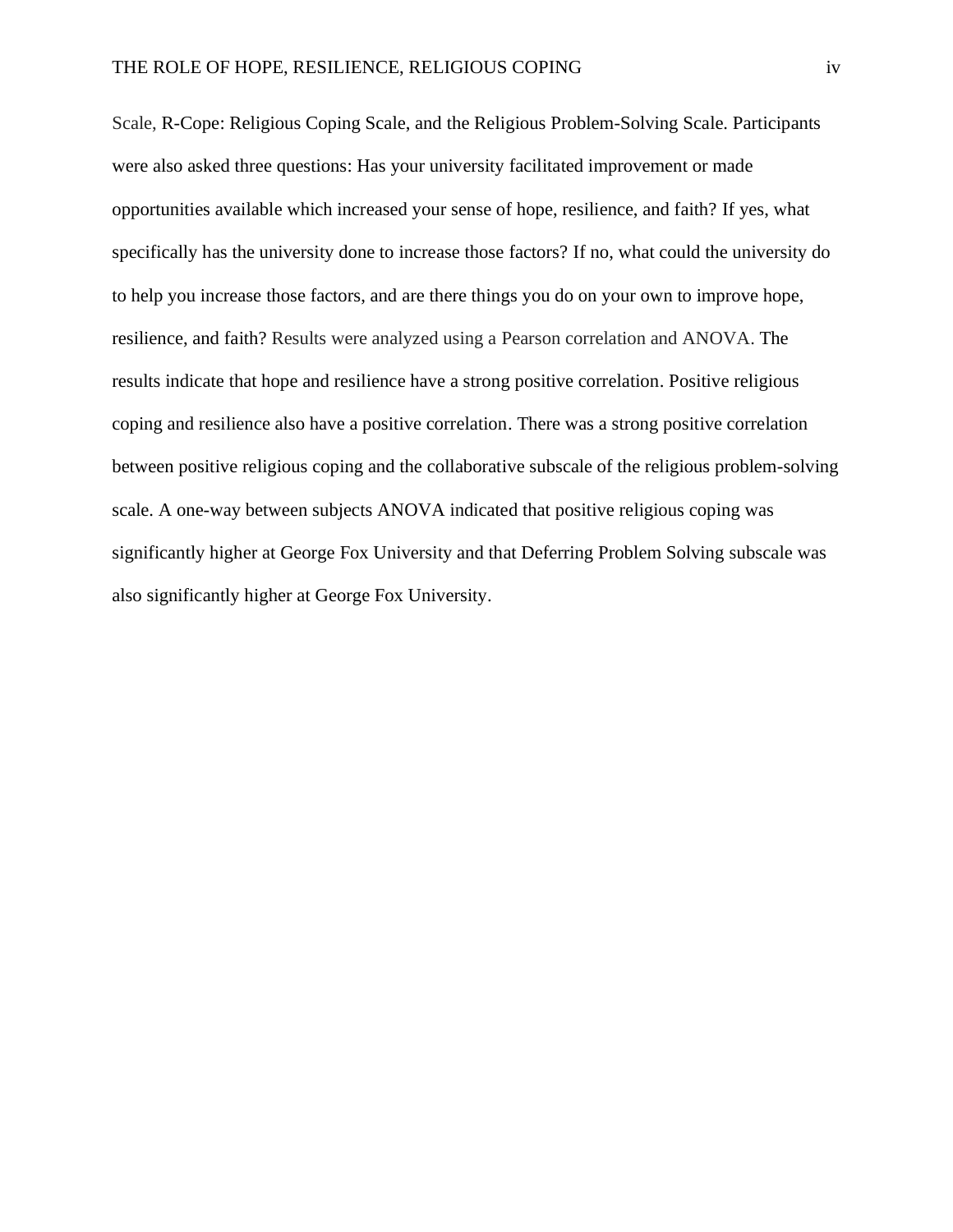# **Acknowledgements**

I would like to take the opportunity to acknowledge all of the people in my life that have helped me through this process. I would first like to thank my Lord and Savior Jesus for his love and guidance in my entire life. I am thankful for his grace and comfort that have been with me for my entire life.

I would like to thank the faculty and staff at George Fox University for their support, instruction, and counsel over the last six years. To Dr. Seegobin, thank you for always believing in me to finish this project and offering your assistance. This has truly been a joint effort and I am so grateful to you for helping me push through.

The unconditional love and encouragement of my family for everything that I do is something I have been so blessed to have during this journey. I would especially like to thank my dad, Carlos Campo, for pushing me and lifting me up when I did not think I could do this anymore. Also, a huge thank you to my mom, Karen Campo, for checking in with me throughout this process. I love you both so much and would not be the person I am today without you both.

To my cohort mates, I am so thankful for the camaraderie and friendships that were made and will always be with me. Thank you for the memories and support over our time together in school. It is something you unique to us that I will never forget.

Finally, I would like to thank all of the universities, faculty, and staff that have influenced my journey in school. Helping me to bolster my own hope, resilience and religiousness as I have grown and changed through academia. Without my own experiences with higher education I am certain I would not be the same person I am today.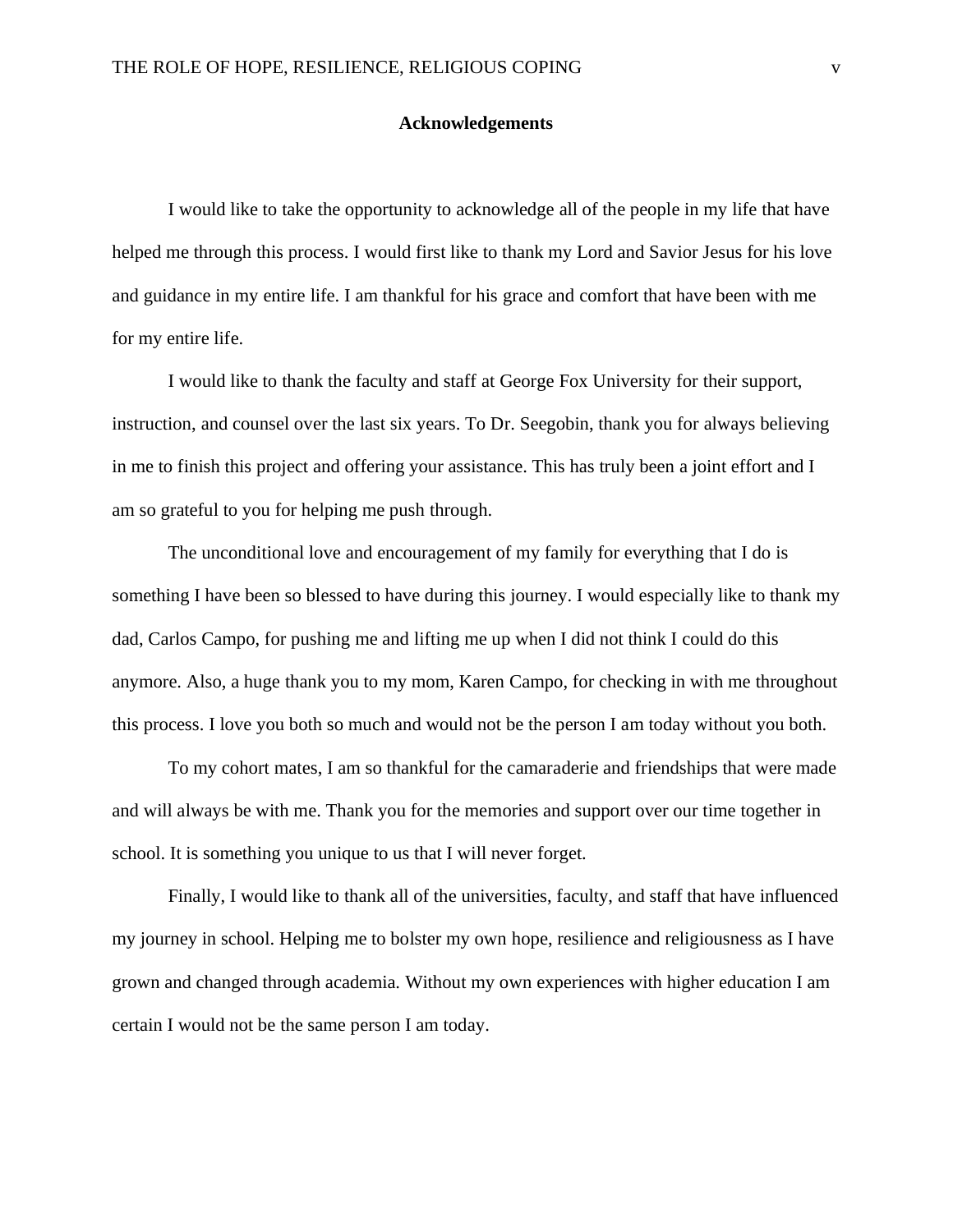# **Table of Contents**

| .9 |
|----|
|    |
|    |
|    |
|    |
|    |
|    |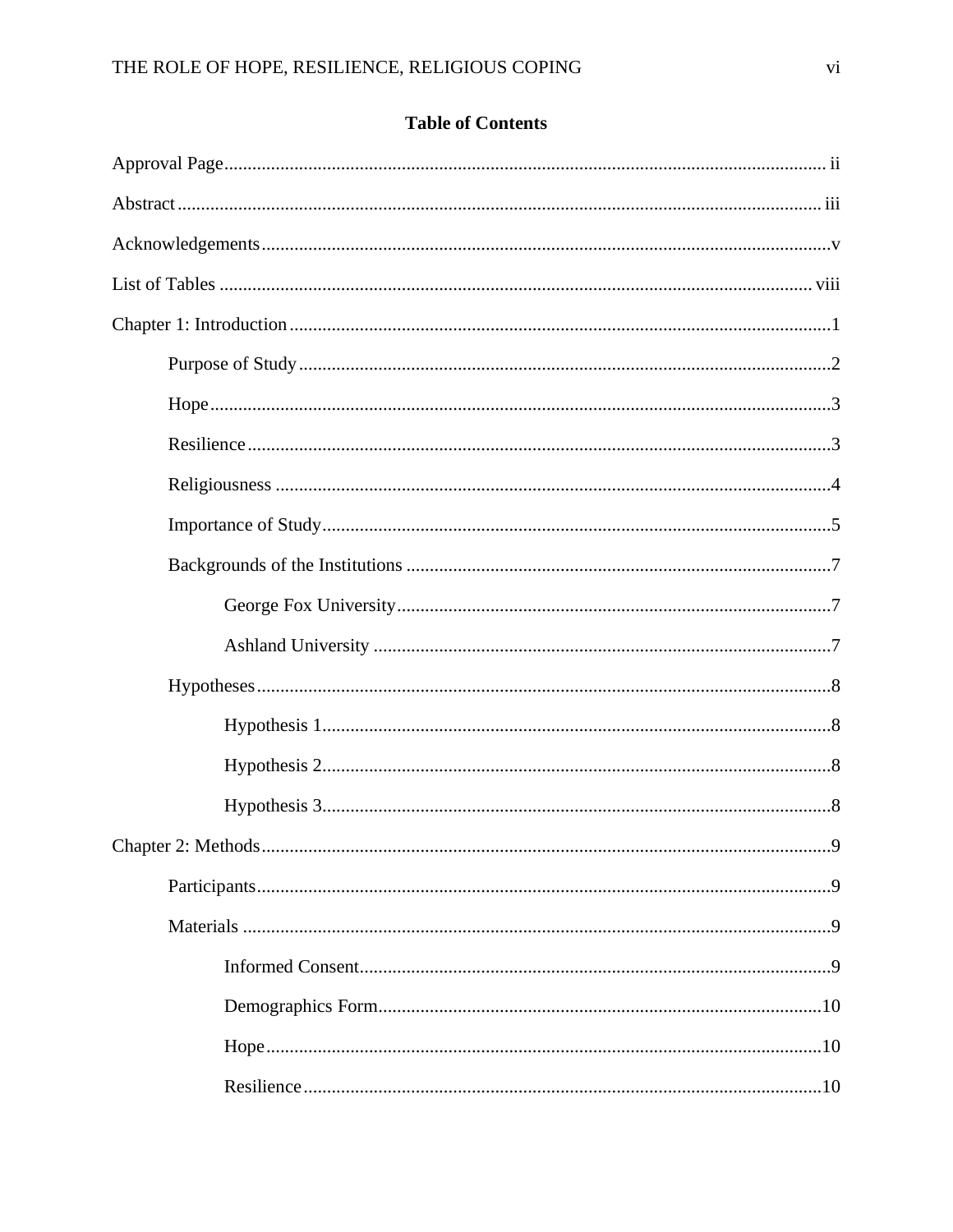|  | .25 |
|--|-----|
|  |     |
|  |     |
|  |     |
|  |     |
|  |     |
|  |     |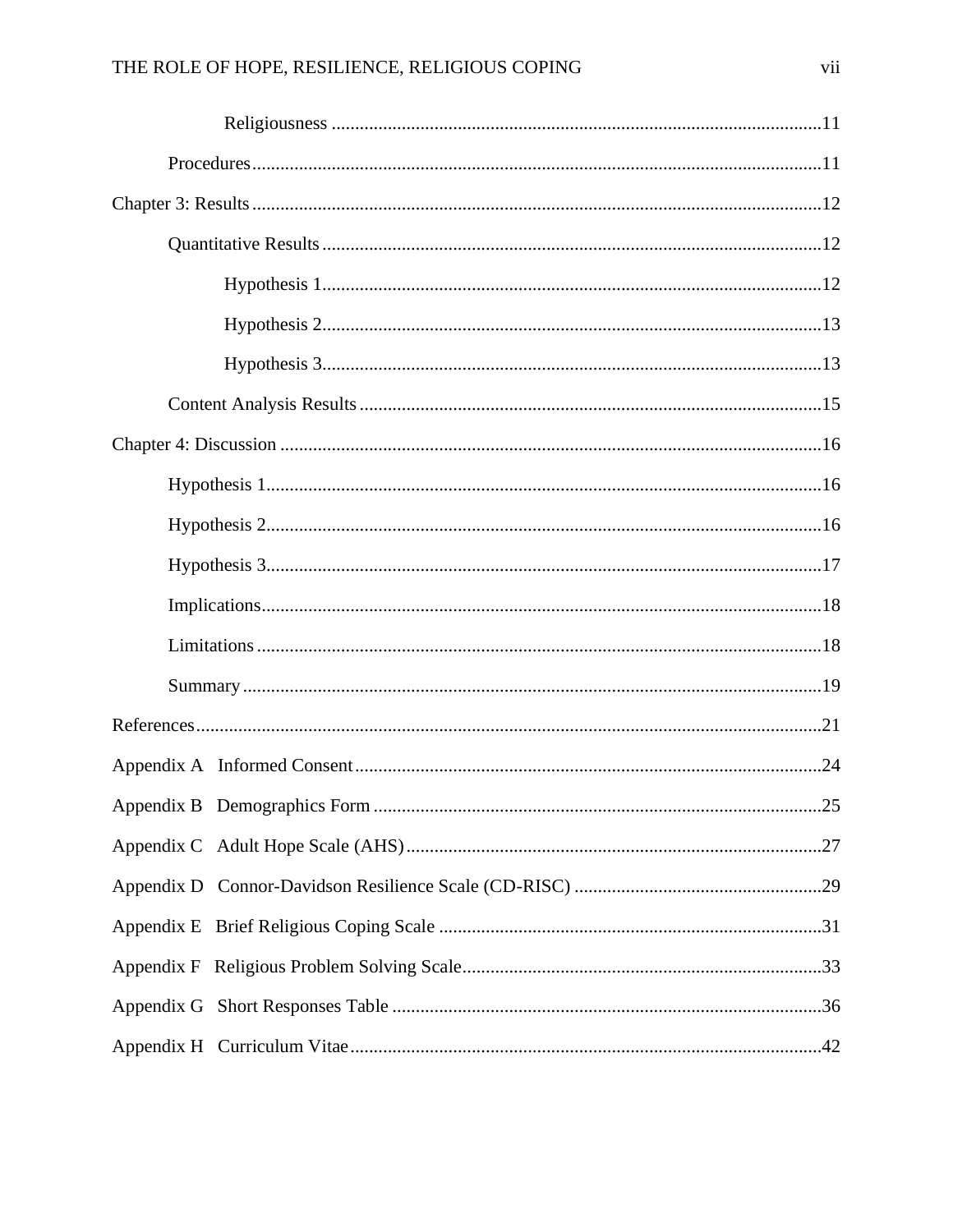# **List of Tables**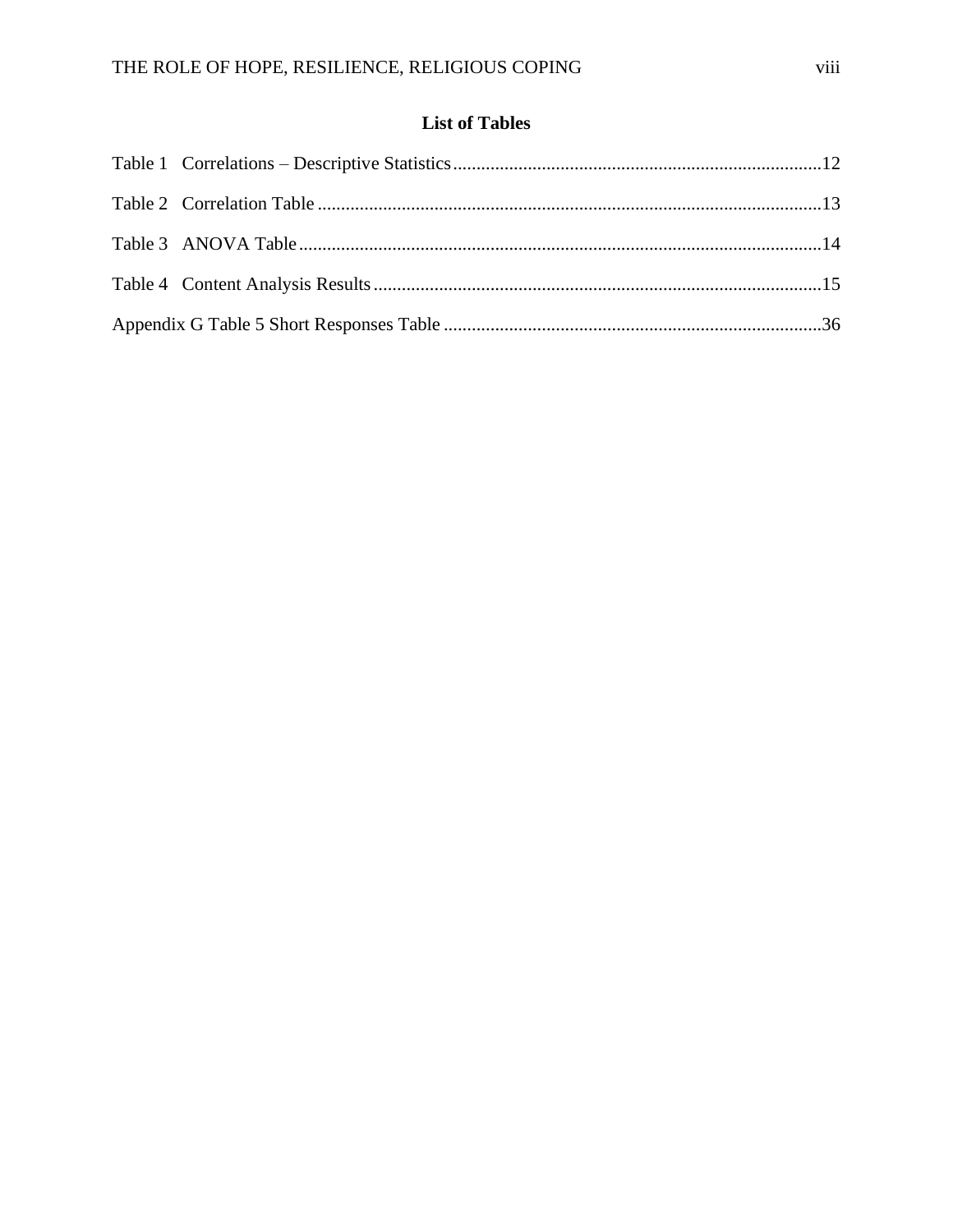# **Chapter 1**

# **Introduction**

Shakespeare's play *As You Like It* opens with Orlando berating his brother for not educating him in the manner that their late father had promised:

My father charg'd you in his will to give me good education: you have train'd me like a peasant, obscuring and hiding from me all gentleman-like qualities. (Richardson, 2015, p. 22).

Orlando well understood the power of education to shape a life and produce ladies and gentlemen with admirable qualities. Higher education experts today generally focus on student learning outcomes around the knowledge and skills that prepare graduates for the rigors of the modern workplace.

More difficult is deciding how—or even if—places of higher learning will create attitudes and develop values that will serve graduates well in work and life. Most colleges have abandoned holistic approaches to education, and focusing more on vocational training and less on nurturing values. In the groundbreaking work, *Academically Adrift*,

Although administrators in recent years on some college campuses have implemented policies to limit and control alcohol and drug use, in most secular colleges there has been little institutional responsibility taken for the moral development or social regulation of students (Arum & Roska, 2011, p. 14)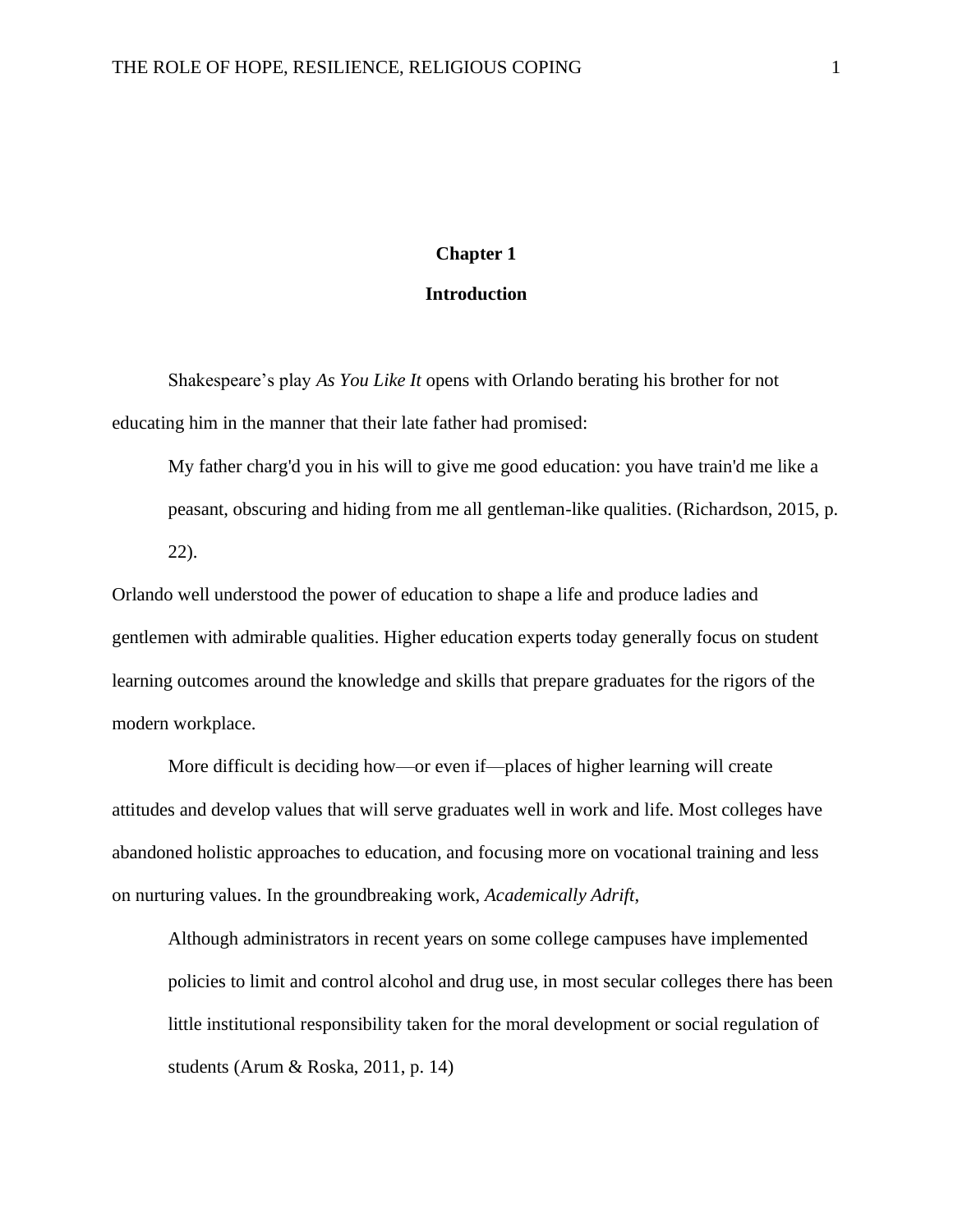Some schools, perhaps most notably those in the Council for Christian Colleges and Universities (CCCU), continue to employ intentional practices to impact students' personal development, firm in the belief that the mission of their schools include the development of the whole person. A number of non-CCCU schools, some with religious affiliations, also have mission-driven practices that promise to produce graduates who will possess personal qualities that will help them be more fulfilled and successful. These schools spend countless hours developing, measuring and refining these practices, deploying significant human and fiscal resources to achieve their missional goals, with the hope of creating a campus culture that helps to transmit their mission-centric values and beliefs. Assessing the overall effectiveness of these efforts is no simple task, but is needed for institutions to improve this crucial, mission centric work.

# **Purpose of Study**

The purpose of this study is to further explore the effectiveness of intentional institutional practices on students' personal development. In particular, this study will focus on the practices of George Fox University, an explicitly (stated clearly, in detail, with no room for doubt) based Christian institution, and Ashland University, an implicitly (implied but not plainly expressed) based Christian institution, in order to determine which practices are the most promising in effecting students' hope, resilience, and religiousness. The study will focus on college students, surveying freshman to seniors to determine the impact of institutional culture and practice in three specific domains. Furthermore, as part of the analysis, the students will be asked to rate their own hope, resilience, and religiosity while then explaining if institutional practices have impacted their personal development in these areas.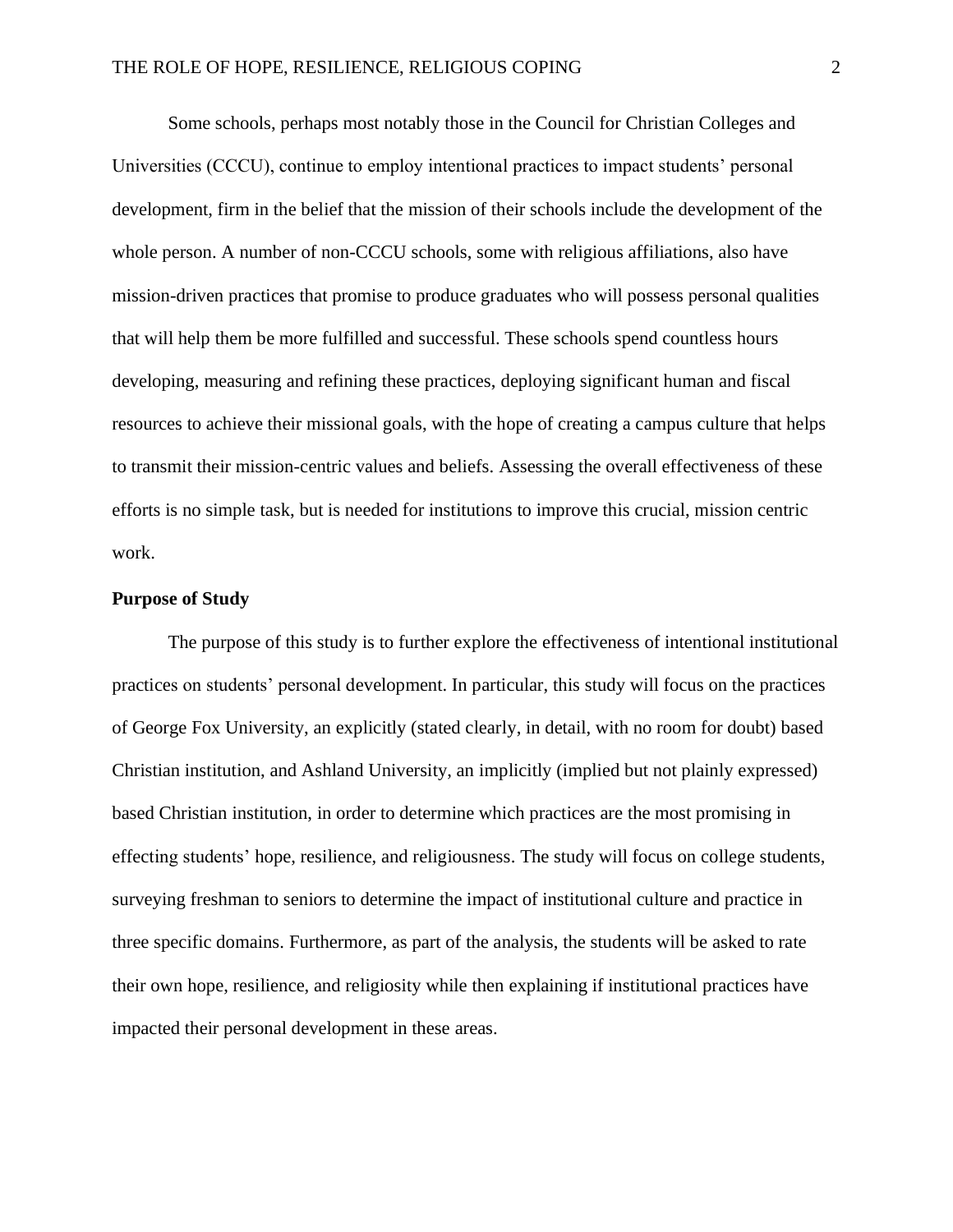#### **Hope**

# Hope is defined as

cognitions regarding one's expectations and ability to attain important goals … involves the expectation that the goals can be attained, but also involves cognitions about one's determination and commitment to attain the goal, and the plans and strategies for attaining goals. (Bernardo, 2010, p. 944)

Students operate in their academic setting based on a certain level of hope, which reaches from the short-term goal of doing well in a class to hoping one day excellence in their overall degree will lead to a great job. Students place enough faith in their own abilities, as well as, in their university, and hope for the best outcome possible for their schooling.

Hope, as a complicated concept, has received more attention from researchers as of late, and is regarded as an emotion or experience; it is desire for individual expectations of the future (Tripathi et al, 2015). College can be a life-changing experience for students, which elicits different types of emotional response, including hope. Students are hoping to graduate with the possibility of a good job, there is the hope of meeting a mate for the future, and also the hope of making friendships which will last a lifetime. Since the college experience is unique for the individual, there are a variety of ways to think about hope as well, and how hope connects to one's resilience to get through a situation and the religiousness of an individual.

# **Resilience**

Resilience is defined differently among researchers; however, a common definition is ''a capacity to adjust to adversity, maintain equilibrium, retain control and deal with external stressors such as conflict." (Cleary et al, 2018, p. 114). Undergraduate college students have a lot to overcome as they transition to this level of academic rigor and autonomy. They have the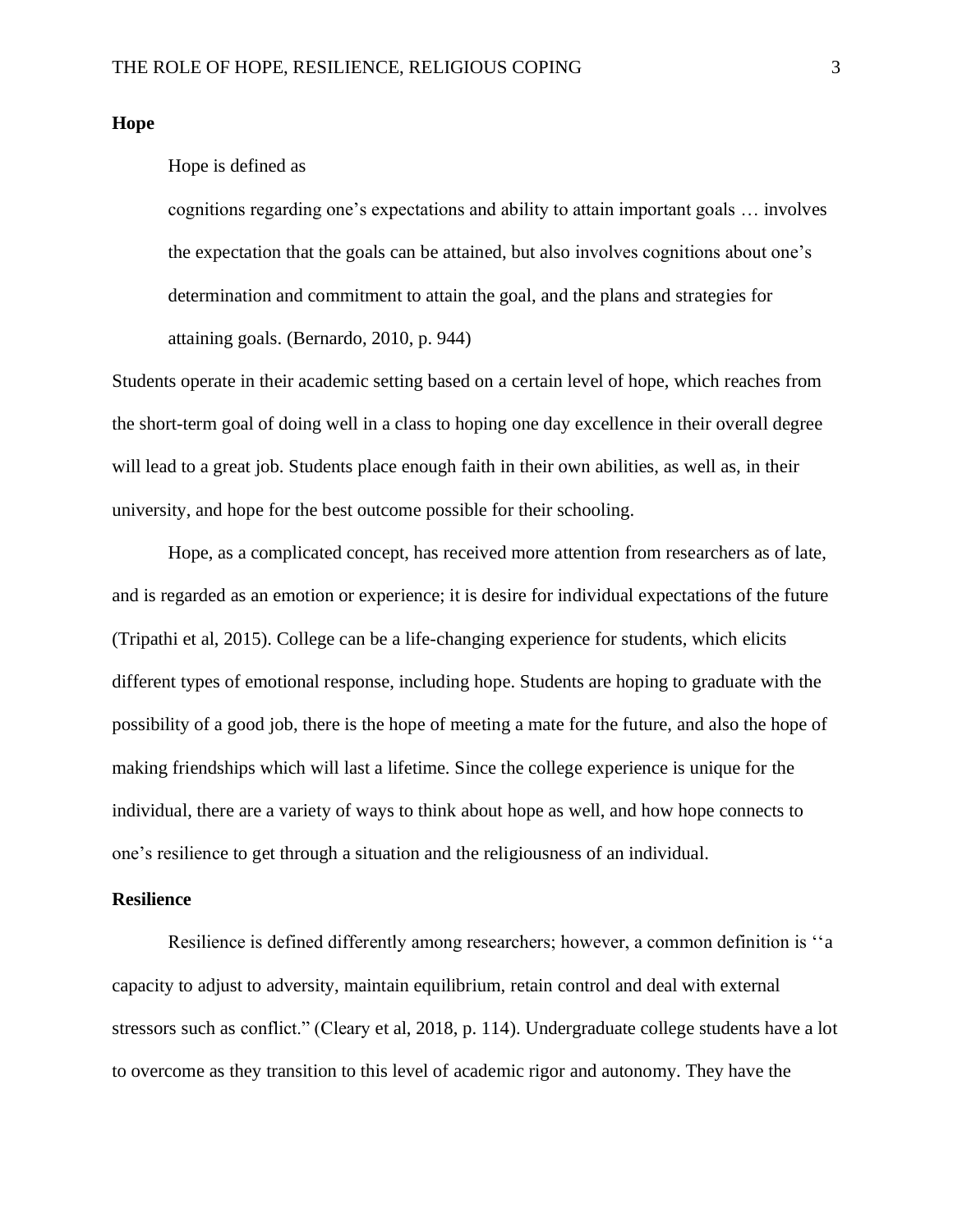pressure of doing well in classes, stressors of what might be going on at home, and navigating life on their own, possibly for the first time. Upon careful examination researchers have seen resilience is not a trait, but rather a skill which encompasses behaviors, thoughts, and actions that anyone can learn in an environment (Katyal, 2014).

If students are to learn resilience, institutional support should play a role in developing and maintaining that role. Researchers found that academic stress can cause students' levels of resiliency to decrease over time (Wilks & Spivey, 2010). This was found to be true because when students are stressed they tend to isolate and lose their social supports, which was a huge "protective factor" in maintaining their resilience. So, it seems maintaining other protective factors such as hope and religiosity would also protect a person's resilience, as these factors are closely connected.

# **Religiousness**

Researchers have found religiousness is a complex factor, but "generally refers to the extent to which the individual holds a system of beliefs in a divine power and engages in related practices of worship directed toward love and compassion" (Jordan, 2013, p. 2). For the purpose of this study, participants' sense of religiousness will be measured through the utilization of surveys examining religious coping as well as religious problem solving.

Religious coping is a way in which individuals will either choose to engage or disengage in their attempts to draw closer to God. Those who employ positive religious coping tend to seek out the help of their religious community, leaders in the church, or other spiritual factors (Giordano & Cecil, 2014). They see their religious beliefs as a protective factor, and they will do what they deem necessary to maintain positivity. Comparatively, negative religious coping is a pattern of religious behaviors which leads to a decline in personal healthy and emotional well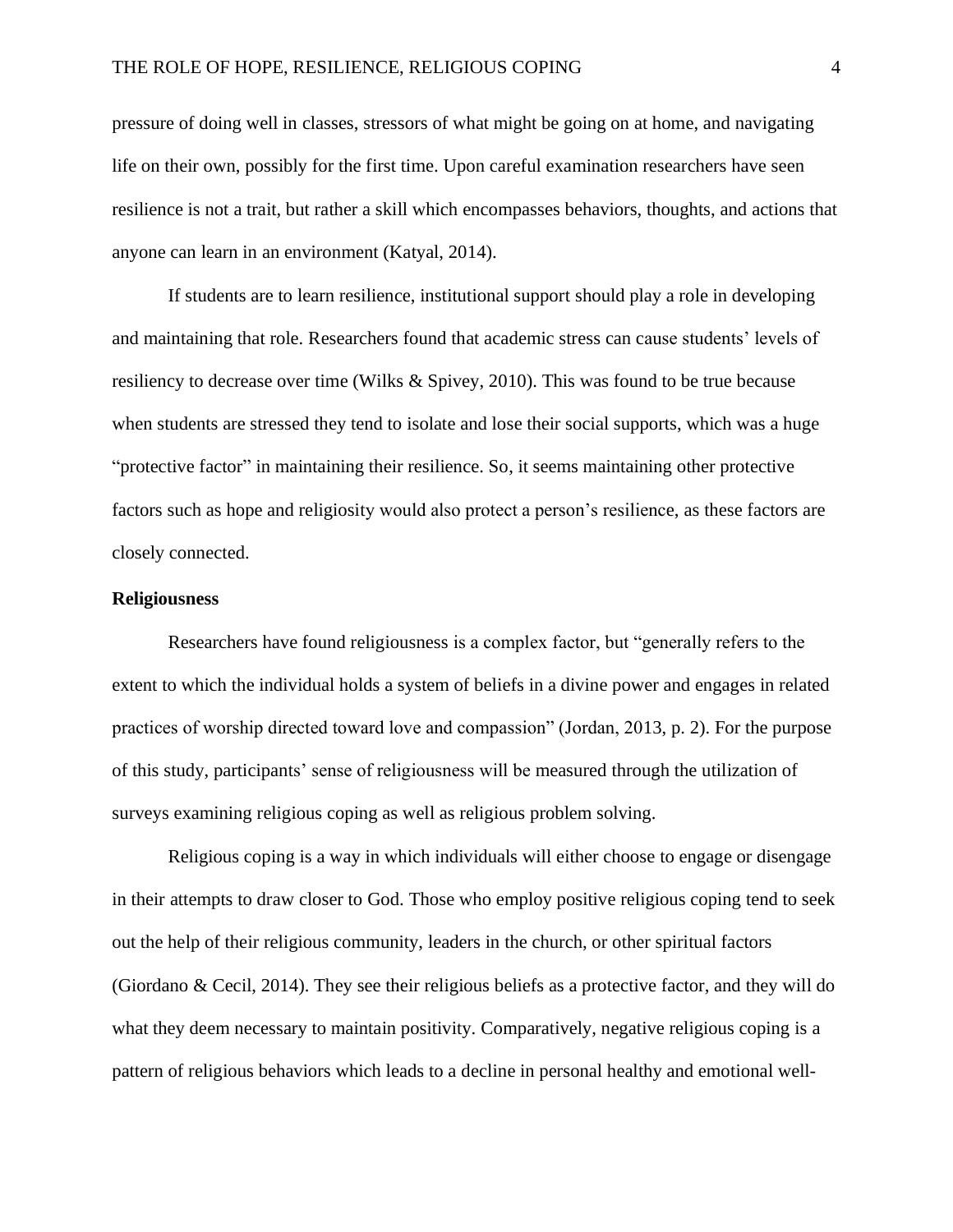being. (Giordano & Cecil, 2014). Based on past and current experiences in religious settings students will utilize those when choosing how to cope with a situation.

Religious problem solving is linked to the notion that religion is salient, so in turn one would use religion to solve problems and make decisions. Depending on the way a person likes to solve their problems will determine their problem-solving style. There are three problem solving styles: self-directing, which is when an individual relies solely on themselves to take care of things; deferring, which is when God is relied upon solely to solve problems; and collaborative, where both God and the individual can resolve the problem (Andrews et al, 2011). When considering the way individuals may solve problems it seems that religious coping styles will influence the extent to which the individuals believe they are in control of solving their problems.

College is a time for experimenting and defining one's own religious values. Since there is a decrease of attendance in religious services in the U.S. there may be a concomitant reduction of students relying on religious faith to help them navigate the collegiate experience. Students are becoming more independent and individualistic, so their reliance on earlier life circumstances are less important or crucial to their success.

# **Importance of Study**

Many schools are leading a renewed interest in a holistic approach to education, with measurable outcomes for student success that focus on personal development, rather than on job training. Among them is Purdue University, which in partnership with [Gallup](http://www.gallup.com/) and [Lumina](http://www.luminafoundation.org/)  [Foundation,](http://www.luminafoundation.org/) released the inaugural "Gallup-Purdue Index" in May 2014—the largest representative study of college graduates in U.S. history.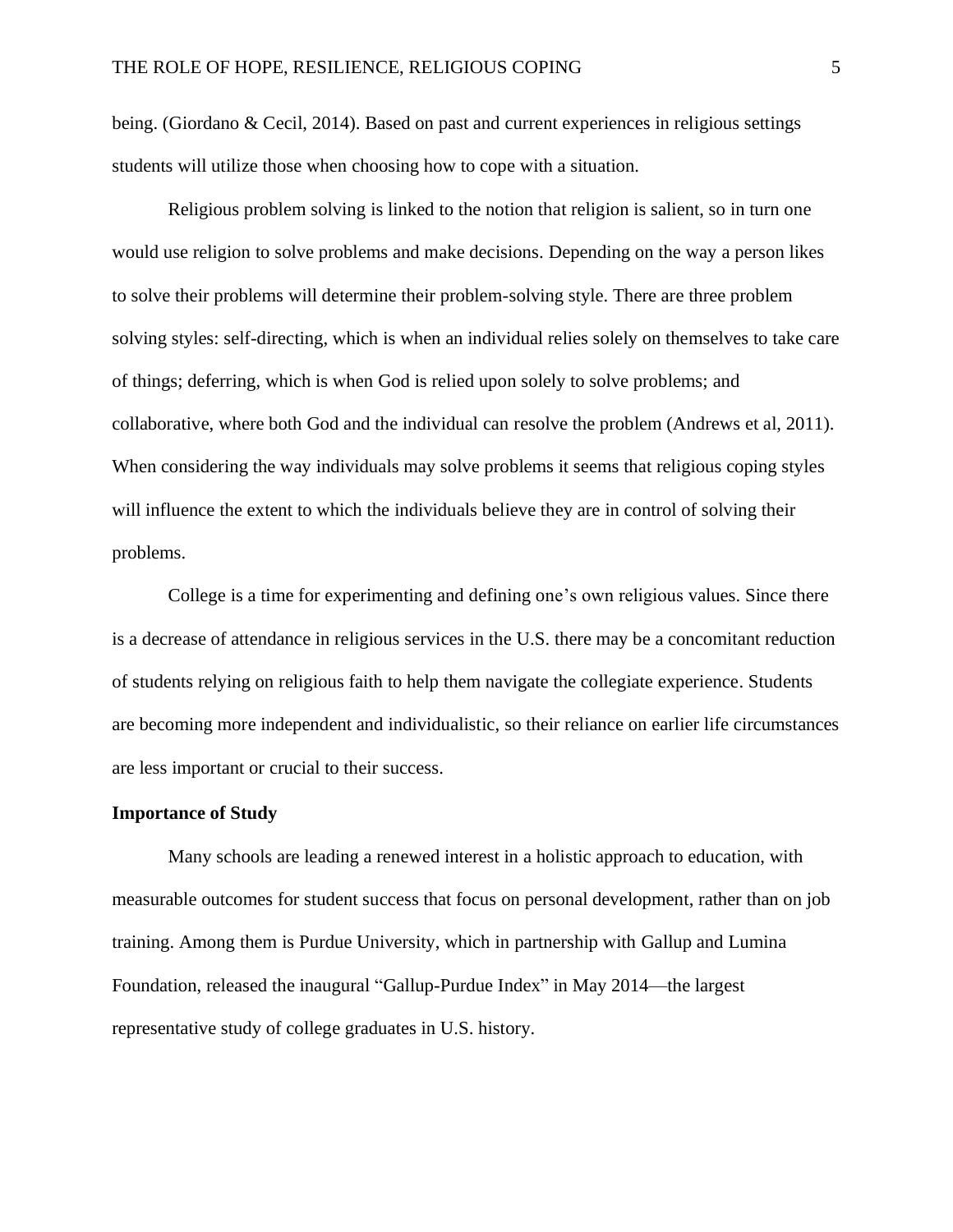The Gallup-Purdue Index purports to "measure the most important outcomes of higher education — Great Jobs, Great Lives — and provides higher education leaders with productive insights for meaningful performance improvements" (Gallup-Purdue, 2014). The initiative aims to "create a national movement toward a new set of measures," that go beyond assessing typical skills like critical thinking and tries to identify why graduates feel successful (Gallup-Purdue, 2014). The study claims to be "the first measure to evaluate the long-term success of graduates in their pursuit of great jobs and great lives," and highlights a shift in higher education to identify which institutional practices are most valuable to graduates sense of well-being and fulfillment (Gallup-Purdue, 2014).

The Gallup-Purdue Index measures long-term success by looking at graduates' workplace engagement and overall well-being based on satisfaction in five key dimensions: purpose, social, financial, community and physical well-being (Gallup-Purdue, 2014). Many other schools place personal development among the top priorities of their institutional learning outcomes and have developed clear strategies to help ensure that students graduate with the skills they need for both life and work. Colleges and universities are directing significant resources toward achieving outcomes that help ensure that students will be well-rounded citizens, contributing to their communities. By focusing on resilience, religiousness and hope, this study seeks to determine which institutional practices are most effective in achieving the stated goals for each institution, thereby giving other colleges and universities crucial information as they formulate their plans for student development in the future.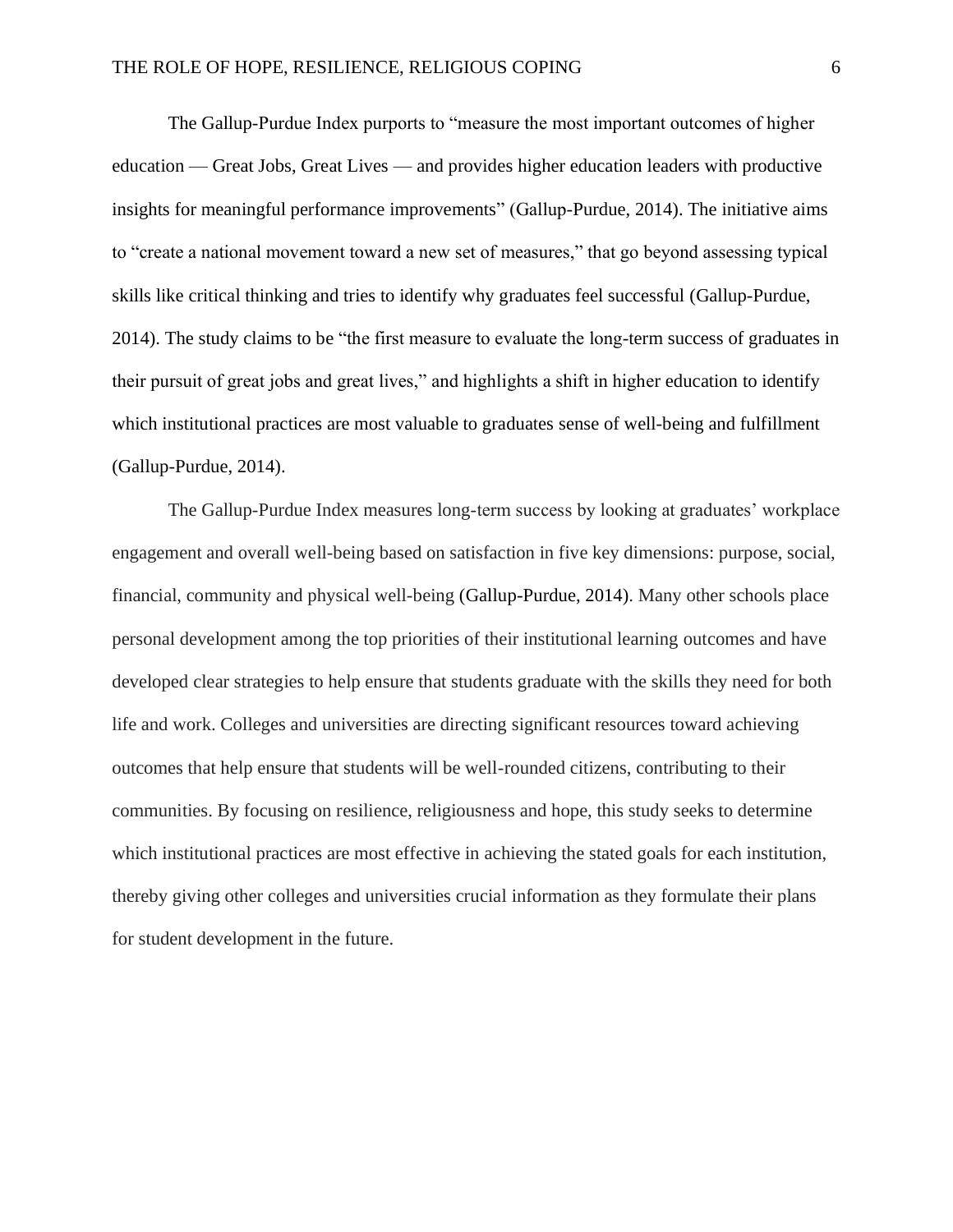# **Backgrounds of the Institutions**

# *George Fox University*

George Fox University is a private Christian university located in Newberg, OR. Their mission statement for the university reads as follows, "George Fox University, a Christ-centered community, prepares students spiritually, academically, and professionally to think with clarity, act with integrity, and serve with passion." (George Fox University, 2018). The institution is rooted in the Friends traditions of Christianity. In union with the school's motto of "Be Known" the school is hopeful that students will create authentic and meaningful relationships with peers, faculty, and with God. Students are challenged to connect their faith to every aspect of their lives including their future career. Although the school focuses on implementing rigorous academics that will challenge the student, there are also ways in which it fosters spiritual growth as well. The institution enforces a requirement of 15 chapel attendances a semester for undergraduates; it gives students the opportunity to take faith-integrated courses, and also invites students to participate in variety of faith-based activities on campus. With the addition of faith-integration curriculum and activities, students are consistently being asked to think of their faith in other ways considering what their faith means to them.

# *Ashland University*

Similar to George Fox University, Ashland University also has Christian roots, but Ashland has its foundation in the Brethren tradition. Ashland's motto is "Accent on the Individual" which has been an ongoing guiding force for the school for years. They describe the university's ethos as challenging students to be themselves within the supportive school environment. Their mission statement is, "Ashland University, guided by our Christian heritage, is a comprehensive, private university that provides a transformative learning experience,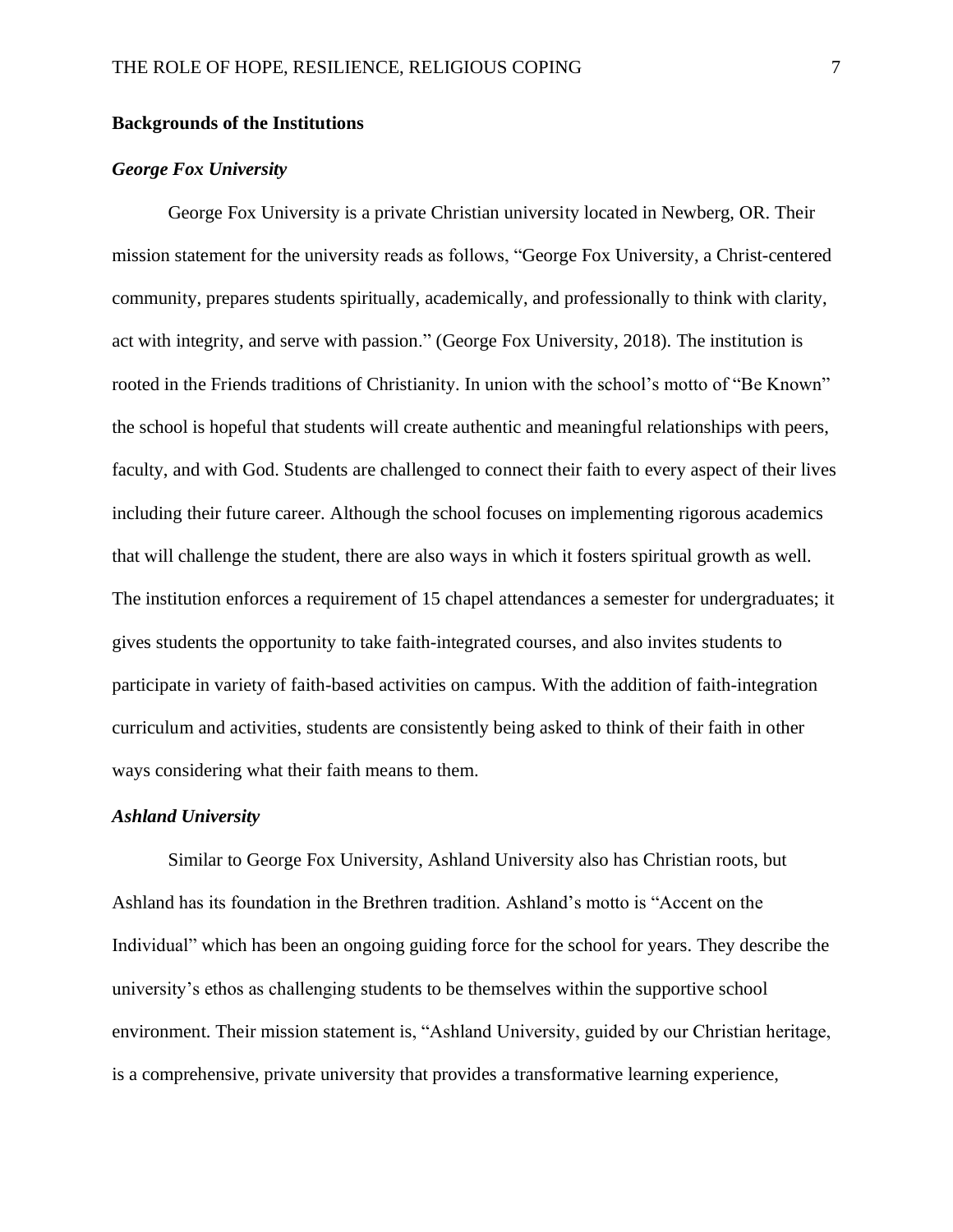shaping graduates who work, serve, and lead with integrity in their local, national, and global communities" (Ashland University, 2018). The university's Christian values provide an emphasis on God, and a guiding force of respect and moral integrity of its students. Students at Ashland University are not required to attend chapel for credits, they do not sign a statement of faith, nor are students required to take faith-based classes as university course requirements. However, there is an alternative worship service that students can attend, which is student led and run. This opportunity gives students a chance to be proactive in their faith, and to seek out religious community if that is desired. In addition, there are a number of Christian organizations and Bible studies available to all students on campus. The university gives students the opportunity to be free to experience and explore their faith.

# **Hypotheses**

# *Hypothesis 1*

There will be positive correlations between hope, resilience, and positive religious coping.

# *Hypothesis 2*

There will be a positive correlation between religious coping and the collaborative subscale of the religious problem-solving scale.

# *Hypothesis 3*

Religiosity will be higher at George Fox University compared to Ashland University as measured by the religiosity measure.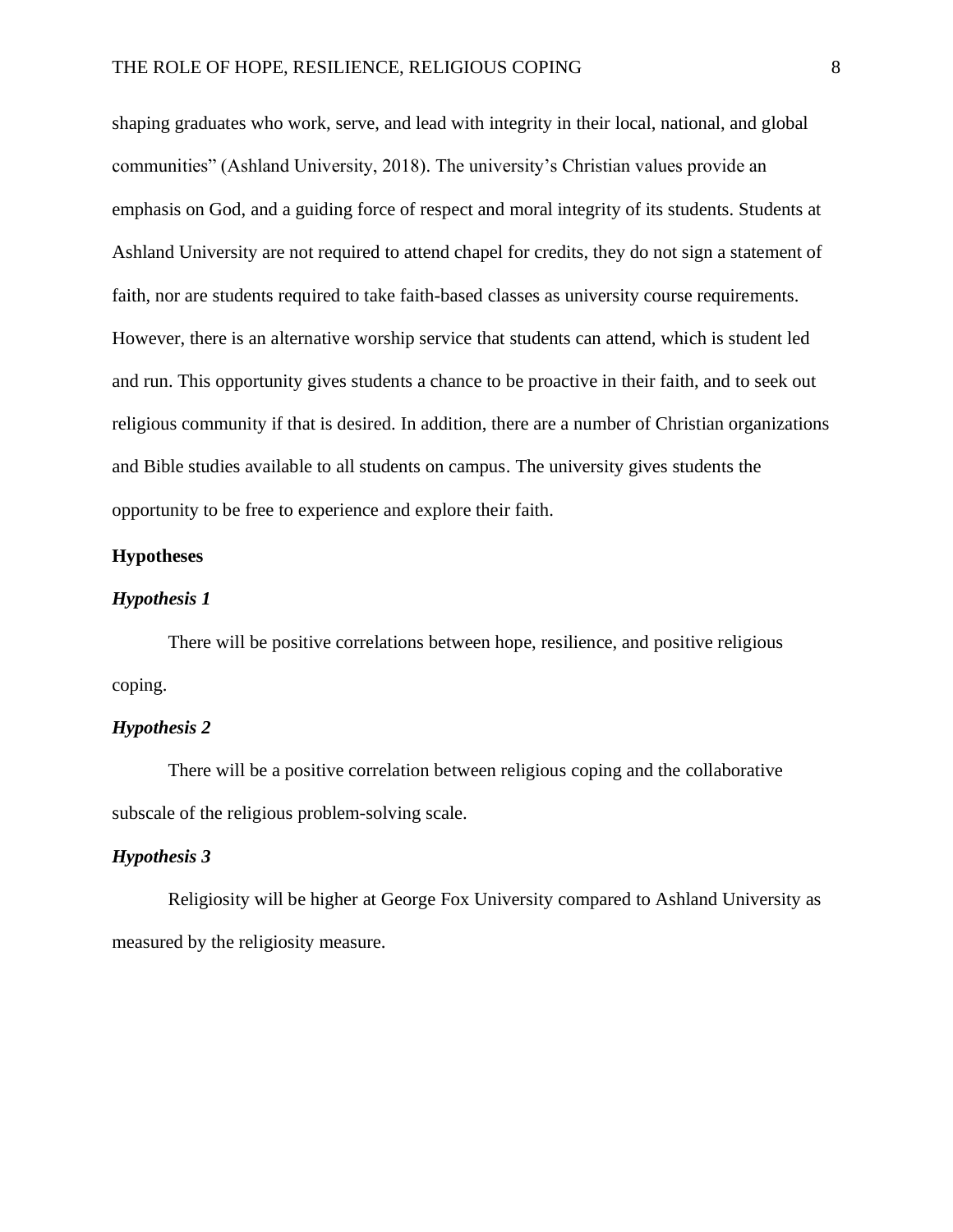# **Chapter 2**

#### **Methods**

# **Participants**

There were 104 participants who were traditional undergraduate students (Ashland  $= 27$ ) students; George Fox = 77 students) identifying as male  $(26%)$  and female  $(73.1%)$ ; 1 participant did not disclose their sex. Their ages ranged from 18 to 52 years, with 98.1% being between 18- 23 years; the mean age was 19.70. Participants ranged from freshman (58.7%), sophomores (20.2%), juniors (5.8%), and seniors (15.4%). The ethnic diversity of the participants ranged from European American (62.5%), Asian (9.6%), Hispanic/Latino(a) (6.7%), Native American (2.9%), Black (1%), Prefer Not To Answer (4.8%), and Others (12.5%).

Participants were provided a survey link with qualitative measures related to hope, resilience, and religion. These measures included the Adult Hope Scales (HPS; Snyder et al., 1991), the Connor-Davidson Resilience Scale (CD-RISC; Connor & Davidson, 2003), the Brief Religious Coping Scale (Pargament et al, 2011), and the Religious Problem-Solving Scale (Pargament, 1997).

# **Materials**

# *Informed Consent*

Participants were given an informed consent, which outlined the purpose of the study. The consent also gave the researcher permission to include participants in the study and informed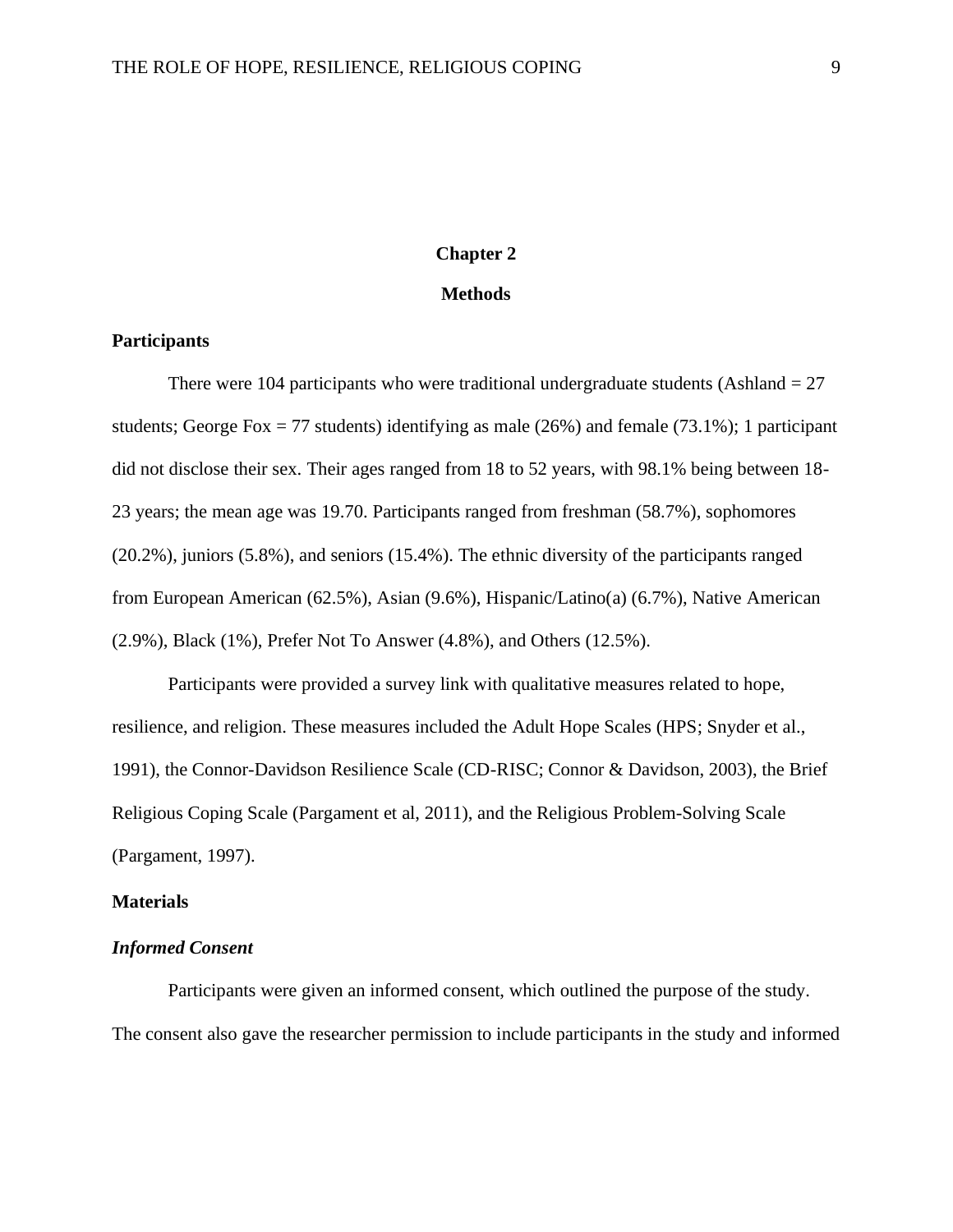the participants they could discontinue their participation at any time. Please see the Appendix A for a copy of this form.

# *Demographics Form*

Participants completed a demographics form, informing the researcher of the participants' eligibility to be included in the study. Additionally, participants answered three questions determining the level of influence the university has had over their development of hope, resilience, and religiousness. Please see Appendix B for a copy of this form.

# *Hope*

The Adult Hope Scale (HS; Snyder et al., 1991) was used to measure how a participant experiences hope. The HS is a 12-item measure consisting of four-pathway questions, four agency questions, and four-filler questions (which are not scored). Pathway questions evaluate a participant's cognitive capability to overcome difficult obstacles as well as achieve goals. Agency questions measure a participant's sense of one's own ability to be successful. The HS utilizes a 4-point Likert scale that ranges from *definitely false* to *definitely true*. The scale has an internal consistency of Cronbach's alphas ranging from .90-.95 (Snyder, 2002) and test-retest reliability coefficients of .76 and .82 (Snyder et al., 1991).

# *Resilience*

The CD-RISC (Connor & Davidson, 2003) was used to measure participants' capability to manage stress and adversity. The CD-RISC is a 25-item scale that uses a 5-point Likert scale, which ranges from *absolutely false* (0) to *true almost all of the time* (4). Scores on the CD-RISC range from 0-100, with higher scores representing higher resilience. The scale has an internal consistency reliability coefficient of .89 and a test-retest reliability coefficient of .87 (Connor & Davidson, 2003).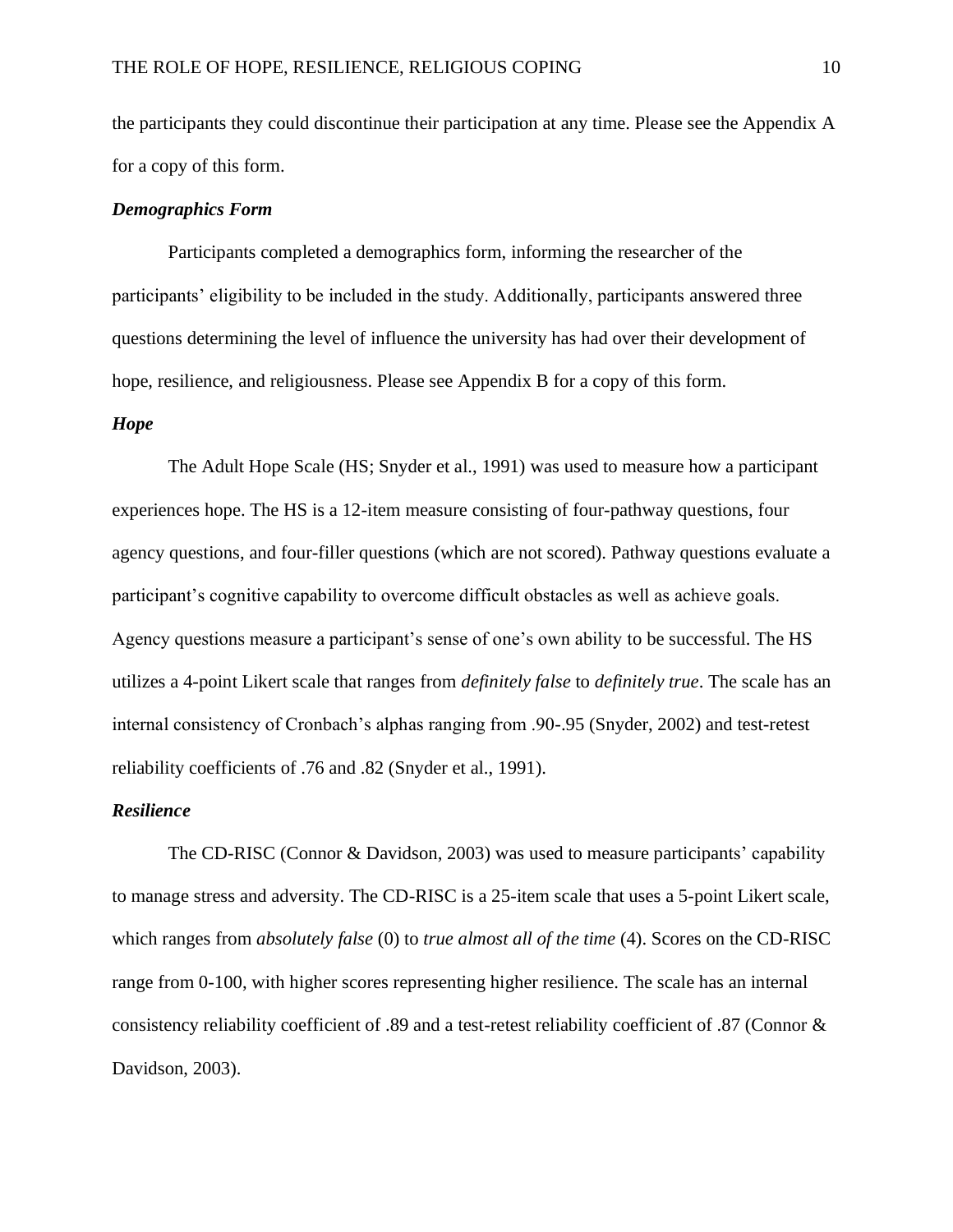# *Religiousness*

The BRIEF Religious Coping scale is an abbreviated questionnaire comprised of 14 questions to measure the ways in which participants adjust to difficult situations in their lives. The Religious Coping Scale divides the questions into negative and positive ways of coping. The scale has a good internal consistency reliability coefficient in terms of Positive Religious Coping (.92) and Negative Religious Coping scales (.81) (Pargament et al., 2011).

The Religious Problem-Solving Scale (Pargament et al., 2011) is a 36-item, 5-point Likert-type scale that measures the degree to which the participant assigns responsibility to themselves or God in solving problems and the level of engagement in the problem-solving process (1 = *Never*, 2 = *Rarely*, 3 = *Sometimes*, 4 = *Often*, 5 = *Always*). The three different subscales are Self-Directing, Collaborative, and Deferring. The internal consistency of this measure is high (Cronbach's alpha: Self-Directing = .91, Collaborative= .93, Deferring = .89).

# **Procedures**

College students were recruited to participate in this study. Participants consisted of individuals who attend George Fox University in Newberg, OR and Ashland University in Ashland, OH. With assistance of faculty and staff at both institutions, participants were sent surveys via email to fill out for themselves. Participants were given an informed consent form detailing what the survey is used for, as well as, information regarding how long the surveys should take to complete. The survey took 20-30 minutes to complete.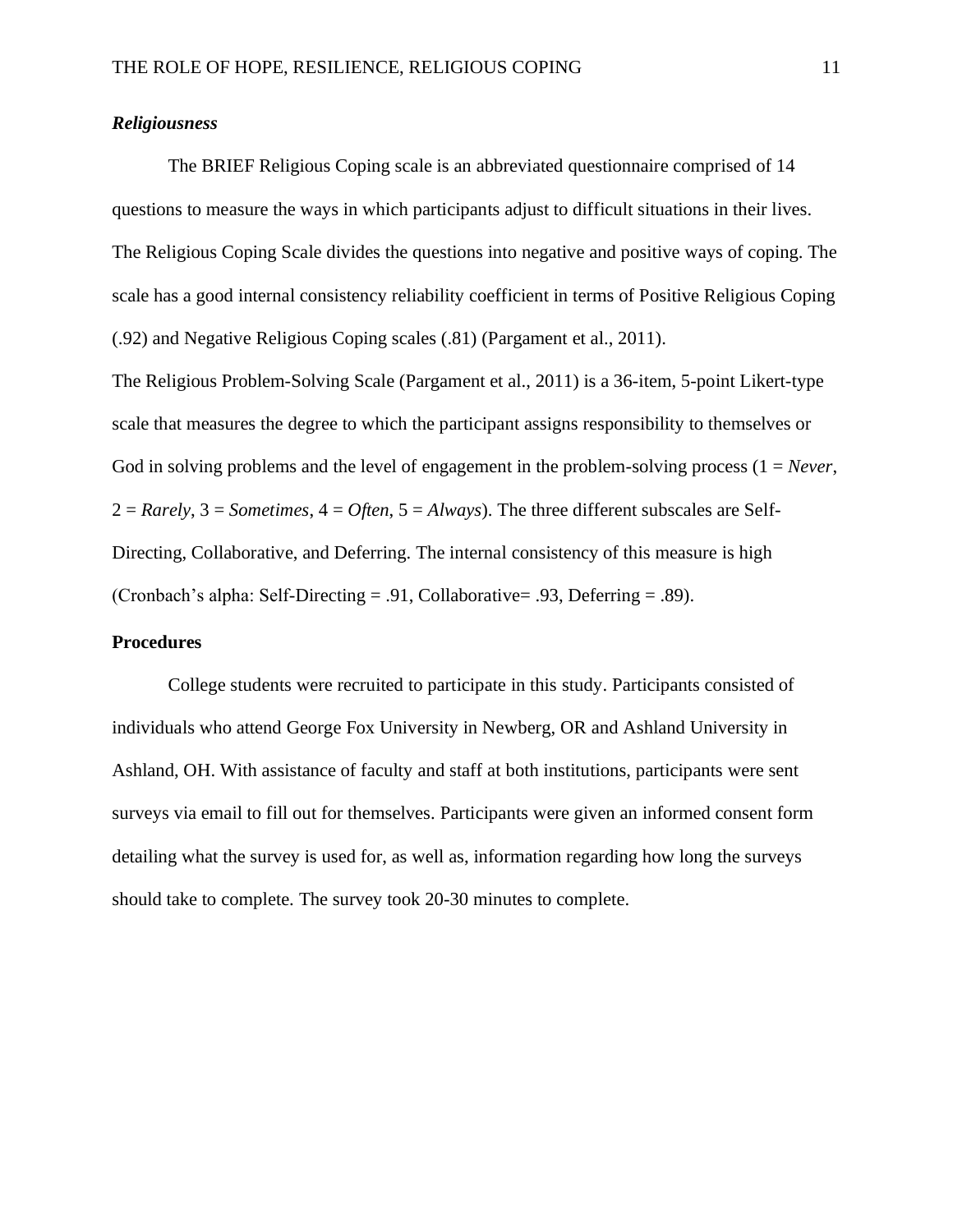# **Chapter 3**

# **Results**

#### **Quantitative Results**

# *Hypothesis 1*

There will be positive correlations between hope, resilience, and positive religious coping. The results indicate that hope and resilience have a strong positive correlation, *r* = .727,  $p < .01$ . Positive religious coping and resilience also have a positive correlation,  $r = .379$ ,  $p < .01$ . The relationship between hope and religious coping was not significant, but there was a positive correlation between positive religious coping and the agency subscale of the adult hope scale,  $r =$ .210, *p* < .05. See Table 1.

# **Table 1**

|                  | <b>Mean</b> | <b>Std. Deviation</b> | N   |  |
|------------------|-------------|-----------------------|-----|--|
| <b>FAHagency</b> | 26.7788     | 3.55254               | 104 |  |
| <b>FAHpathw</b>  | 25.4423     | 3.77222               | 104 |  |
| <b>FTOTHOPE</b>  | 52.2212     | 6.59944               | 104 |  |
| <b>FPOSrcope</b> | 19.4327     | 6.44433               | 104 |  |
| <b>FNEGrcope</b> | 11.1154     | 4.65782               | 104 |  |
| <b>FTOTcdr</b>   | 70.2692     | 12.32586              | 104 |  |
| <b>FCOLrpss</b>  | 35.7115     | 12.80600              | 104 |  |
| <b>FDEFrpss</b>  | 29.4519     | 10.71690              | 104 |  |
| <b>FSDrpss</b>   | 34.5000     | 11.95055              | 104 |  |

*Correlations: Descriptive Statistics*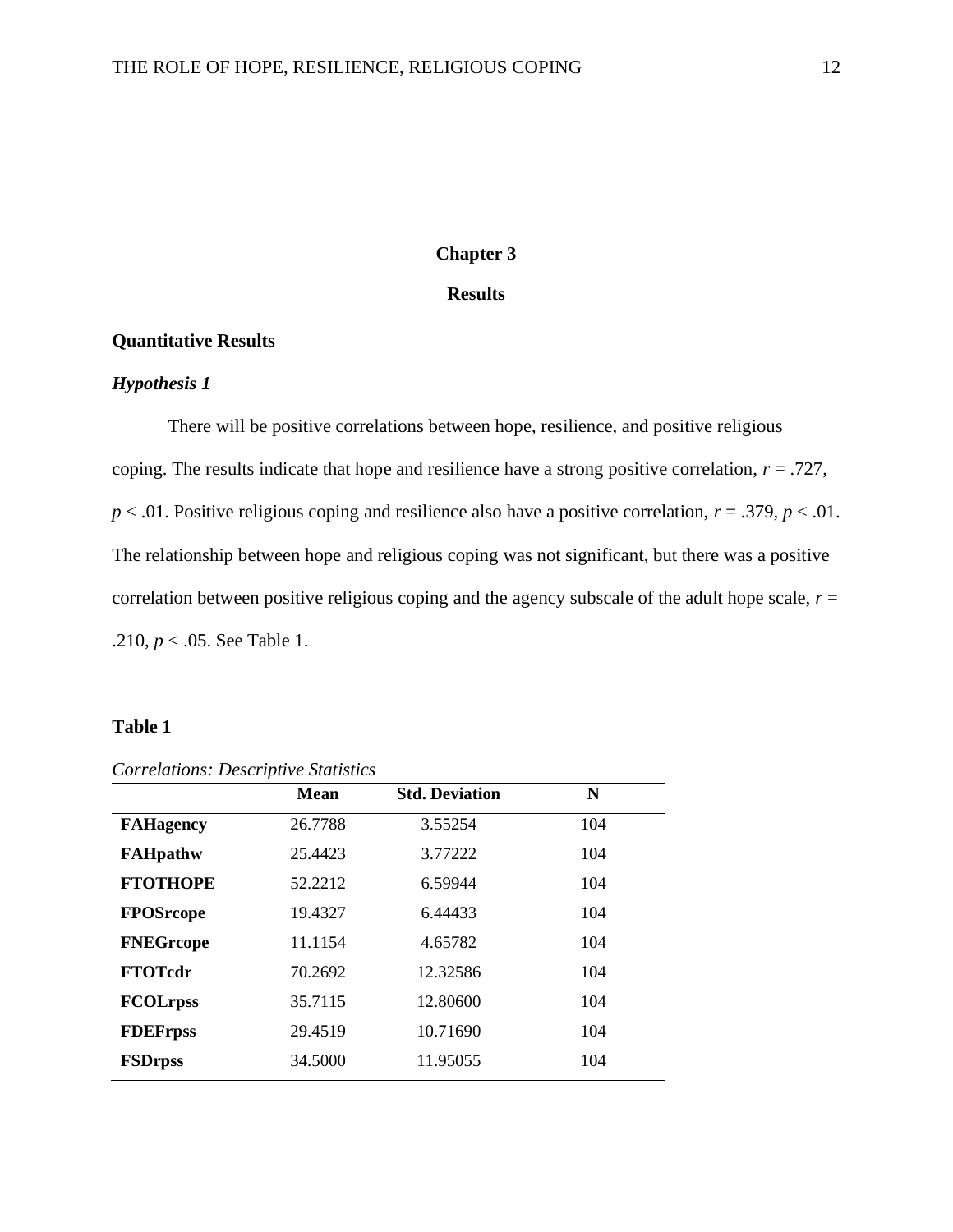# *Hypothesis 2*

There will be a positive correlation between religious coping and the collaborative subscale of the religious problem-solving scale. Results suggests a strong positive correlation between positive religious coping and the collaborative subscale of the religious problem-solving scale,  $r = .858$ ,  $p < .01$ . See Table 2.

#### **Table 2**

| <b>Correlation Table</b> |                  |                  |                |                  |                  |                |                 |                |
|--------------------------|------------------|------------------|----------------|------------------|------------------|----------------|-----------------|----------------|
|                          | <b>FAHAgency</b> | <b>FAHPthway</b> | <b>FTOHOPE</b> | <b>FPOSrcope</b> | <b>FNEGreope</b> | <b>FTOTcdr</b> | <b>FCOLrpss</b> | <b>FSDrpss</b> |
| <b>FAHagency</b>         |                  | .623             | .895           | $.210**$         | .102             | .681           | .237            | $-.066$        |
| <b>FAHpathw</b>          | .623             |                  | $.907*$        | $-.020$          | $-.043$          | .631           | .014            | .025           |
| <b>FTOTHOPE</b>          | .895             | .907             | 1              | .102             | .030             | $.727**$       | .132            | $-.021$        |
| <b>FPOSrcope</b>         | .210             | $-.020$          | .102           |                  | .164             | .379**         | $.858**$        | $-.560$        |
| <b>FNEGreope</b>         | .102             | $-.043$          | .030           | .164             | -1               | .063           | .142            | .256           |

*Note.* \*\* Correlation is significant at the .01 level (two-tailed). \* Correlation between POS RCOPE & the AH Agency is significant at the .05 level (two-tailed)

# *Hypothesis 3*

Religiousness will be higher at George Fox University compared to Ashland University as measured by the religiosity measure. A one-way between subjects ANOVA was conducted to compare religiousness at George Fox University and Ashland University. Results indicated that Positive Religious Coping was significantly higher at George Fox University (*F*(1, 102) = 6.141,  $p = 0.015$ , and that Deferring Problem Solving was also significantly higher at George Fox University  $(F(, 102) = 3.890, p = .051$ . See Table 3.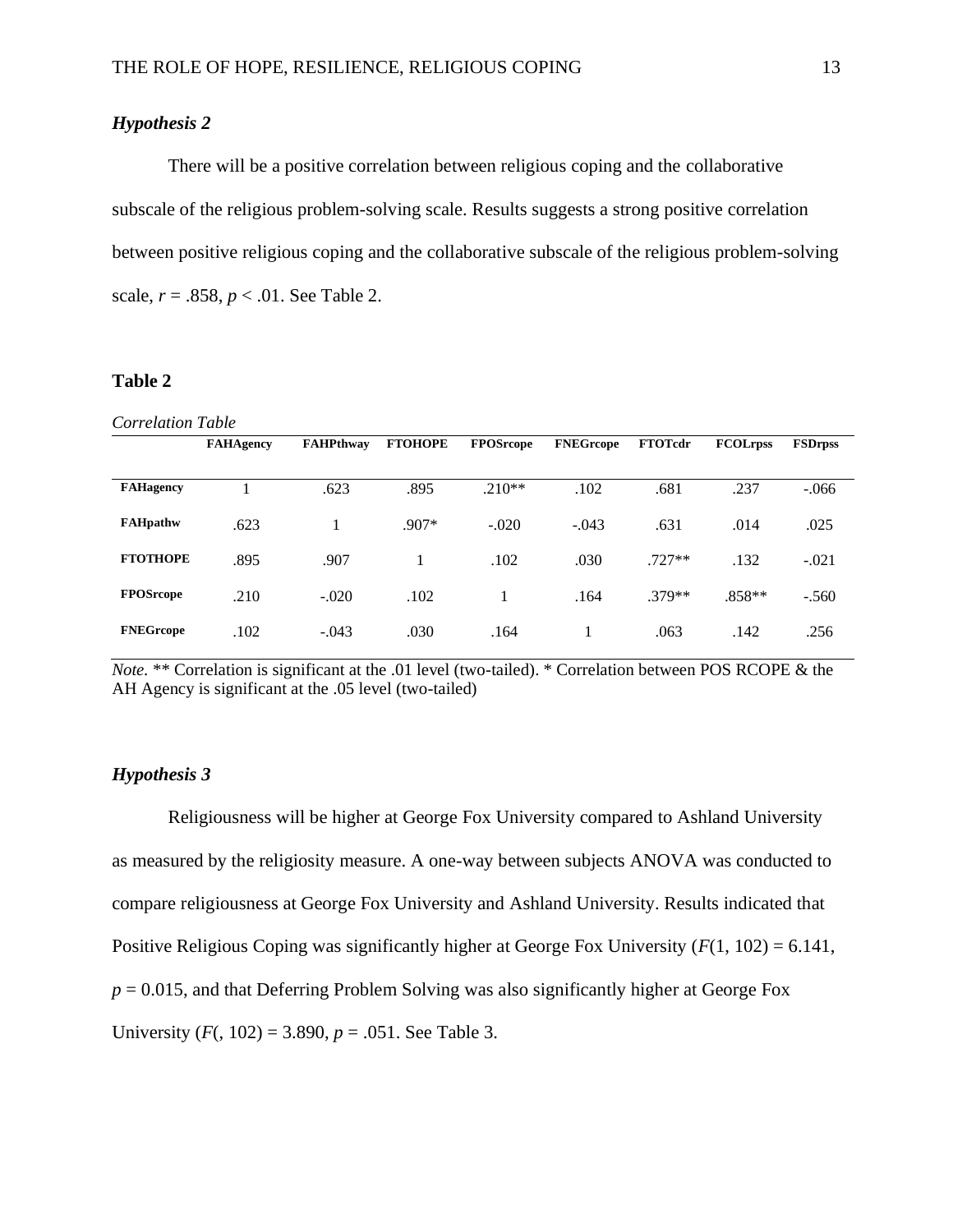# **Table 3**

*ANOVA Table*

|                  |                       | Sum of         | Df           | <b>Mean</b>   | $\mathbf{F}$ | Sig.    |
|------------------|-----------------------|----------------|--------------|---------------|--------------|---------|
|                  |                       | <b>Squares</b> |              | <b>Square</b> |              |         |
| <b>FAHagency</b> | <b>Between Groups</b> | 14.408         | $\mathbf{1}$ | 14.408        | 1.143        | .287    |
|                  | <b>Within Groups</b>  | 1285.506       | 102          | 12.603        |              |         |
|                  | Total                 | 1299.913       | 103          |               |              |         |
|                  |                       |                |              |               |              |         |
| <b>FAHpathw</b>  | <b>Between Groups</b> | 28.953         | $\mathbf{1}$ | 28.953        | 2.056        | .155    |
|                  | <b>Within Groups</b>  | 1436.701       | 102          | 14.085        |              |         |
|                  | Total                 | 1465.654       | 103          |               |              |         |
|                  |                       |                |              |               |              |         |
| <b>FTOTHOPE</b>  | <b>Between Groups</b> | 84.209         | $\mathbf{1}$ | 84.209        | 1.951        | .165    |
|                  | Within Groups         | 4401.705       | 102          | 43.154        |              |         |
|                  | Total                 | 4485.913       | 103          |               |              |         |
|                  |                       |                |              |               |              |         |
| <b>FPOSrcope</b> | <b>Between Groups</b> | 242.901        | $\mathbf{1}$ | 242.901       | 6.141        | $.015*$ |
|                  | <b>Within Groups</b>  | 4034.628       | 102          | 39.555        |              |         |
|                  | Total                 | 4277.528       | 103          |               |              |         |
|                  |                       |                |              |               |              |         |
| <b>FNEGrcope</b> | <b>Between Groups</b> | 39.543         | $\mathbf{1}$ | 39.543        | 1.837        | .178    |
|                  | Within Groups         | 2195.073       | 102          | 21.520        |              |         |
|                  | Total                 | 2234.615       | 103          |               |              |         |
|                  |                       |                |              |               |              |         |
| <b>FTOTcdr</b>   | <b>Between Groups</b> | 15.727         | $\mathbf{1}$ | 15.727        | .103         | .749    |
|                  | <b>Within Groups</b>  | 15632.735      | 102          | 153.262       |              |         |
|                  | Total                 | 15648.462      | 103          |               |              |         |
|                  |                       |                |              |               |              |         |
| <b>FCOLrpss</b>  | <b>Between Groups</b> | 398.126        | $\mathbf{1}$ | 398.126       | 2.462        | .120    |
|                  | <b>Within Groups</b>  | 16493.220      | 102          | 161.698       |              |         |
|                  | Total                 | 16891.346      | 103          |               |              |         |
|                  |                       |                |              |               |              |         |
| <b>FDEFrpss</b>  | <b>Between Groups</b> | 434.539        | $\mathbf{1}$ | 434.539       | 3.890        | $.051*$ |
|                  | <b>Within Groups</b>  | 11395.221      | 102          | 111.718       |              |         |
|                  | Total                 | 11829.760      | 103          |               |              |         |
|                  |                       |                |              |               |              |         |
| <b>FSDrpss</b>   | <b>Between Groups</b> | 122.571        | $\mathbf{1}$ | 122.571       | .857         | .357    |
|                  | <b>Within Groups</b>  | 14587.429      | 102          | 143.014       |              |         |
|                  | Total                 | 14710.000      | 103          |               |              |         |

*Note*. \*ANOVA is significant at .01 level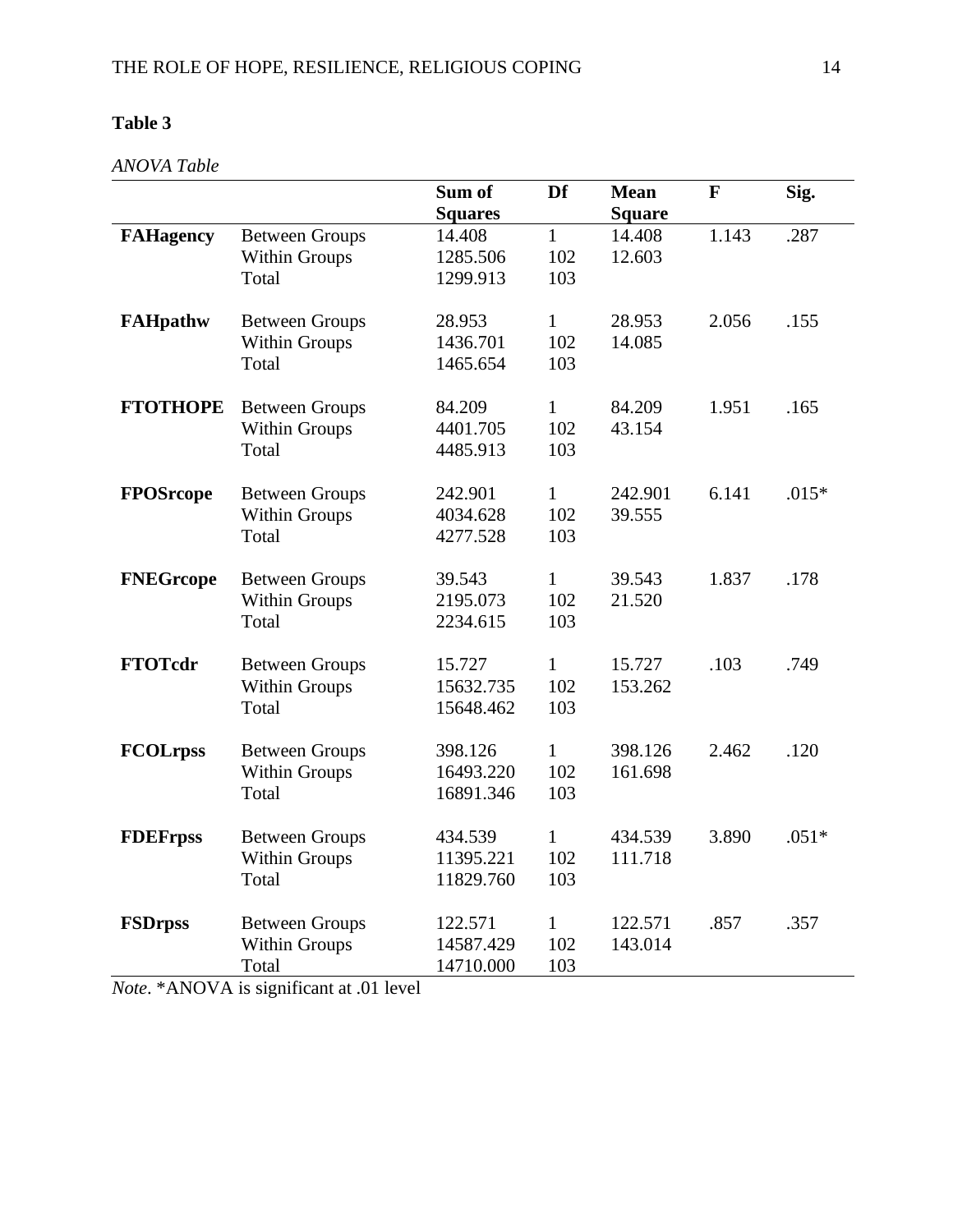# **Content Analysis Results**

For the content analysis section of the study, three open-ended questions were asked: (a) Has your university facilitated improvement or made opportunities available which increased your sense of hope, resilience, and faith? (b) If yes, what specifically has the university done to increase those factors? (c) If no, what could the university do to help you increase those factors, and are there things you do on your own to improve hope, resilience, and faith? Each participant's answers are in a table provided in Appendix G; Table 5.These results were analyzed for frequency of responses and are shown in Table 4 below:

# **Table 4**

| <b>ACTIVITY</b>                                 | <b>FREQUENCY</b> |
|-------------------------------------------------|------------------|
| <b>Attending chapel</b>                         | 37               |
| <b>Faculty is supportive and encouraging</b>    | 15               |
| <b>Programs on campus; community activities</b> | 15               |
| Specific classes; Religion classes              | 10               |
| Life groups                                     | 6                |
| <b>Counseling Services</b>                      | 5                |
| Mission trips; service projects; Serve day      | 4                |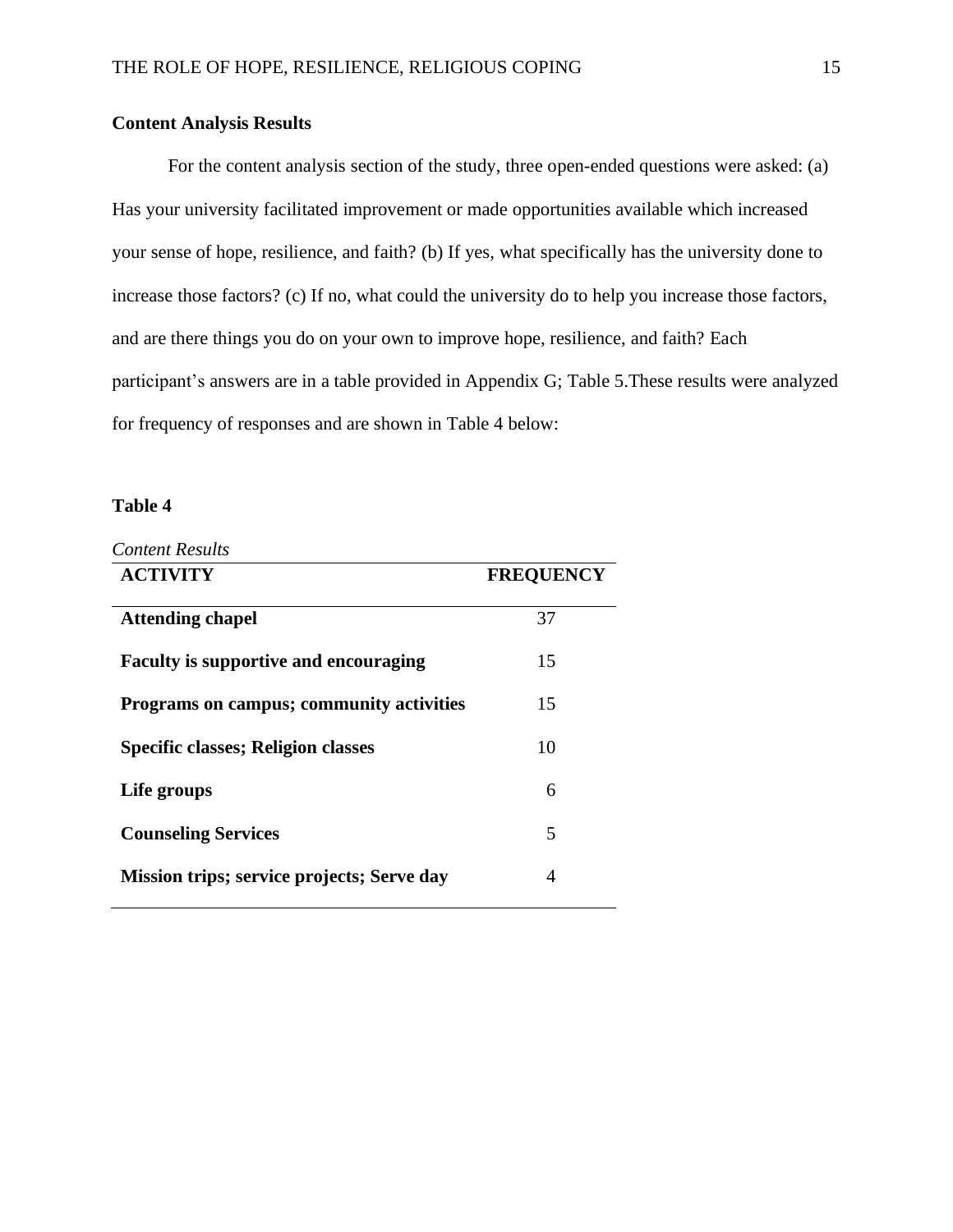#### **Chapter 4**

# **Discussion**

# **Hypothesis 1**

The study predicted a positive correlation between hope and resilience and this result was confirmed. Hope and resilience often have a positive correlation. Morote et al. (2017) noted that "Hope and resilience protect against inner vulnerabilities or harsh life circumstances; they explain individual differences in physical or mental health outcomes under high stress" (p. 1). Therefore, these results are consistent with the literature. Research indicates hope and resilience are often investigated together as they are seen as sources of strength and protection for individuals as they are impacted by negative life events (Morote et al, 2017). Consistent with research as well, other studies indicate that religion is a strong coping skill, which helps for bolstering individuals' resilience (Giordano & Cecil, 2014). Hope and resilience are important qualities for success in college. These two qualities enable students to complete their education successfully by providing motivation and perseverance in stressful situations.

# **Hypothesis 2**

This study predicted a positive correlation between religious coping and collaborative problem solving. These results were confirmed. A positive correlation was found between positive religious coping and collaborative problem solving. These results seem to suggest that both positive religious coping and collaborative problem solving are strategies that college students use in responding to situations in their lives as well as highlighting the important role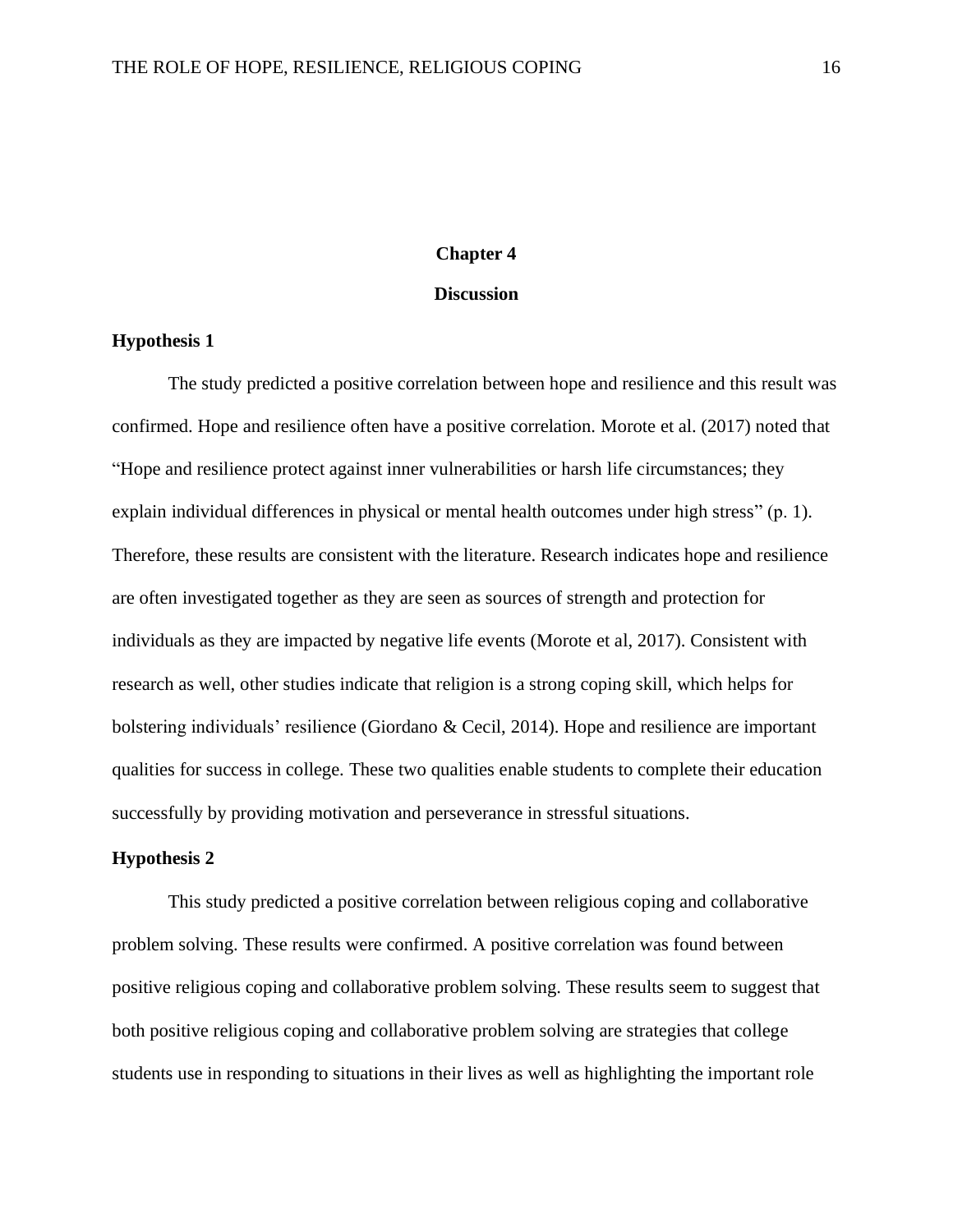that religion plays in their lives. Positive religious coping implies that religion plays a positive role and is helpful to these participants. Additionally, they collaboratively work with God in resolving their problems. These results also imply the participants attend institutions where these religious practices are accepted as a part of their college experience. This was particularly evident with the George Fox students where a number of activities were aimed at assisting students in their spiritual development. These results are also consistent with the research indicating a strong increase in their coping abilities when participants perceived they were working with God to solve their problems (Wilt et al, 2019).

# **Hypothesis 3**

Results have indicated religiousness at an explicitly Christian university is higher than at an implicitly based institution. The results suggest that students who are required to take specific religion courses or have specific chapel requirements may utilize religion in a positive manner to cope with hardship. These results fit with the religious background and commitment of the students at George Fox University when compared with Ashland University. George Fox University is more explicitly Christian in the student body and have more Christian oriented activities on campus for the students. Additionally, George Fox University has students sign a statement of faith and has required chapel attendance as well as required Bible and Religion classes. In 2019, George Fox University had "650 programmed hours spent on worship, prayer, community Bible studies, and international service opportunities" [\(George](https://www.georgefox.edu/about/quick_facts/index.html) Fox University, 2021). It seems like these activities and programs assist students at George Fox University to have more positive religious coping skills and defer their problems to God to solve them.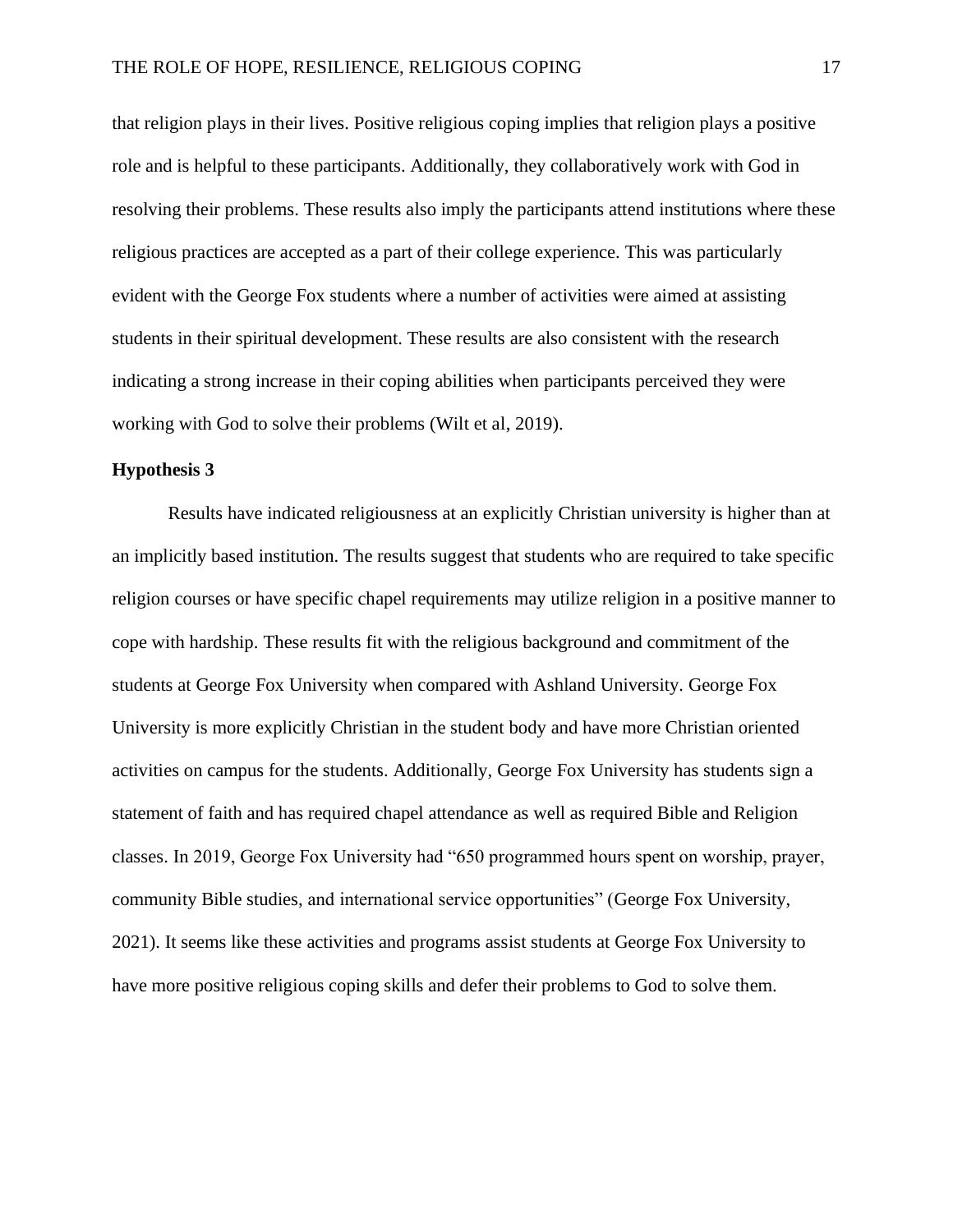# **Implications**

What do these results mean for spiritual life at these two universities? And what can universities do to encourage hope, resilience, religious coping, and religious problem solving in their programs? We examined the distinctives of the universities, the faculty to student ratio, the three major denominations that students identify, and specific programs that assist students. Both universities admit all qualified students; not only Christian students. Both universities have counseling centers. Ashland offers counseling services through the seminary as well as through the academic affairs department. George Fox University has a university counseling center.

The results also demonstrate that explicit religious activities assist students in their religious development such as a closer relationship with God and the use of religion as a positive coping strategy. Specific strategies that encourage hope and resilience will also be a benefit to students.

From a psychotherapeutic perspective, understanding the role and importance of resilience, hope, positive religious coping, and religious problem solving can be helpful in working with college students. These factors can positively influence the outcomes in therapy for these students who emphasize these factors in the therapeutic process. From the results of the qualitative data, it appears that students' faith is supported when they frequently visit the university counseling center.

#### **Limitations**

The sample size was small which means that generalizations cannot be made from the findings of this study. Particularly, the sample from Ashland University was significantly smaller than the sample from George Fox University which affected the comparison of the importance of faith and spirituality on these campuses.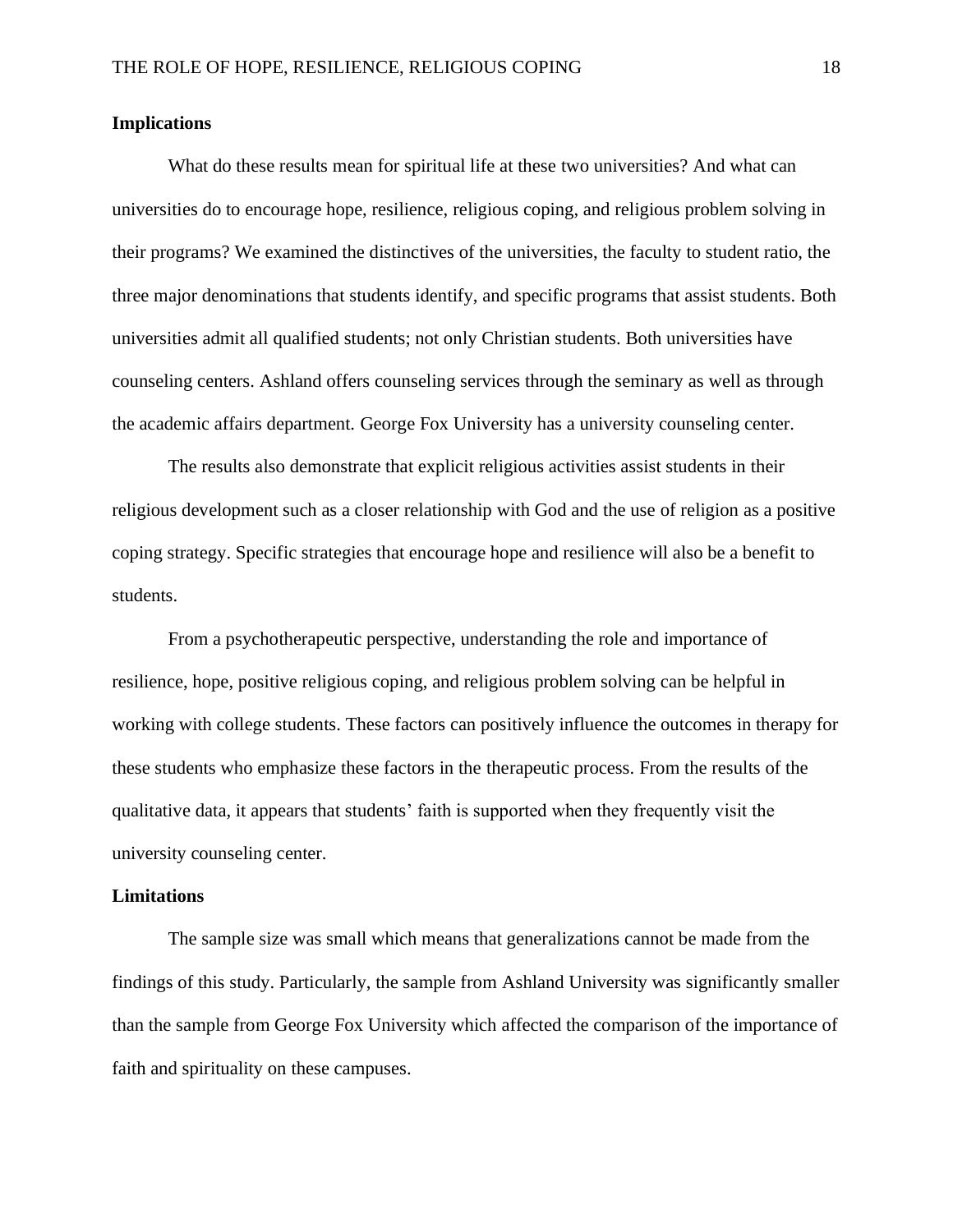The sample of students was not ethnically diverse, but is comparable with the diversity of the overall campus populations. Sample of students were predominantly in their freshman year of study, but a sample across all years of school may give researchers variability in qualitative data responses. Comparing George Fox University with a secular university in a larger metropolitan area may have yielded increased variability in results.

# **Summary**

The purpose of this study was to look at the role of hope, resilience, religious coping, and religious problem solving in the development of college students, as well as the role of the university in helping the students develop these personal qualities. Many universities have abandoned holistic approaches to education, although it appears that students who receive a more holistic education do tend to be more fulfilled and successful. So, what role does the university play in this development and is it important to students?

The study found, and was also confirmed by Morote et al.'s study, that when hope and resilience are looked at together they provide the individual with protection against negative life events (Morote et al, 2017). Religion also helped to bolster the individual's resilience. Individuals with these qualities are likely able to complete their education more successfully by providing motivation and perseverance.

The study found that both positive religious coping and collaborative problem solving are strategies that college students use in responding to situations in their lives as well as highlighting the important role that religion plays in their lives. The study found that students want a relationship with God and to collaboratively work with God in their lives. Students are able to work hard with God to solve problems and move forward with their lives.

Results indicated religiousness at an explicitly Christian university is higher than at an implicitly based institution. The results may indicate that students who are required to take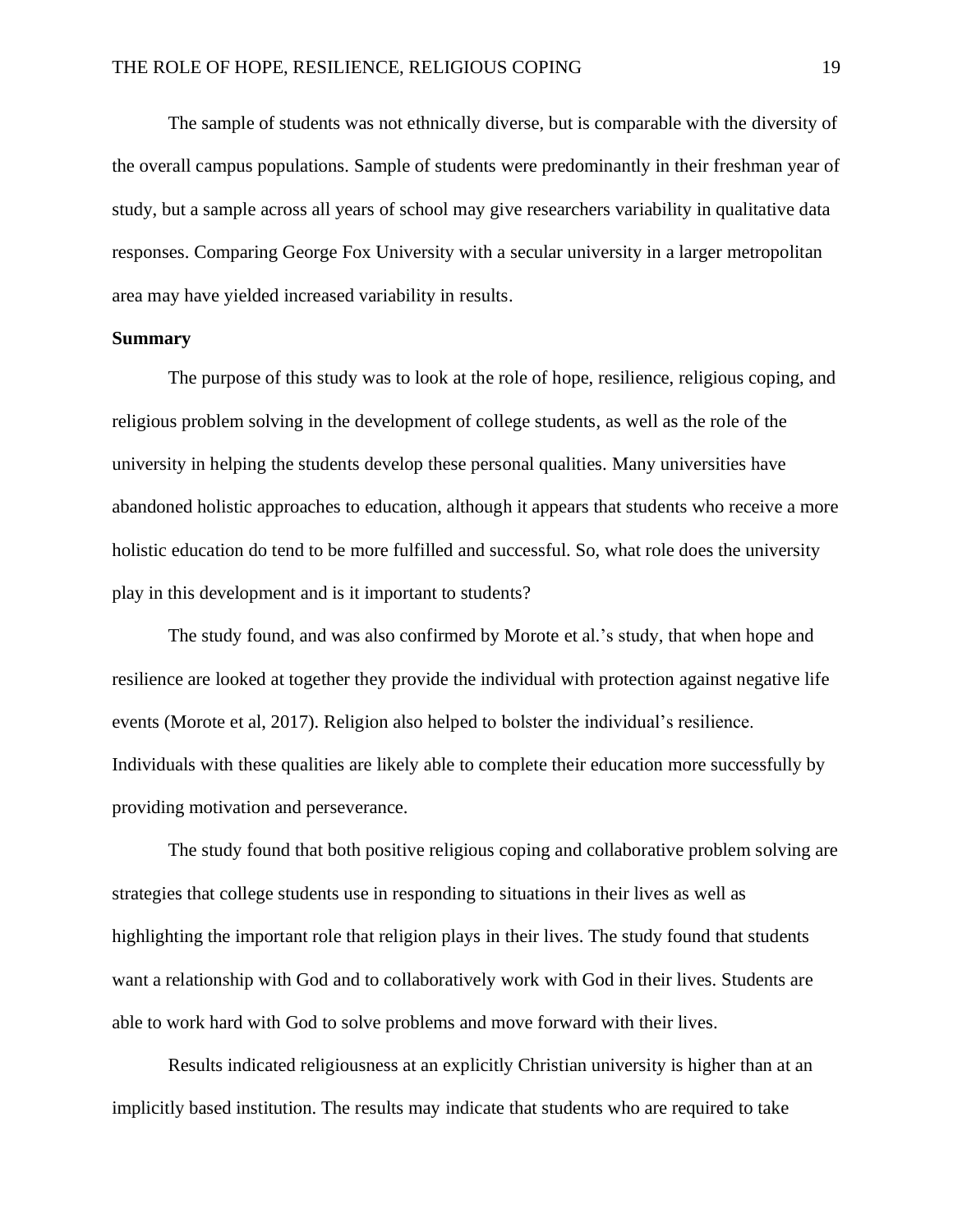specific religion courses or have specific chapel and lifestyle requirements may utilize religion in a positive manner to cope with hardship. These results fit with the religious background and commitment of the students at George Fox University when compared with Ashland University.

The two universities studied, as well as other places of higher learning should continue to encourage their students in hope, resilience, positive religious coping, and religious problem solving in their programs. Results suggested that when students are involved in explicit religious activities, they learn to development of a closer relationship with God.

Finally, from a psychotherapeutic perspective, university counseling centers could play an important role in student's development and encouragement. The study is a starting point, which can lead to university's exploration of additional options to assist their students in holistic development.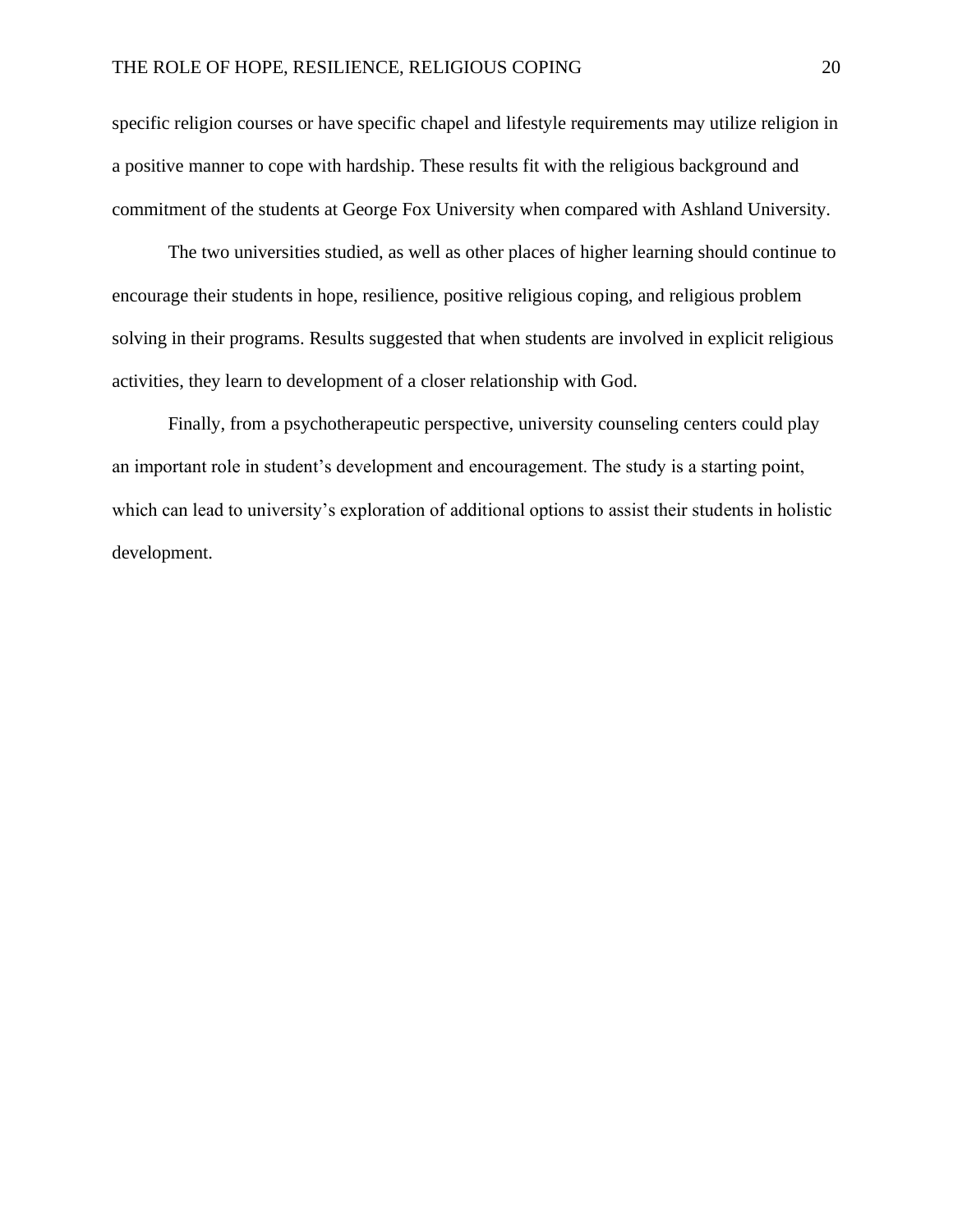# **Reference**

- Andrews, S. L. , Stefurak, J. T. & Mehta, S. (2011) Between a rock and a hard place? Locus of control, religious problem-solving and psychological help-seeking, *Mental Health, Religion & Culture*, *14*(9), 855-876. https://doi.org/10.1080/13674676.2010.533369
- Arum, R., & Roksa, J. (2011). *Academically adrift: Limited learning on college campuses* (Kindle ed.) [Kindle].University of Chicago Press.

Ashland University. (2018). https://www.ashland.edu/adminstration/mission/vision

Bernardo, A. B. (2010). Extending hope theory: Internal and external locus of trait hope. *Personality and Individual Differences, 49*(8), 944-949. https://doi.org/10.1016/j.paid.2010.07.036

- Cleary, M., Visentin, D., West, S., Lopez, V., & Kornhaber, R. (2018). Promoting emotional intelligence and resilience in undergraduate nursing students: An integrative review. *Nurse Education Today. 68*, 112-120. https://doi.org/10.1016/j.nedt.2018.05.018
- Connor, K. M., & Davidson, J. R. (2003). Development of a new resilience scale: The Connor-Davidson Resilience Scale (CD-RISC). *Depression and Anxiety*, *18*(2), 76-82. <https://doi.org/10/1002/da.10113>
- Gallup-Purdue Index. (2014, May). *Measuring the most important outcomes of higher education.*  https://purdue.edu/newsroom/gallup/

George Fox University*.* (2018).<https://www.georgefox.edu/>

George Fox University. (2021, January 1). *Quick facts about George Fox University.*  https://georgefox.edu/about/quick\_facts/index.html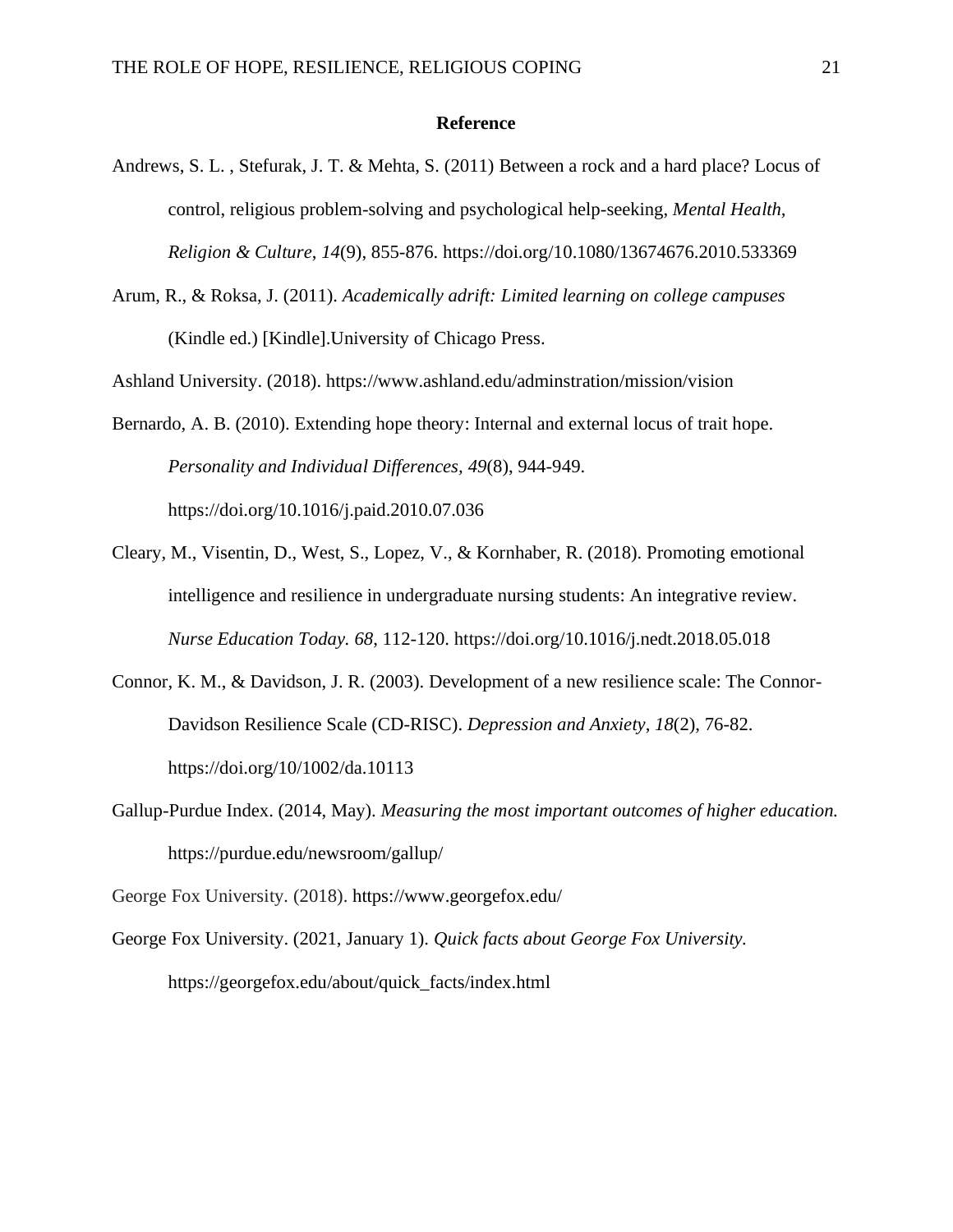- Giordano, A. L., & Cecil, A. L. (2014). Religious coping, spirituality, and hypersexual behavior among college students. *Sexual Addiction and Compulsivity, 21*(3), 225-239. <http://doi.org/10.1080/10720162.2014.936542>
- Jordan, K., Masters, K, Hooker, S., Ruiz, J., & Smith, T. (2013). An interpersonal approach to religiousness and spirituality: Implications for health and well-being. *Journal of Personality, 82*(5), 418-431. https://doi.org.10.1111/jopy.12072
- Katyal, S. (2014). Gender difference in resilience among undergraduate boys and girls with broken-heart. *Indian Journal of Positive Psychology, 5*(4), 505-507.
- Morote, R., Hjemdal, O. Krysinska, K., Martinez Uribe, P., & Corveleyn, J. (2017). Resilience or hope? Incremental and convergent validity of the Resilience Scale for Adults (RSA) and the Herth Hope Scale (HHS) in the prediction of anxiety and depression. *BMC Psychology*, *5*(1).<https://doi.org/10.1186/s40359-017-0205-0>
- Pargament, K. (1997). The psychology of religion and coping: Theory, research, practice*.* New York, NY: Guilford Press.
- Pargament, K., Feuille, M., & Burdzy, D. (2011). The brief RCOPE: Current psychometricstatus of a short measure of religious coping. *Religions*, *2*(1), 51-76. https://doi.org/10.3390/rel2010051Richardson, D. (2015).
- Richardson, D. (2015). The complete As You Like It: An annotated edition of the Shakespeare play. Bloomington, IN: AuthorHouse.
- Snyder, C. (2002). Target article: Hope theory: Rainbows in the mind. *Psychological Inquiry*, *13*(4), 249-275. https://doi.org/10.127/s15327965pli1304\_01
- Snyder, C. R. (1994). The psychology of hope: You can get there from here. New York: Free press. Cited in Snyder, C. R. (2000). Hypothesis: There is hope. In C.R. Snyder (Eds.),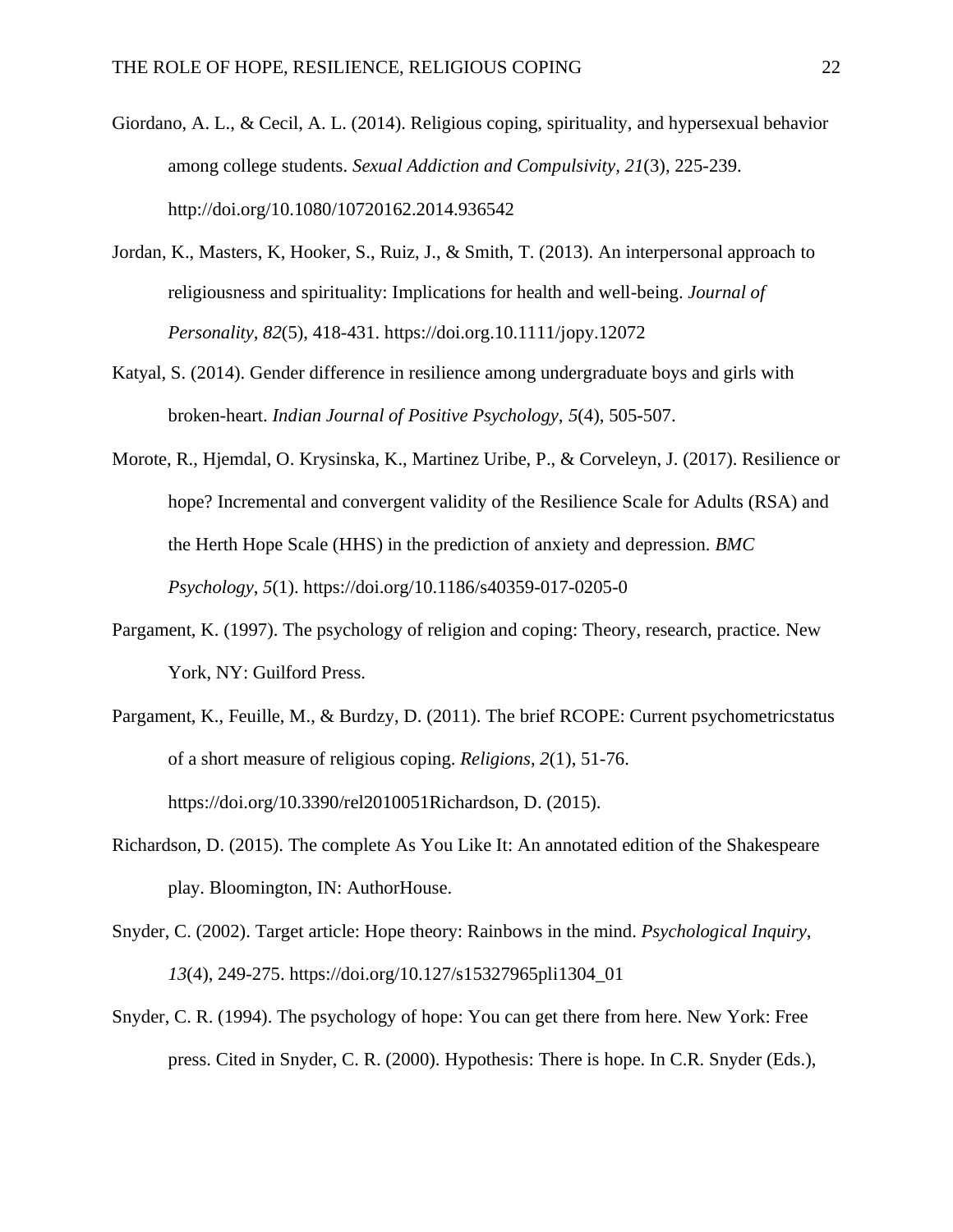*Handbook of Hope Theory, Measures and Applications* (pp. 3-21). San Diego, CA: Academic Press.

- Snyder, C. R., Cheavens, J. S., & Michael, S. T. (2005). Hope theory: History and elaborated model. In J. Elliot (Ed.), *Interdisciplinary Perspectives on Hope* (pp. 219 - 223). Hauppauge, NY: Nova Science Publishers.
- Snyder, C. R., Harris, C., Anderson, J. R., Holleran, S. A., Irving, L. M., Sigmon, S. T., Yoshinobu, L., Gibb, J., Langelle, C., & Harney, P. (1991). The will and the ways: Development and validation of an individual-differences measure of hope. *Journal of Personality and Social Psychology, 60*(4), 570-585. https://doi.org/10.1037/0022- 3514.60.4.570
- Tripathi, S. R., Kochar, A., & Dara, P. (2015). Role of self-efficacy and hope in academic procrastination among undergraduate students. *Indian Journal of Positive Psychology*. *6*(4), 376-379.
- Wilks, S. E., & Spivey, C. (2010). Resilience in undergraduate social work students: Social support and adjustment in academic stress. *Social Work Education: The International Journal, 29*(3), 276-288.<https://doi:10.1080/02615470902912243>
- Wilt, J. A., Stauner, N., Harriott, V. A., Exline, J. J., & Pargament, K. I. (2019). Partnering god: Religious coping and perceptions of divine intervention predict spiritual transformation in response to religious-spiritual struggle. *Psychology of Religion and Spirituality*, *11*(3), 278-290.<https://doi-org.georgefox.idm.oclc.org/10.1037/rel0000221.supp>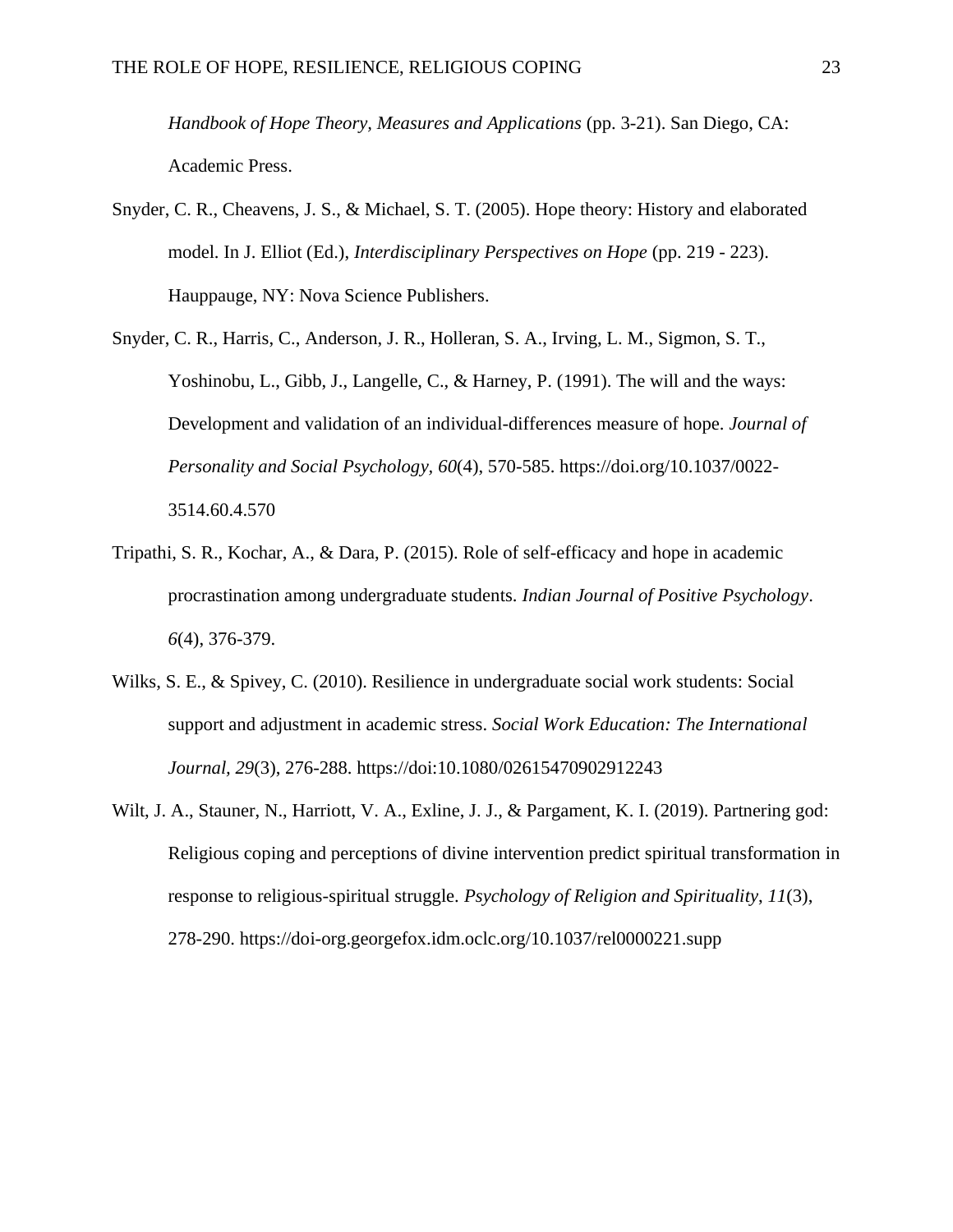# **Appendix A**

# **Informed Consent**

# **INFORMED CONSENT TO ACT AS A PARTICIPATE IN A RESEARCH STUDY**

You are invited to participate in a research study of your view of your own hope, resilience, and religiousness. This research will examine relationships between hope, resilience, and religiousness. This research will also examine if your institution's practices have impacted your personal development in these areas. The following survey will consist of a demographics form followed by four questionnaires.

To qualify for this research, one must be 18-24 years of age from freshman- senior year, and attend Ashland University or George Fox University.

All information you provide will remain confidential and will not be associated with your identifying information. At any time, you have the freedom to withdrawal or not respond, but for adequate data collection, it will be greatly appreciated for your full participation. Your participation in this study will require approximately 20-30 minutes.

As a token of appreciation, you will be given the option to enter in a raffle for a chance to win 1 of 3 \$10 gift cards. If you choose to enter the raffle, an email address is required and will only be used to contact you for incentive purposes.

If you have any further questions concerning this study, please feel free to contact us through phone or email: Vanessa Campo at vcampo15@georgefox.edu, 757-818-5188 or Winston Seegobin at wseegobin@georgefox.edu, (503) 554-2370.

By clicking "OK" and "NEXT," you certify that you have read the preceding information, understand it's content, and agree to the terms above.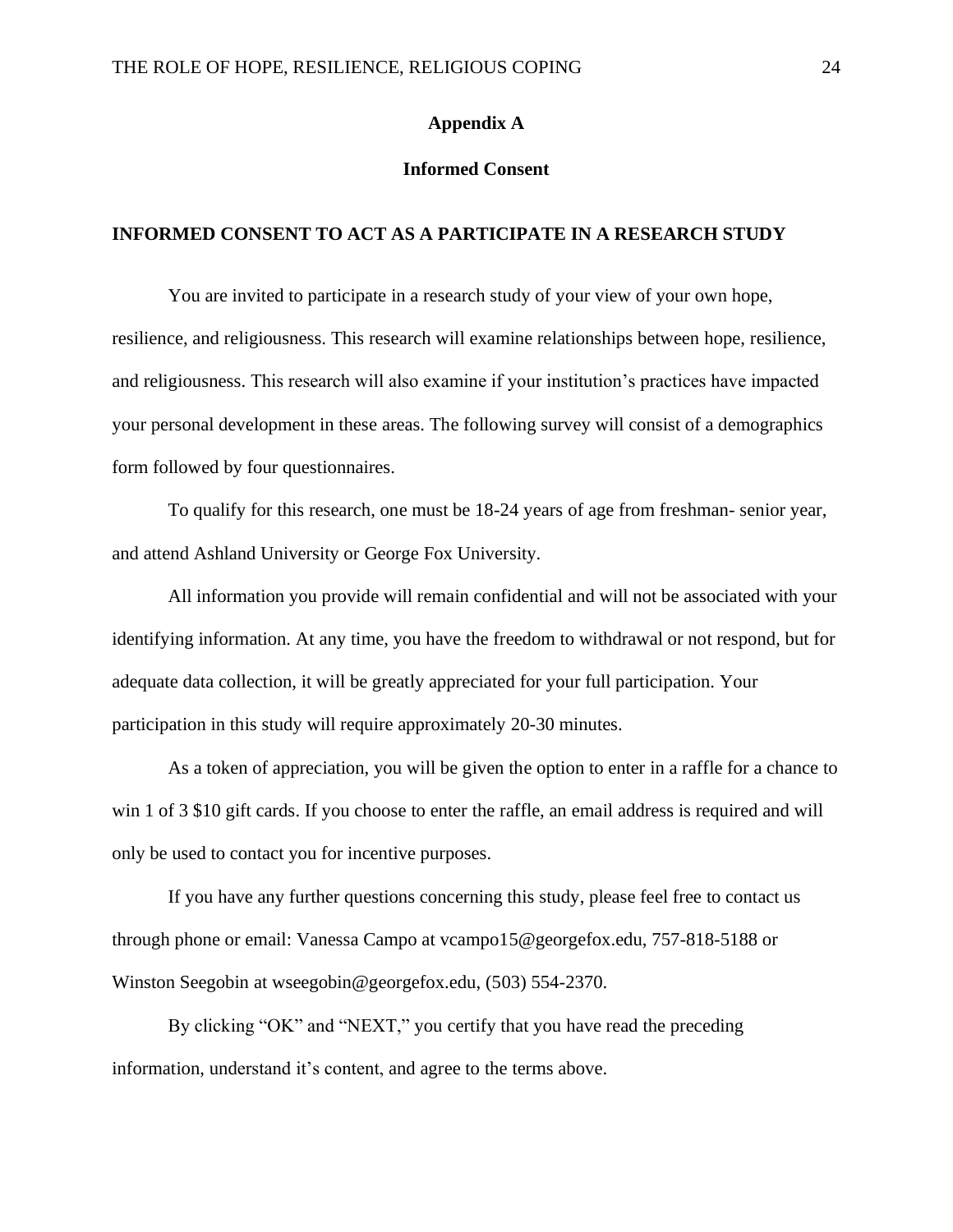# **Appendix B**

# **Demographics**

**DEMOGRAPHICS FORM Participant #\_\_\_\_\_\_\_\_\_\_\_\_\_\_\_\_\_\_\_\_\_\_\_\_**

- 1. Age: \_\_\_\_\_\_\_\_\_\_\_\_\_\_\_\_\_
- 2. Sex: \_\_\_\_\_\_\_\_\_\_\_\_\_\_\_\_\_
- 3. Ethnicity: (Please select)
	- a. European American
	- b. African-American
	- c. Asian-American
	- d. Native American
	- e. Hispanic/Latino(a)

Other \_\_\_\_\_\_\_\_\_\_\_\_\_\_\_\_\_

- 4. Which Institution Do You Attend: (Please select)
	- a. George Fox University
	- b. Ashland University
- 5. What is your current grade level at your institution?
	- a. Freshman
	- b. Sophomore
	- c. Junior
	- d. Senior
- 6. Has your university facilitated improvement or made opportunities available which increased your sense of hope, resilience, and faith?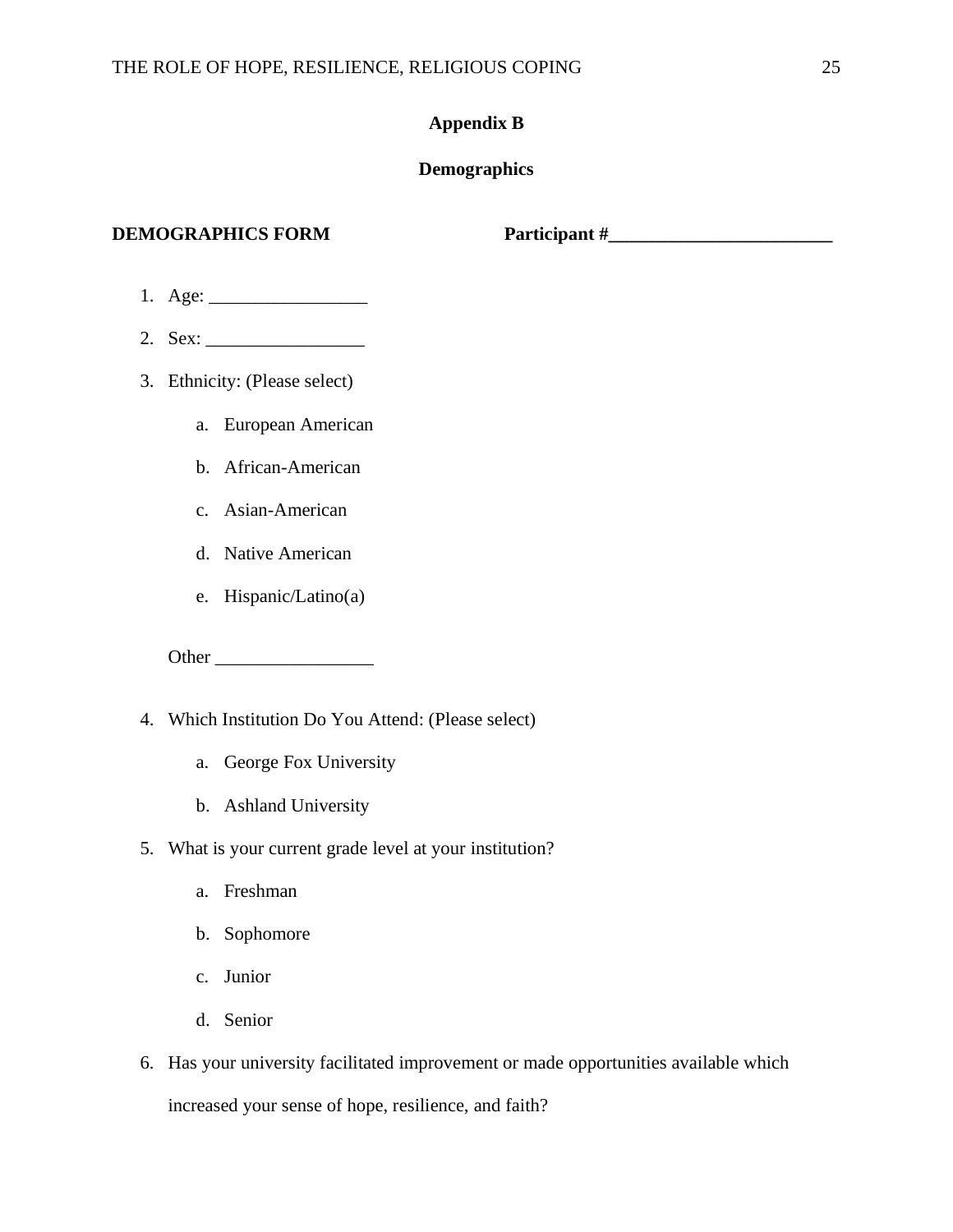- 7. If yes, what specifically has the university done to increase those factors?
- 8. If no, what could the university do to help you increase those factors, and are there things you do on your own to improve hope, resilience, and faith?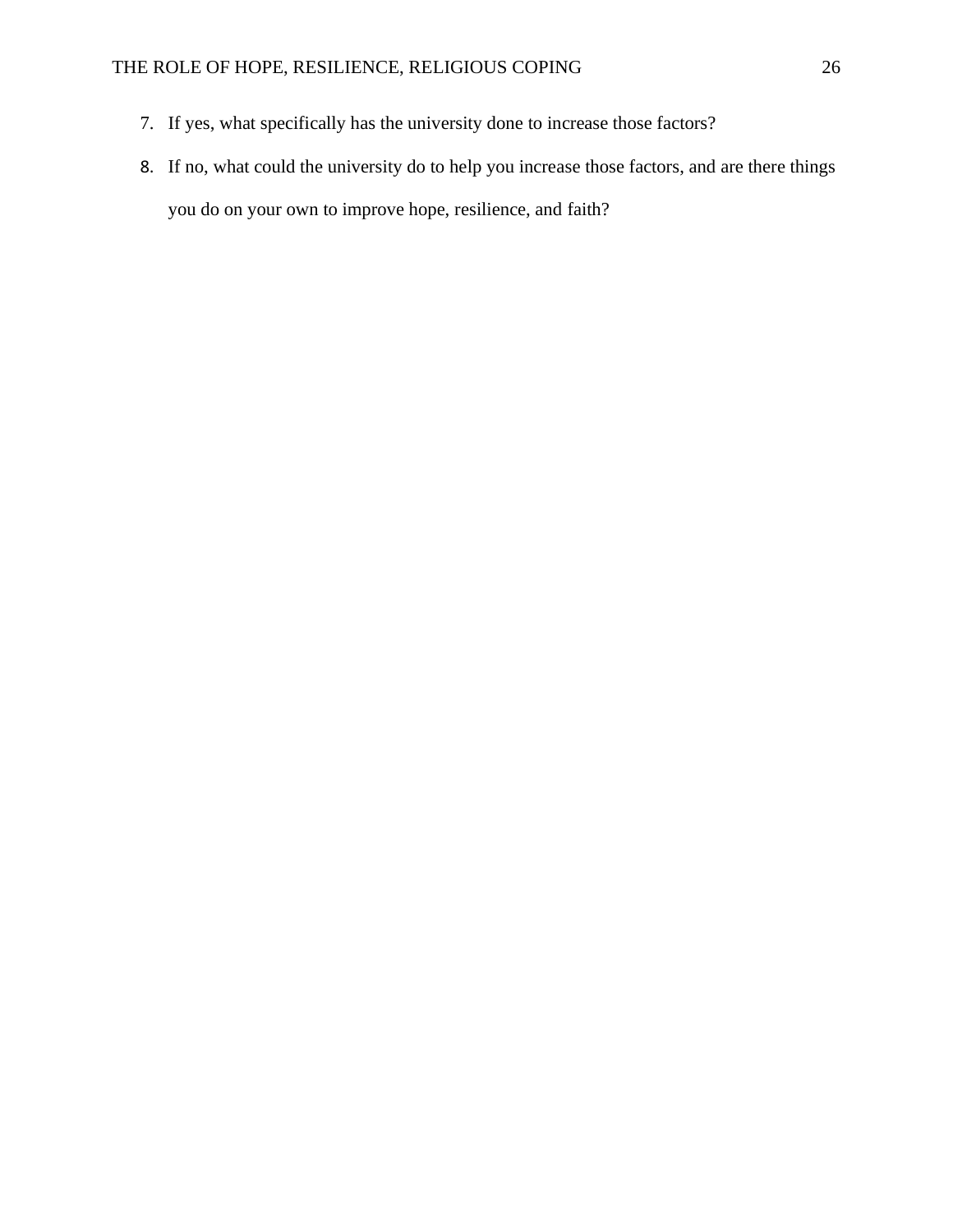# **Appendix C**

# **Adult Hope Scale (AHS)**

*Directions:* Read each item carefully. Using the scale shown below, please select the number that best describes YOU and put that number in the blank provided.

| $1. =$ Definitely False | $5. =$ Slightly True   |
|-------------------------|------------------------|
| $2. =$ Mostly False     | $6. =$ Somewhat True   |
| $3. =$ Somewhat False   | $7. =$ Mostly True     |
| $4. =$ Slightly False   | $8. =$ Definitely True |

- $\Box$  1. I can think of many ways to get out of a jam.
- \_\_\_ 2. I energetically pursue my goals.
- \_\_\_ 3. I feel tired most of the time.
- \_\_\_ 4. There are lots of ways around any problem.
- \_\_\_ 5. I am easily downed in an argument.
- \_\_\_ 6. I can think of many ways to get the things in life that are important to me.
- \_\_\_ 7. I worry about my health.
- \_\_\_ 8. Even when others get discouraged, I know I can find a way to solve the problem.
- \_\_\_ 9. My past experiences have prepared me well for my future.
- \_\_\_10. I've been pretty successful in life.
- \_\_\_11. I usually find myself worrying about something.
- \_\_\_12. I meet the goals that I set for myself.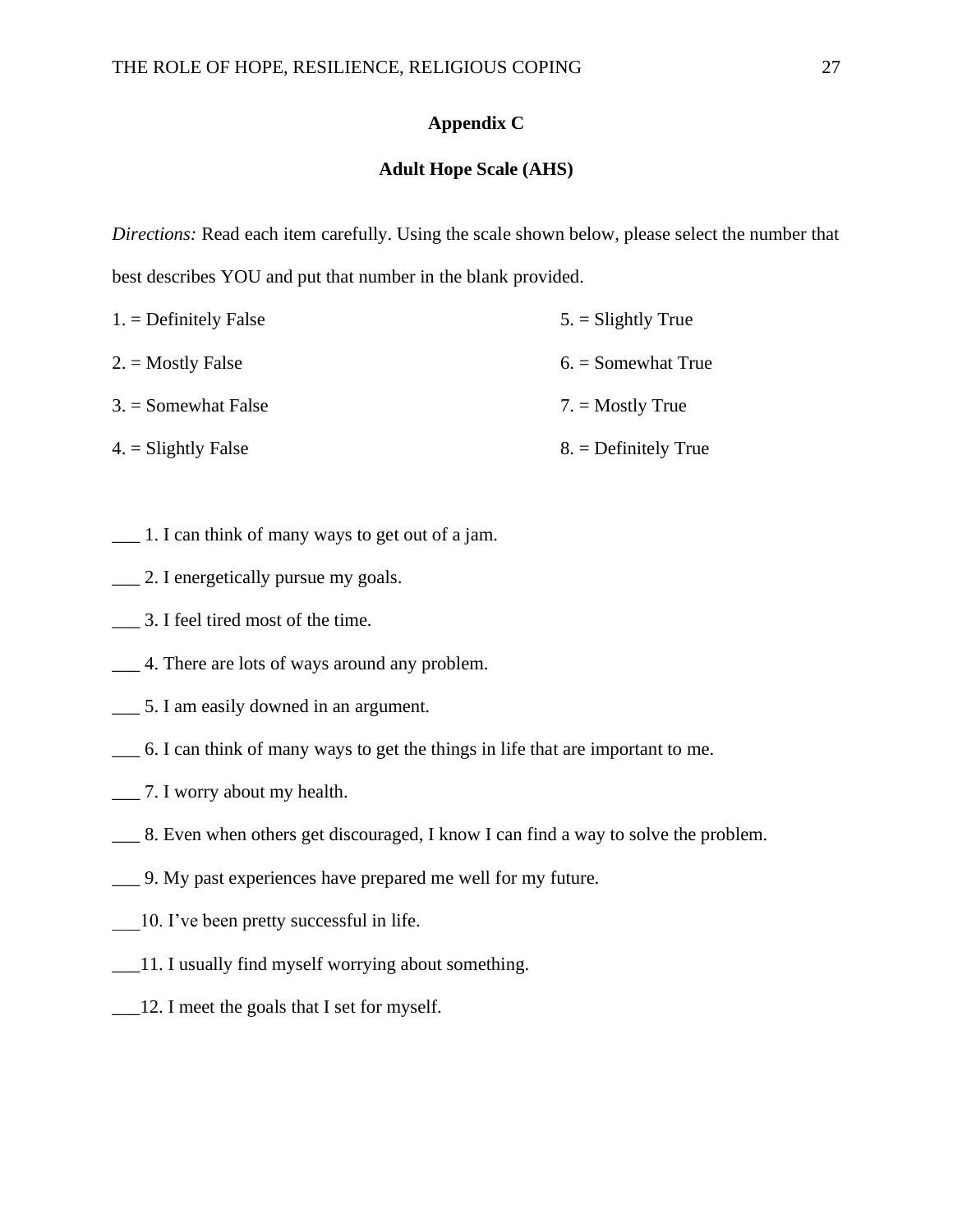*Note.* When administering the scale, it is called The Future Scale. The agency subscale score is derived by summing items 2, 9, 10, and 12; the pathway subscale score is derived by adding items 1, 4, 6, and 8. The total Hope Scale score is derived by summing the four agency and the four pathway items.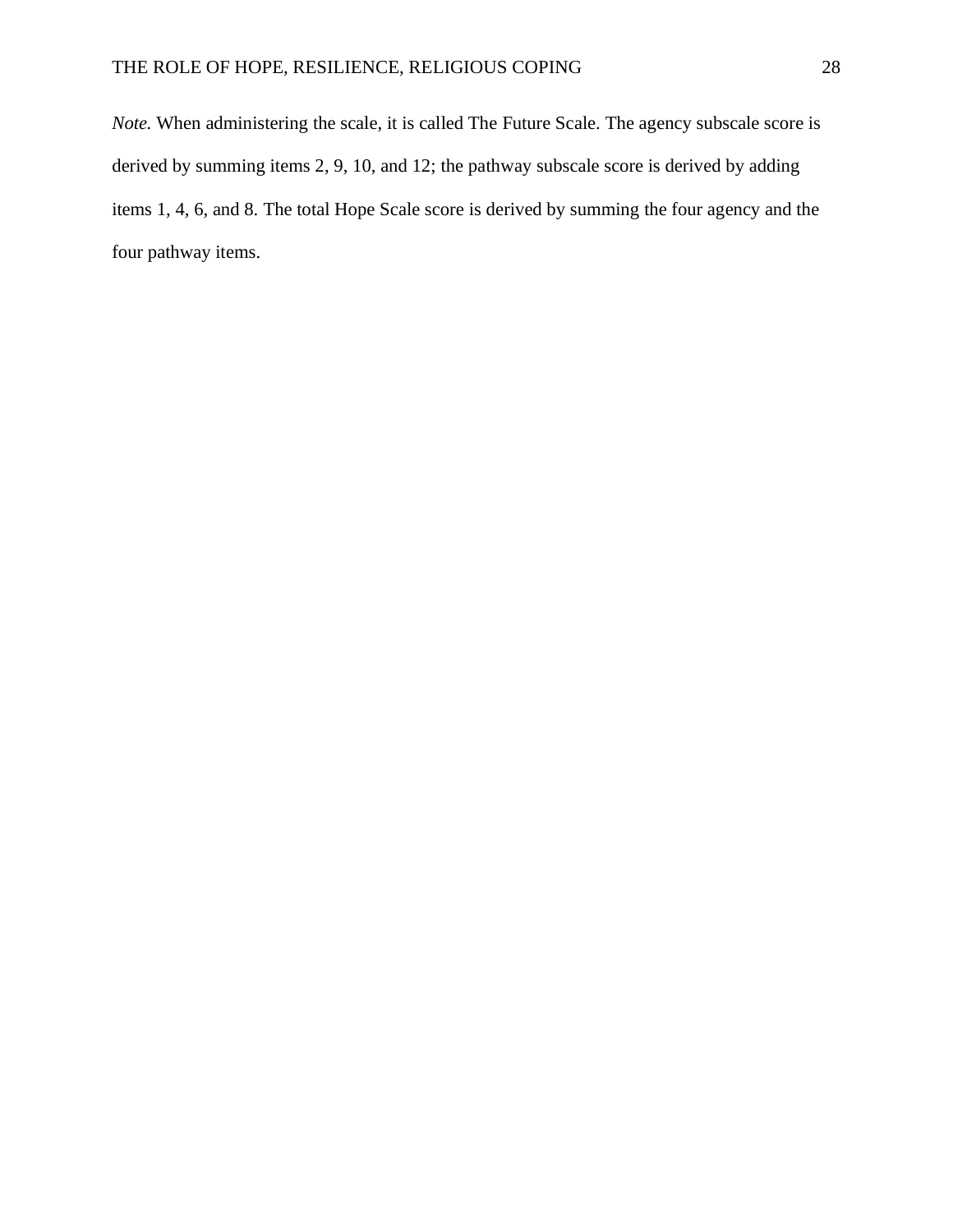# **Appendix D**

# **Connor-Davidson Resilience Scale (CD-RISC)**

*Directions:* For each statement give the response that best describes your experience: **not true at all** (0), **rarely true** (1), **sometimes true** (2), **often true** (3), **true nearly all of the time** (4)

|                                                   | Not true         |              |                |                | <b>True</b>    |  |
|---------------------------------------------------|------------------|--------------|----------------|----------------|----------------|--|
| 1 Able to adapt to change                         | $\overline{0}$   | $\mathbf{1}$ | 2              | 3              | $\overline{4}$ |  |
| 2 Close and secure relationships                  | $\overline{0}$   | $\mathbf{1}$ | $\overline{2}$ | 3              | $\overline{4}$ |  |
| 3 Sometimes fate or God can help                  | $\overline{0}$   | $\mathbf{1}$ | $\overline{2}$ | 3              | $\overline{4}$ |  |
| 4 Can deal with whatever comes                    | $\overline{0}$   | $\mathbf{1}$ | $\overline{2}$ | 3              | $\overline{4}$ |  |
| 5 Past success gives confidence for new challenge | $\overline{0}$   | $\mathbf{1}$ | $\overline{2}$ | 3              | $\overline{4}$ |  |
| 6 See the humorous side of things                 | $\boldsymbol{0}$ | $\mathbf{1}$ | $\overline{2}$ | 3              | $\overline{4}$ |  |
| 7 Coping with stress strengthens                  | $\overline{0}$   | $\mathbf{1}$ | $\overline{2}$ | 3              | $\overline{4}$ |  |
| 8 Tend to bounce back after illness or hardship   | $\overline{0}$   | $\mathbf{1}$ | $\overline{2}$ | 3              | $\overline{4}$ |  |
| 9 Things happen for a reason                      | $\overline{0}$   | $\mathbf{1}$ | 2              | $\overline{3}$ | $\overline{4}$ |  |
| 10 Best effort no matter what                     | $\overline{0}$   | $\mathbf{1}$ | $\overline{2}$ | 3              | $\overline{4}$ |  |
| 11 You can achieve your goals                     | $\overline{0}$   | $\mathbf{1}$ | $\overline{2}$ | 3              | $\overline{4}$ |  |
| 12 When things look hopeless, I don't give up     | $\overline{0}$   | $\mathbf{1}$ | $\overline{2}$ | 3              | $\overline{4}$ |  |
| 13 Know where to turn for help                    | $\boldsymbol{0}$ | $\mathbf{1}$ | $\overline{2}$ | 3              | $\overline{4}$ |  |
| 14 Under pressure, focus and think clearly        | $\boldsymbol{0}$ | $\mathbf{1}$ | $\overline{2}$ | 3              | $\overline{4}$ |  |
| 15 Prefer to take the lead in problem solving     | $\overline{0}$   | $\mathbf{1}$ | $\overline{2}$ | 3              | $\overline{4}$ |  |
| 16 Not easily discouraged by failure              | $\theta$         | $\mathbf{1}$ | $\overline{2}$ | 3              | $\overline{4}$ |  |
| 17 Think of self as a strong person               | $\overline{0}$   | $\mathbf{1}$ | $\overline{2}$ | 3              | $\overline{4}$ |  |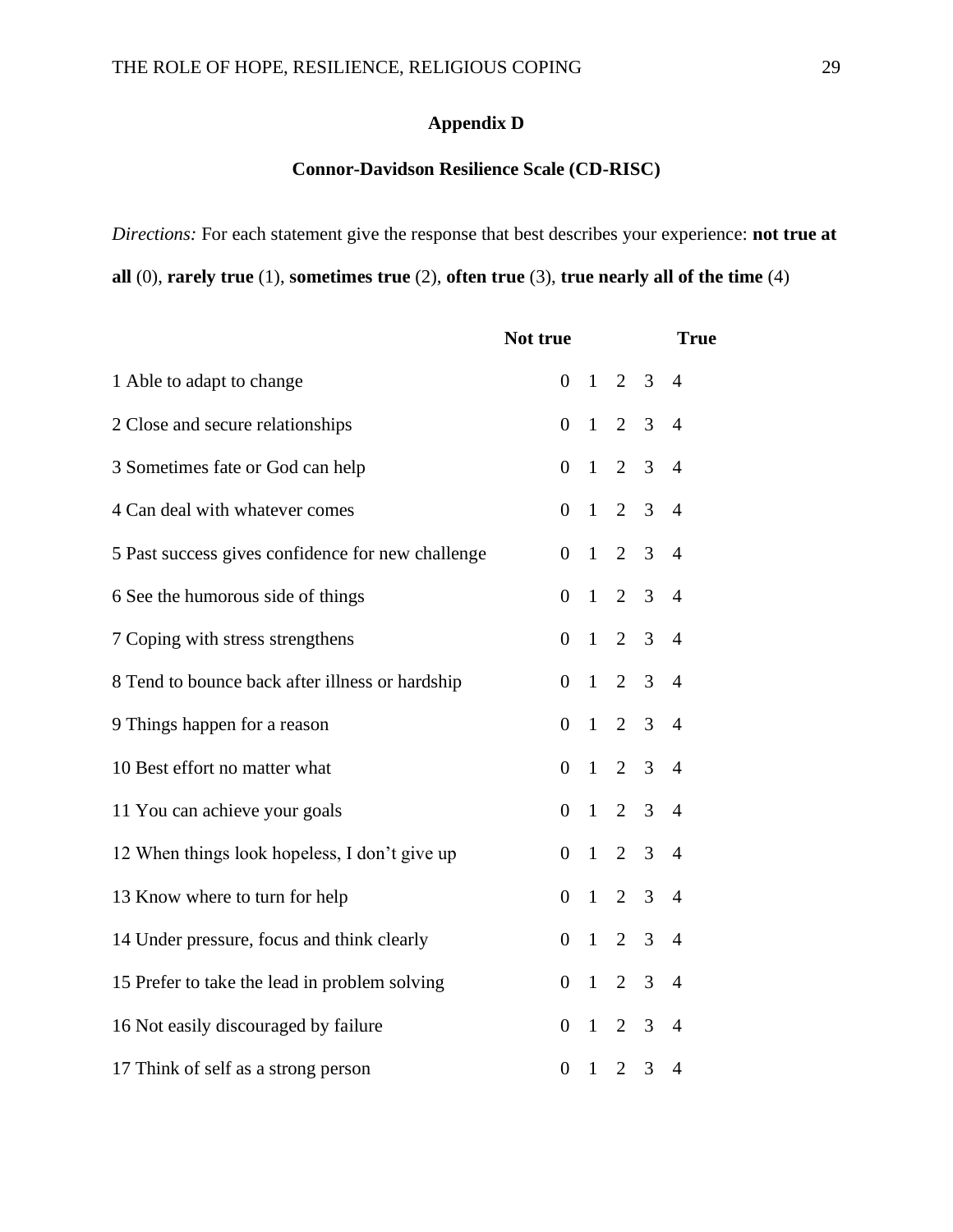| 18 Make unpopular or difficult decisions |          | $0 \t1 \t2 \t3 \t4$ |  |
|------------------------------------------|----------|---------------------|--|
| 19 Can handle unpleasant feelings        |          | $0 \t1 \t2 \t3 \t4$ |  |
| 20 Have to act on a hunch                |          | $0 \t1 \t2 \t3 \t4$ |  |
| 21 Strong sense of purpose               |          | $0 \t1 \t2 \t3 \t4$ |  |
| 22 In control of your life               |          | $0 \t1 \t2 \t3 \t4$ |  |
| 23 I like challenges                     |          | $0 \t1 \t2 \t3 \t4$ |  |
| 24 You work to attain your goals         |          | $0 \t1 \t2 \t3 \t4$ |  |
| 25 Pride in your achievements            | $\Omega$ | $1 \t2 \t3 \t4$     |  |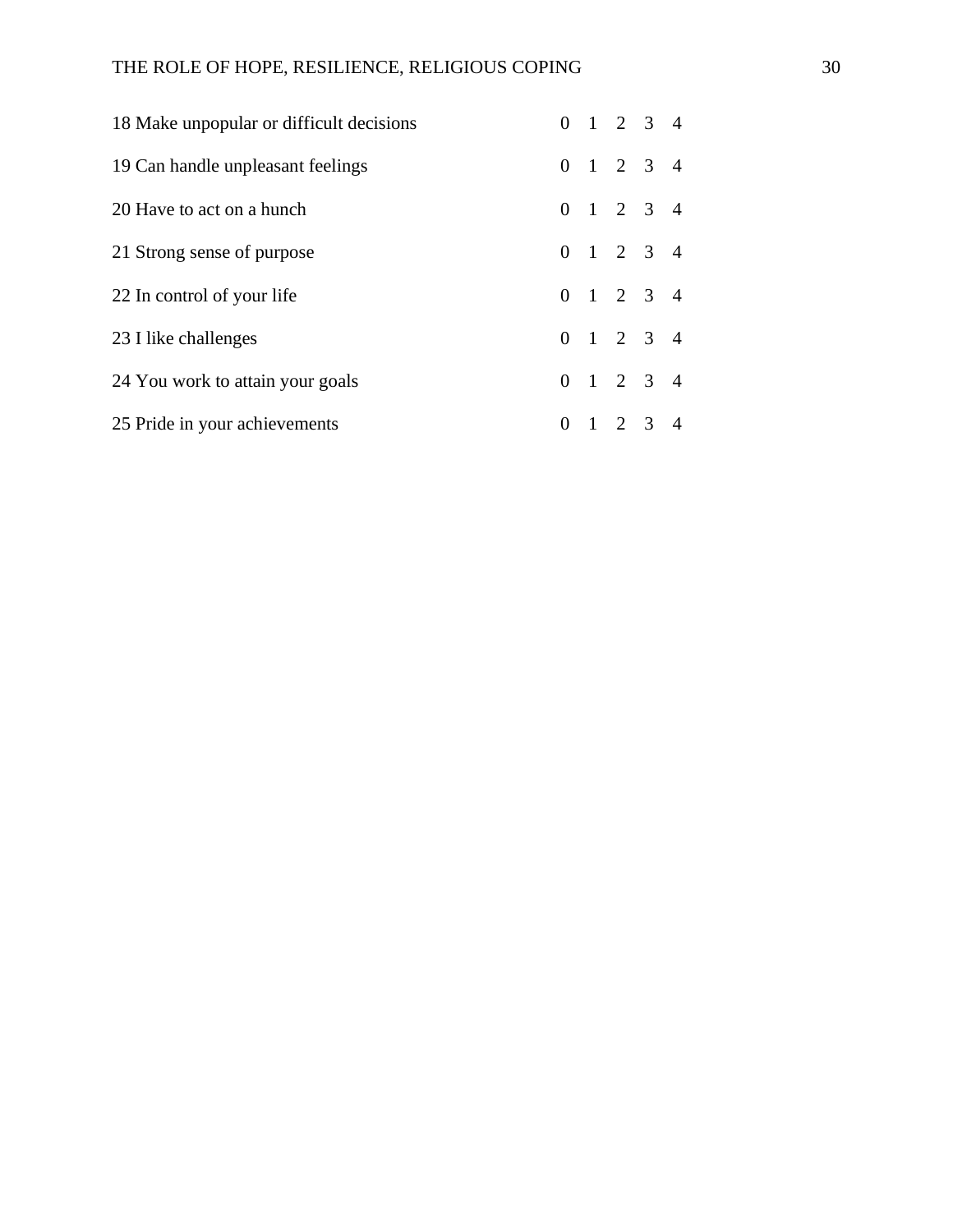# **Appendix E**

# **Brief Religious Coping Scale (Brief RCOPE)**

The following items deal with ways you coped with the negative event in your life. There are many ways to try to deal with problems. These items ask what you did to cope with this negative event. Obviously different people deal with things in different ways, but we are interested in how you tried to deal with it. Each item says something about a particular way of coping. We want to know to what extent you did what the item says. *How much or how frequently.* Don't answer on the basis of what worked or not – just whether or not you did it. Use these response choices. Try to rate each item separately in your mind from the others. Make your answers as true FOR YOU as you can. Circle the answer that best applies to you.

1 – not at all

2 – somewhat

3 – quite a bit

 $4 - a$  great deal

| 1. Looked for a stronger connection with God.           |                | $\mathcal{D}_{\mathcal{L}}$ | 3                   | $\overline{4}$ |
|---------------------------------------------------------|----------------|-----------------------------|---------------------|----------------|
| 2. Sought God's love and care.                          | $\mathbf{1}$   | $\overline{2}$              | 3                   | $\overline{4}$ |
| 3. Sought help from God in letting go of my anger.      | $\mathbf{1}$   | 2                           | 3 <sup>7</sup>      | $\overline{4}$ |
| 4. Tried to put my plans into action together with God. | $\mathbf{1}$   | $\overline{2}$              | $\mathfrak{Z}$      | $\overline{4}$ |
| 5. Tried to see how God might be trying to strengthen   |                |                             |                     |                |
| me in this situation.                                   | $\overline{1}$ | $\overline{2}$              | 3 <sup>7</sup>      | $\overline{4}$ |
| 6. Asked forgiveness for my sins.                       | $\mathbf{1}$   |                             | $2 \qquad \qquad 3$ | $\overline{4}$ |
| 7. Focused on religion to stop worrying about my        |                |                             |                     |                |
| problems.                                               | $\mathbf{1}$   | $\overline{2}$              | $\mathfrak{Z}$      | $\overline{4}$ |
| 8. Wondered whether God had abandoned me.               | 1              | 2                           | 3                   | $\overline{4}$ |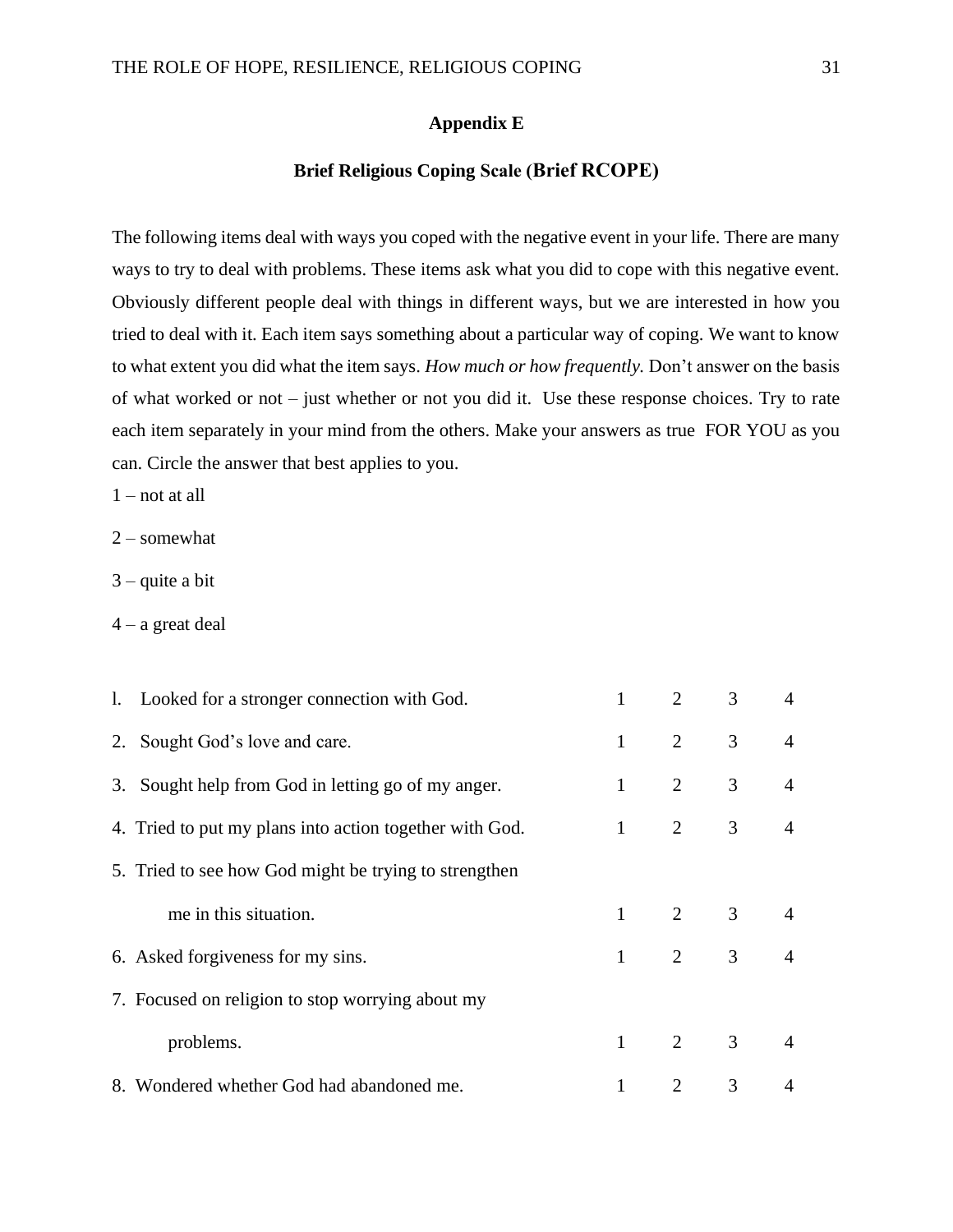| 9. Felt punished by God for my lack of devotion. |  | $1 \t 2 \t 3 \t 4$             |  |
|--------------------------------------------------|--|--------------------------------|--|
| 10. Wondered what I did for God to punish me.    |  | $1 \qquad 2 \qquad 3 \qquad 4$ |  |
| 11. Questioned God's love for me.                |  | $1 \qquad 2 \qquad 3 \qquad 4$ |  |
| 12. Wondered whether my church had abandoned me. |  | $1 \qquad 2 \qquad 3 \qquad 4$ |  |
| 13. Decided the devil made this happen.          |  | $1 \qquad 2 \qquad 3 \qquad 4$ |  |
| 14. Questioned the power of God.                 |  | $1 \qquad 2 \qquad 3 \qquad 4$ |  |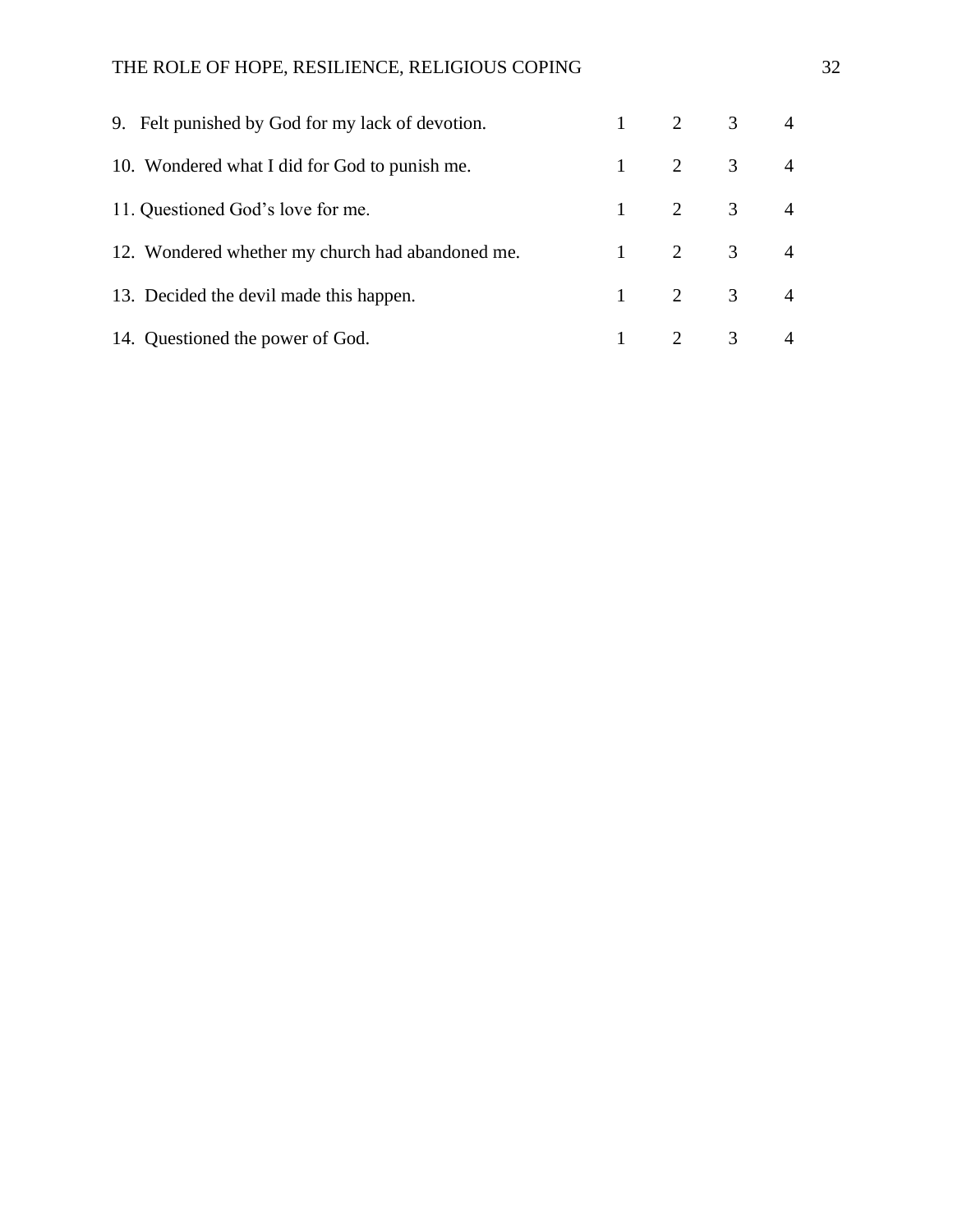# **Appendix F**

# **Religious Problem Solving Scale**

Please answer the following items according to the degree to which you assign responsibility to yourself or to God in solving your problems and the level of engagement in the problem-solving process. (1= Never, 2= Rarely, 3= Sometimes, 4= Often, or 5= Always)

- 1. When I have a problem, I talk to God about it and together we decide what it means.
- 2. Rather than trying to come up with the right solution to a problem myself, I let God decide how to deal with it.
- 3. When faced with trouble, I deal with my feelings without God's help.
- 4. When a situation makes me anxious, I wait for God to take those feelings away.
- 5. Together, God and I put my plans into action.
- 6. When it comes to deciding how to solve a problem, God and I work Religious together as partners.
- 7. I act to solve my problems without God's help.
- 8. When I have difficulty, I decide what it means by myself without help from God.
- 9. I don't spend much time thinking about troubles I've had; God makes sense of them for me.
- 10. When considering a difficult situation, God and I work together to think of possible solutions.
- 11. When a troublesome issue arises, I leave it up to God to decide what it means for me.
- 12. When thinking about a difficulty, I try to come up with possible solutions without God's help.
- 13. After solving a problem, I work with God to make sense of it.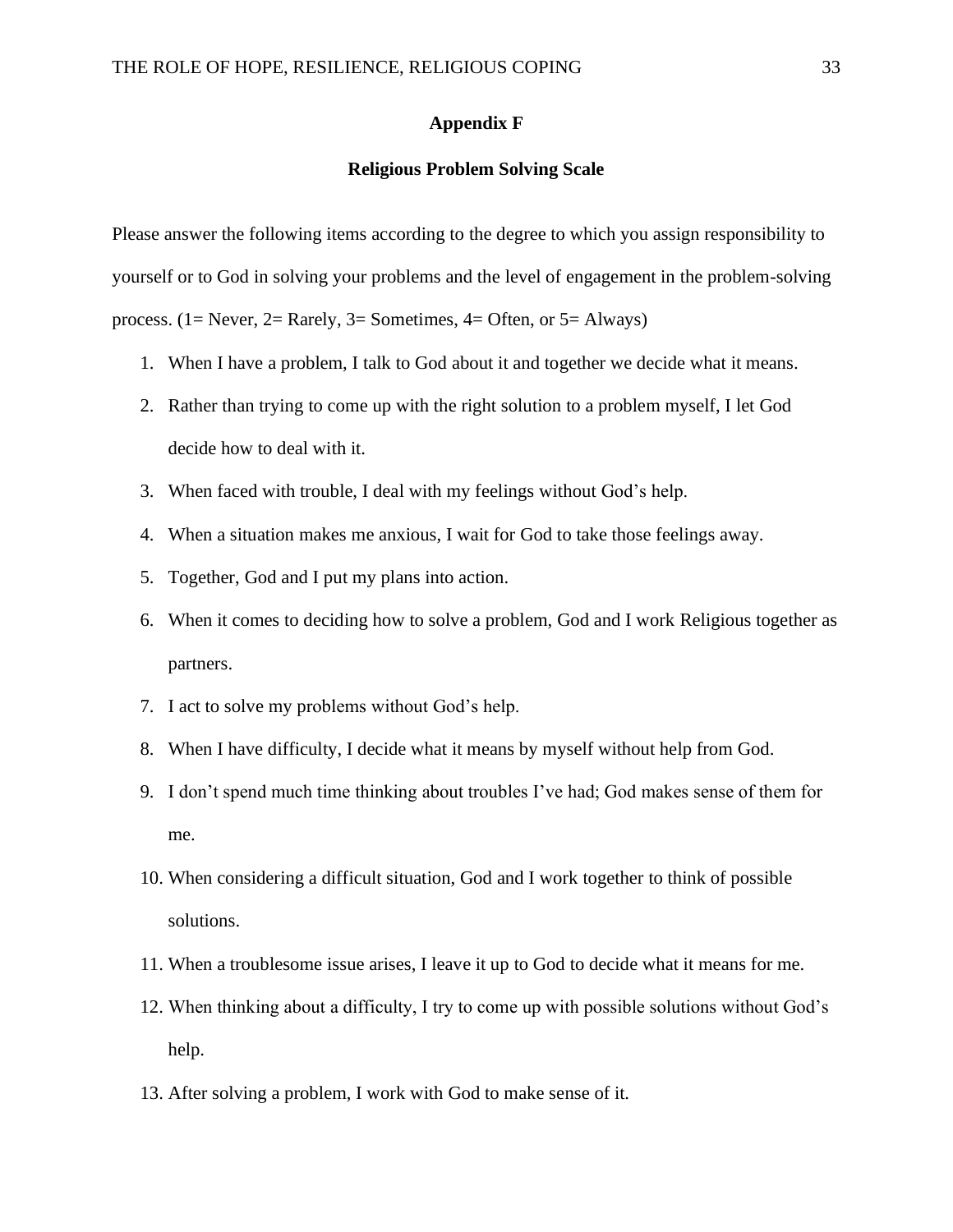- 14. When deciding on a solution, I make a choice independent of God's input.
- 15. In carrying out the solutions to my problems, I wait for God to take control and know somehow He'll work it out.
- 16. I do not think about different solutions to my problems because God provides them for me.
- 17. After I've gone through a rough time, I try to make sense of it without relying on God.
- 18. When I feel nervous or anxious about a problem, I work together with God to find a way to relieve my worries.
- 19. When I'm upset, I try to soothe myself, and also share the unpleasantness with God so He can comfort me.
- 20. When faced with a decision, I make the best choice I can without God's involvement.
- 21. God solves problems for me without my doing anything.
- 22. When I have a problem, I try not to think about it and wait for God to tell me what it means.
- 23. In carrying out solutions, I work hard at them knowing God is working right along with me.
- 24. When a difficult period is over, I make sense of what happened on my own without involvement from God.
- 25. When faced with a question, I work together with God to figure it out.
- 26. When I feel nervous or anxious, I calm myself without relying on God.
- 27. God doesn't put solutions to my problems into action; I carry them out myself.
- 28. I don't worry too much about learning from difficult situations, since God will make me grow in the right direction.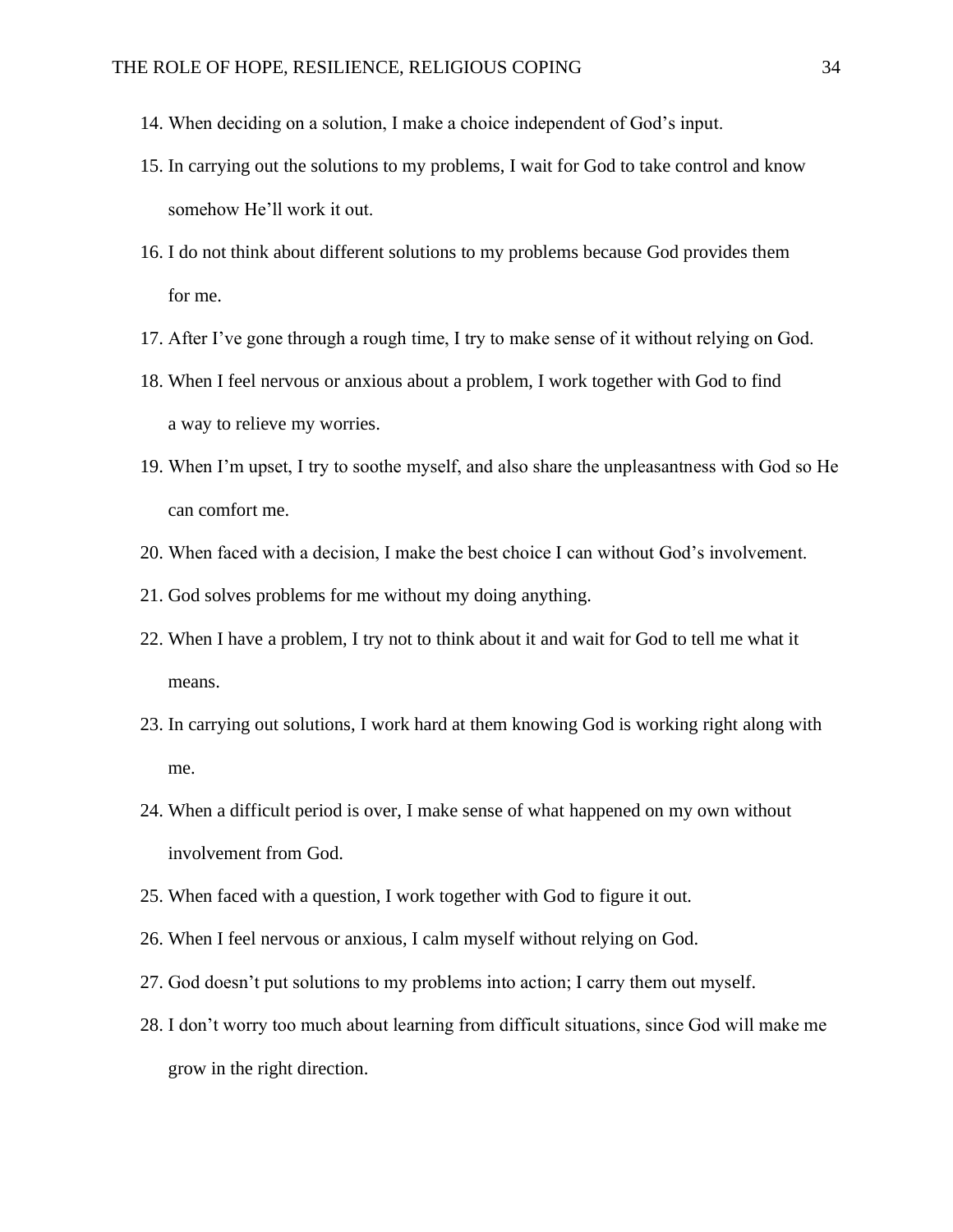- 29. When I am trying to come up with different solutions to troubles I am facing. I do not get them from God but think of them myself.
- 30. When a hard time has passed, God works with me to help me learn from it.
- 31. God and I talk together and decide upon the best answer to my question.
- 32. When faced with a decision, I wait for God to make the best choice for me.
- 33. I do not become upset or nervous because God solves my problems for me.
- 34. When I run into trouble, I simply trust in God knowing that he will show me the possible solutions.
- 35. When I run into a difficult situation, I make sense out of it on my own without divine assistance.
- 36. The Lord works with me to help me see a number of different ways that a problem can be solved.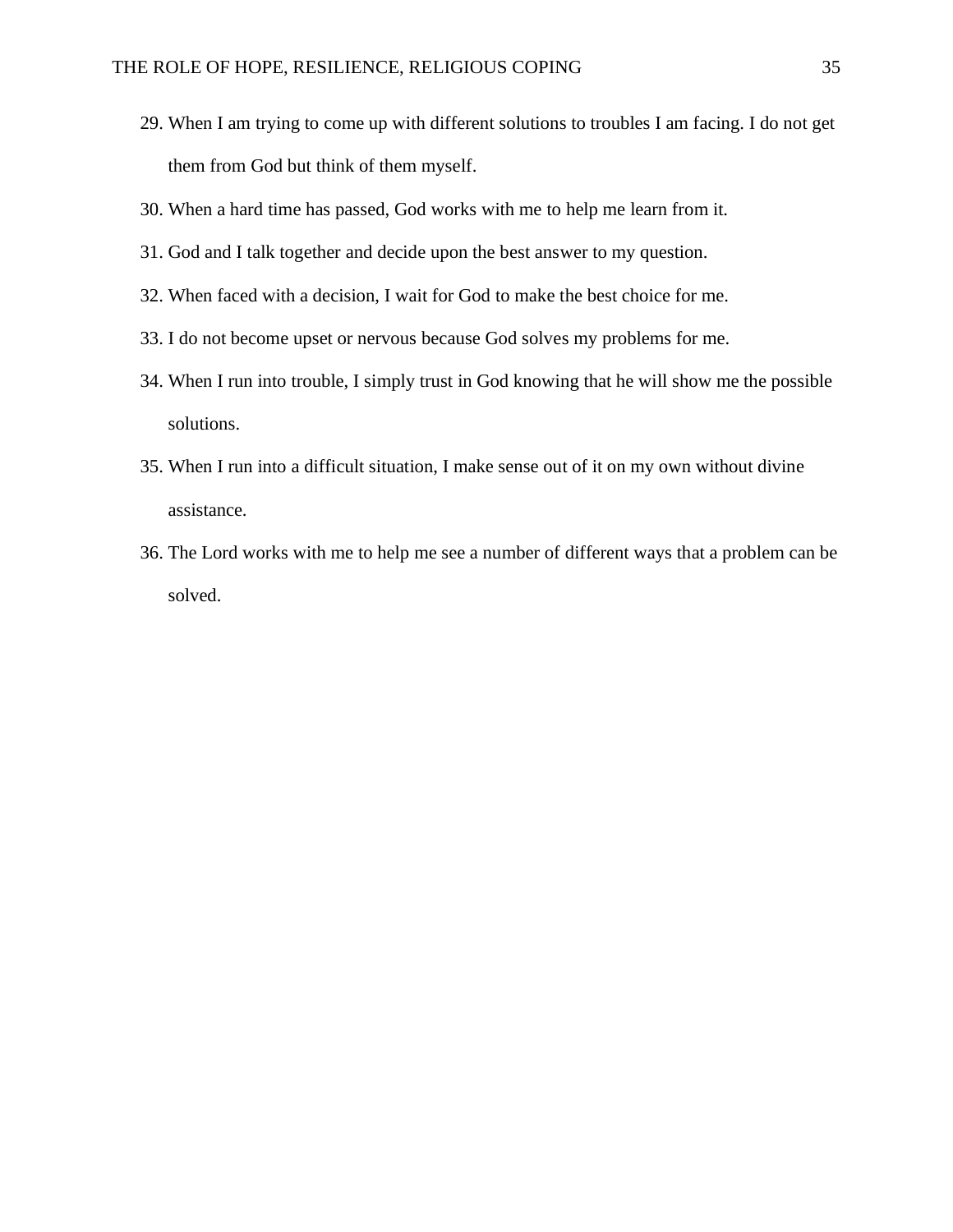# **Appendix G**

# **Short Responses Table**

# **Table 5**

*Short Responses* 

| Participant<br><b>Number</b> | <b>Ashland</b><br>University<br>$(AU)$ or<br><b>George Fox</b><br>University<br>(GFU) | Has your<br>university<br>facilitated<br>improvement or<br>made<br>opportunities<br>available which<br>increased your<br>sense of hope,<br>resilience, and<br>faith? | If yes, what specifically has the university<br>done to increase those factors?                                       | If no, what could the university do<br>to help you increase those factors,<br>and are there things you do on your<br>own to improve hope, resilience,<br>and faith?                                                                             |
|------------------------------|---------------------------------------------------------------------------------------|----------------------------------------------------------------------------------------------------------------------------------------------------------------------|-----------------------------------------------------------------------------------------------------------------------|-------------------------------------------------------------------------------------------------------------------------------------------------------------------------------------------------------------------------------------------------|
| $\mathbf{1}$                 | AU                                                                                    | Yes                                                                                                                                                                  | The university has offered specific classes for<br>me to take that I may choose to take for religious<br>improvement. | N/A                                                                                                                                                                                                                                             |
| $\mathbf{2}$                 | AU                                                                                    | Yes                                                                                                                                                                  | My university has provided opportunities such as<br>a worship service lead by students.                               | N/A                                                                                                                                                                                                                                             |
| 3                            | AU                                                                                    | No                                                                                                                                                                   | It has not.                                                                                                           | To improve my own hope,<br>resilience, and faith I try to see the<br>positives of every situation and<br>always try to talk with people that<br>are close to me about decisions I<br>make so that they can help guide<br>me to a positive path. |
| $\overline{4}$               | AU                                                                                    | Yes                                                                                                                                                                  | The Well                                                                                                              |                                                                                                                                                                                                                                                 |
| 5                            | AU                                                                                    | Yes                                                                                                                                                                  | There are religious clubs and discussions.<br>They also hold lecture you can go to about<br>faith.                    | I live on the nursing campus and it<br>is isolated. There is a yoga room<br>but I think more social events<br>would help.                                                                                                                       |
| 6                            | AU                                                                                    | Maybe                                                                                                                                                                | Some staff are nice                                                                                                   | My personality is brave and not<br>easily give up. I try my best.                                                                                                                                                                               |
| $\tau$                       | $\hbox{AU}$                                                                           | $\rm No$                                                                                                                                                             | $\rm No$                                                                                                              | There should be more options,<br>and those options should be well<br>known to students.                                                                                                                                                         |
| 8                            | AU                                                                                    | Yes                                                                                                                                                                  | I meet with a mentor from the Coalition for<br>Christian Outreach.                                                    |                                                                                                                                                                                                                                                 |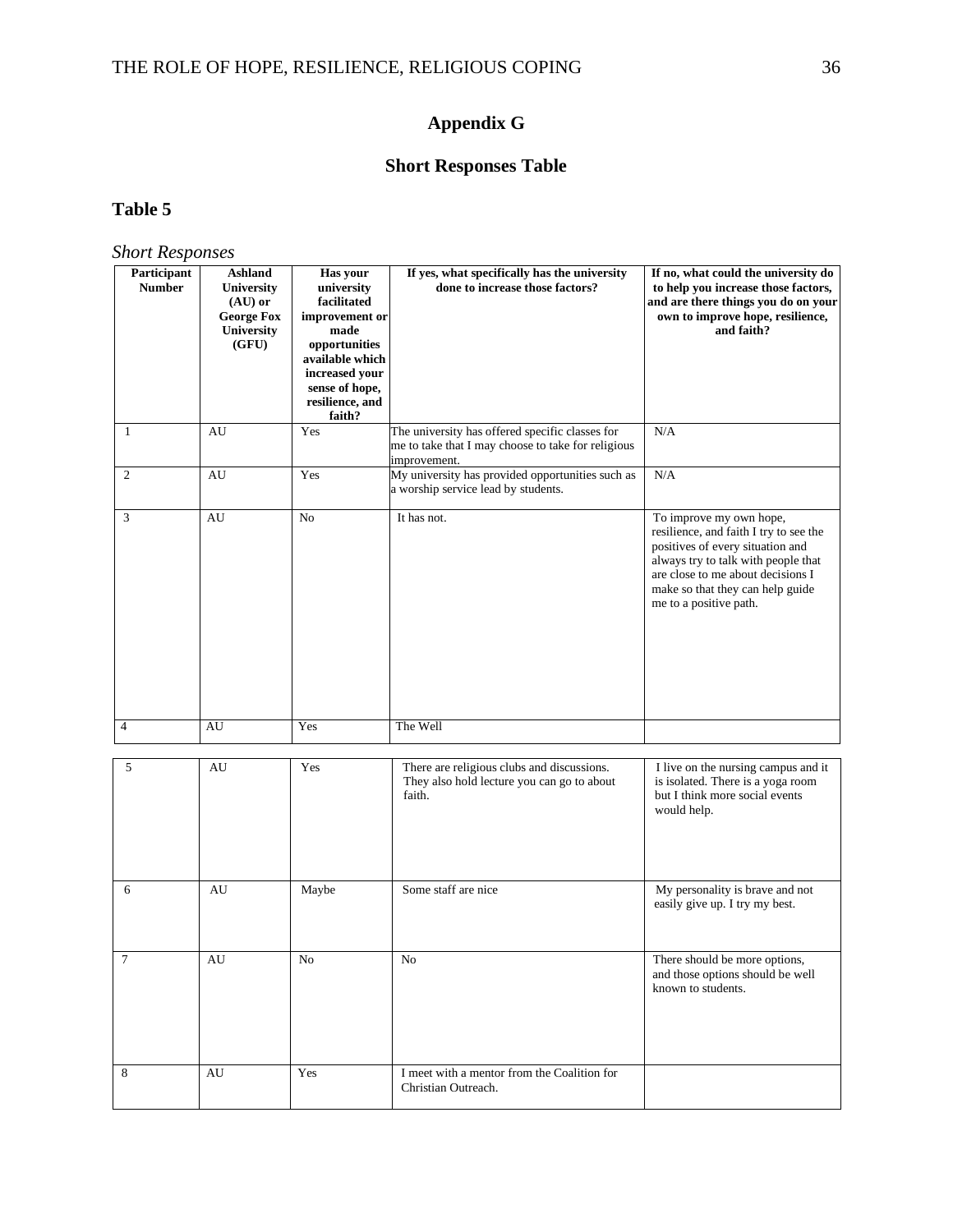$\Delta \sim 10^4$ 

| 9  | AU                     | Yes                                                                                                                                                      | Attending services of The Well on campus and<br>church services.                                                                           |                                                                                                                                                                                                                                                    |
|----|------------------------|----------------------------------------------------------------------------------------------------------------------------------------------------------|--------------------------------------------------------------------------------------------------------------------------------------------|----------------------------------------------------------------------------------------------------------------------------------------------------------------------------------------------------------------------------------------------------|
| 10 | AU                     | Yes                                                                                                                                                      | <b>Counseling Services</b>                                                                                                                 |                                                                                                                                                                                                                                                    |
| 11 | AU                     | Yes                                                                                                                                                      | Student organizations have events.                                                                                                         |                                                                                                                                                                                                                                                    |
| 12 | AU                     | Yes. I have had<br>many professors<br>provide<br>opportunities in<br>helping me to<br>further my<br>education and<br>making me feel<br>as it is possible | Provide resources, internship opportunities,<br>make me step out of my comfort zone                                                        |                                                                                                                                                                                                                                                    |
| 13 | AU                     | Yes                                                                                                                                                      | They have church services and events every<br>week.                                                                                        |                                                                                                                                                                                                                                                    |
| 14 | AU                     | Yes                                                                                                                                                      | Given me many opportunities to flourish<br>within my major and provided job<br>opportunities that I wouldn't be able to<br>seek elsewhere. |                                                                                                                                                                                                                                                    |
| 15 | AU                     | Yes                                                                                                                                                      | A lot of the faculty is really supportive and<br>easy to talk to; there are resources available<br>like counseling and religious life      | I go to my own outside counselor<br>and go to church.                                                                                                                                                                                              |
| 16 | AU                     | Yes                                                                                                                                                      | Programs on campus.                                                                                                                        |                                                                                                                                                                                                                                                    |
| 17 | AU                     | Yes, AU does<br>an amazing job<br>with helping<br>students to find<br>their faith and<br>grow in it.                                                     | They have many religious organizations on<br>campus and they are very encouraging to<br>students to reach out.                             | I answered yes.                                                                                                                                                                                                                                    |
| 18 | AU                     | Yes                                                                                                                                                      | Religious organizations on campus.                                                                                                         |                                                                                                                                                                                                                                                    |
| 19 | AU                     | N <sub>o</sub>                                                                                                                                           |                                                                                                                                            | The university could hold church<br>services or support groups. I go to<br>counseling on my own both on and<br>outside of campus.                                                                                                                  |
| 20 | AU                     | Yes                                                                                                                                                      | Most faculty are especially helpful in aiding<br>students.                                                                                 | N/A                                                                                                                                                                                                                                                |
| 21 | AU                     | Yes                                                                                                                                                      | Strong Christian values and groups.                                                                                                        | Prayer                                                                                                                                                                                                                                             |
| 22 | $\mathbf{A}\mathbf{U}$ | $\rm No$                                                                                                                                                 |                                                                                                                                            | While I understand that I attend a<br>Christian school, many students<br>including myself do not identify<br>with a religion. I feel as if Ashland<br>University does not have and<br>effort established to support those<br>who do not affiliate. |

|    | AU | I'm sure they<br>have<br>opportunities<br>available | They have worked to make the seminary<br>become a closer part of the university. |  |
|----|----|-----------------------------------------------------|----------------------------------------------------------------------------------|--|
| 24 | AU | Yes                                                 | The Well program.                                                                |  |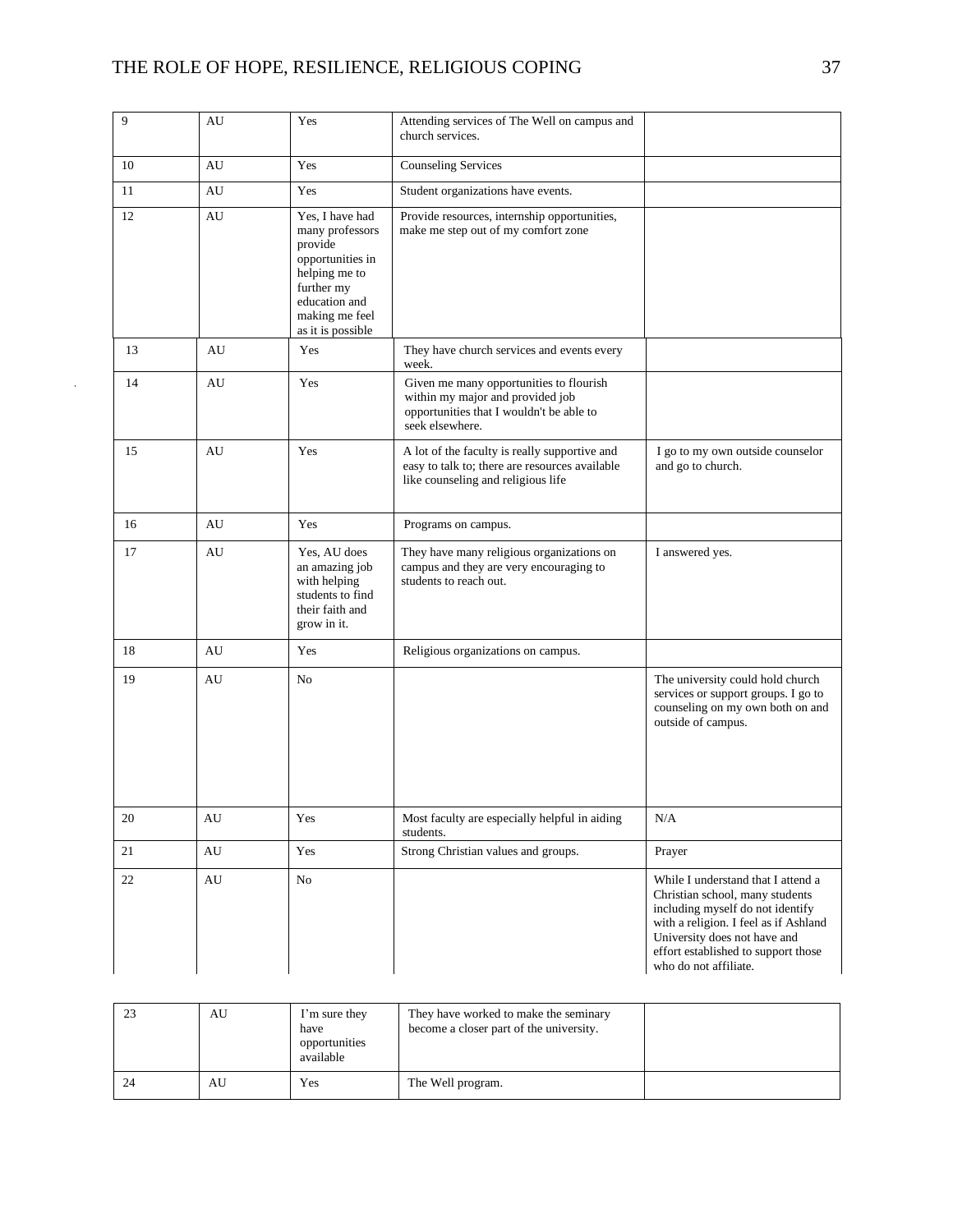| 25 | AU         | No                   | No                                                                                                                                                                                         | Make modern church services<br>more available on campus.                                                                                       |
|----|------------|----------------------|--------------------------------------------------------------------------------------------------------------------------------------------------------------------------------------------|------------------------------------------------------------------------------------------------------------------------------------------------|
| 26 | AU         | Yes                  | It's On Us campus movement.                                                                                                                                                                |                                                                                                                                                |
| 27 | AU         | N <sub>0</sub>       |                                                                                                                                                                                            | I'm not sure.                                                                                                                                  |
| 28 | AU         | Yes                  | Making sure we understand and know the<br>mission statement. Also by adding more<br>religious organizations on campus to be a<br>part of.                                                  |                                                                                                                                                |
| 29 | AU         | Yes                  | There is a strong presence of different faith<br>organizations to get involved in. There is a<br>faith and society lecture series. Christian<br>Ministries is easy to get in contact with. | N/A                                                                                                                                            |
| 30 | AU         | N <sub>0</sub>       | N/A                                                                                                                                                                                        | Advocate for myself when the<br>university doesn't.                                                                                            |
| 31 | AU         | Yes                  | Chapel and mentoring opportunities.                                                                                                                                                        | N/A                                                                                                                                            |
| 32 | AU         | Yes                  | Having mandatory chapel requirements and<br>the use of Christ all around campus with<br>signs and music.                                                                                   |                                                                                                                                                |
| 33 | <b>GFU</b> | Yes                  | Provide stable confidants.                                                                                                                                                                 |                                                                                                                                                |
| 34 | <b>GFU</b> | Yes                  | Chapel and resources.                                                                                                                                                                      |                                                                                                                                                |
|    |            |                      |                                                                                                                                                                                            |                                                                                                                                                |
| 35 | GFU        | Yes                  | Chapel, spiritual emphasis week, integrating<br>faith into curriculum.                                                                                                                     |                                                                                                                                                |
| 36 | <b>GFU</b> | Yes                  | Mandatory chapel credits.                                                                                                                                                                  |                                                                                                                                                |
| 37 | GFU        | Sometimes            | Professors are really encouraging.                                                                                                                                                         | It's very much just up to the<br>professor.                                                                                                    |
| 38 | <b>GFU</b> | Yes                  | Chapel                                                                                                                                                                                     |                                                                                                                                                |
| 39 | <b>GFU</b> | Yes                  | The university has several opportunities for<br>worship and learning more about Jesus.                                                                                                     |                                                                                                                                                |
| 40 | <b>GFU</b> | Yes                  | Through sports and required chapel.                                                                                                                                                        |                                                                                                                                                |
| 41 | <b>GFU</b> | Yes                  | Integrate many community activities to<br>facilitate involvement.                                                                                                                          |                                                                                                                                                |
| 42 | GFU        | $\operatorname{Yes}$ | They always try to make sure everyone has a<br>place where they belong and everyone is<br>heard.                                                                                           |                                                                                                                                                |
| 43 | <b>GFU</b> | Yes                  | They create many opportunities to get<br>students together to build relationships<br>with one another and all of our chapels<br>really help increase our faith.                            |                                                                                                                                                |
| 44 | <b>GFU</b> | Yes                  | There are many opportunities to improve my<br>hope and faith, especially through chapel and<br>religious base projects.                                                                    | I would nice if they gave more<br>opportunities to the people who<br>aren't are religious as the rest of the<br>more Christian based students. |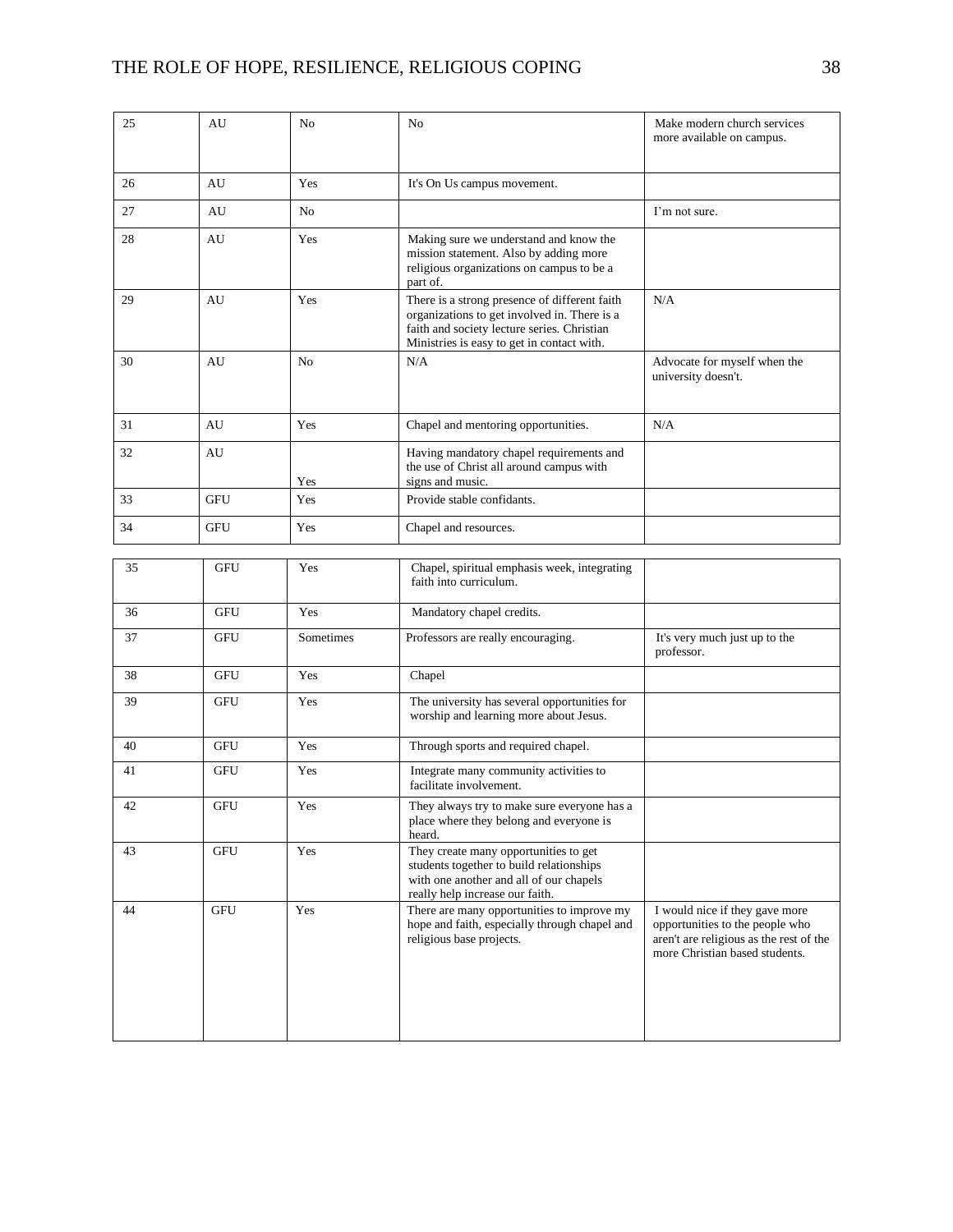| 45 | <b>GFU</b> | No         |                                                                                                                                                          | I don't have faith, so they can't do<br>anything about that. Hope and<br>resilience would be increased by<br>encouraging<br>a little perspectives. |
|----|------------|------------|----------------------------------------------------------------------------------------------------------------------------------------------------------|----------------------------------------------------------------------------------------------------------------------------------------------------|
| 46 | <b>GFU</b> | Yes        | Showed direction in my life                                                                                                                              | None                                                                                                                                               |
| 47 | <b>GFU</b> | Yes        | My math teacher hosts my life group. He <sup>1</sup> s<br>much more than a math teacher, but a mentor<br>and a spiritual encourager.                     | Evangelizing on campus, prayer<br>and worship on campus                                                                                            |
| 48 | <b>GFU</b> | Yes        | I've been able to set up meetings whenever I                                                                                                             |                                                                                                                                                    |
|    |            |            | have needed them.                                                                                                                                        |                                                                                                                                                    |
| 49 | <b>GFU</b> | Yes        | Life groups, chapel, different campus<br>events to get connected with people to<br>grow in our faith with community.                                     |                                                                                                                                                    |
| 50 | <b>GFU</b> | Yes        | Offered missions trips, chapel, and most<br>importantly has professors and staff that<br>encourage and care for their students.                          |                                                                                                                                                    |
| 51 | <b>GFU</b> | Yes        | The requirement of chapel and time set apart<br>from school to focus on my faith has helped<br>me relieve stress and turn to God int times of<br>stress. |                                                                                                                                                    |
| 52 | <b>GFU</b> | Yes        | Chapel, events, community life.                                                                                                                          |                                                                                                                                                    |
| 53 | <b>GFU</b> |            | The sense of intentional community here and<br>the way people treat each other makes a big                                                               |                                                                                                                                                    |
| 54 | <b>GFU</b> | Yes<br>yes | difference.<br>Classes where you can discuss your faith.                                                                                                 |                                                                                                                                                    |
| 55 | <b>GFU</b> | Yes        | Chapels, and different on campus ran events                                                                                                              | N/A                                                                                                                                                |
| 56 | <b>GFU</b> | Yes        | They offer many chapel services and have lots                                                                                                            |                                                                                                                                                    |
|    |            |            | of life groups.                                                                                                                                          |                                                                                                                                                    |
| 57 | <b>GFU</b> | Yes        | Christ centered communities.                                                                                                                             | Nothing                                                                                                                                            |
| 58 | GFU        | Yes        | Dorm activities and professors that are willing<br>to help.                                                                                              | N/A                                                                                                                                                |
| 59 | <b>GFU</b> | Yes        | They have created opportunities of groups,<br>chapel, speakers, events, and such to try to<br>increase those senses.                                     |                                                                                                                                                    |
| 60 | GFU        | Yes        | Been there for me when I needed help and<br>taught me more about Christ.                                                                                 |                                                                                                                                                    |
| 61 | <b>GFU</b> | Yes        | Faith centers and counseling                                                                                                                             |                                                                                                                                                    |
| 62 | GFU        | Yes        | Chapel is always improving those.                                                                                                                        |                                                                                                                                                    |
| 63 | GFU        | Yes        | Chapels, putting inspirational authority into<br>position.                                                                                               |                                                                                                                                                    |
| 64 | <b>GFU</b> | Yes        | Bible studies, mentors, openness with<br>professors, professors explaining their faith<br>and struggles.                                                 |                                                                                                                                                    |
| 65 | <b>GFU</b> | Yes        | Christ centered friendships.                                                                                                                             | Nothing                                                                                                                                            |
| 66 | <b>GFU</b> | No         |                                                                                                                                                          | I could work harder, and pray<br>more.                                                                                                             |
| 67 | <b>GFU</b> | Yes        | Provide an environment for me to learn from<br>others.                                                                                                   |                                                                                                                                                    |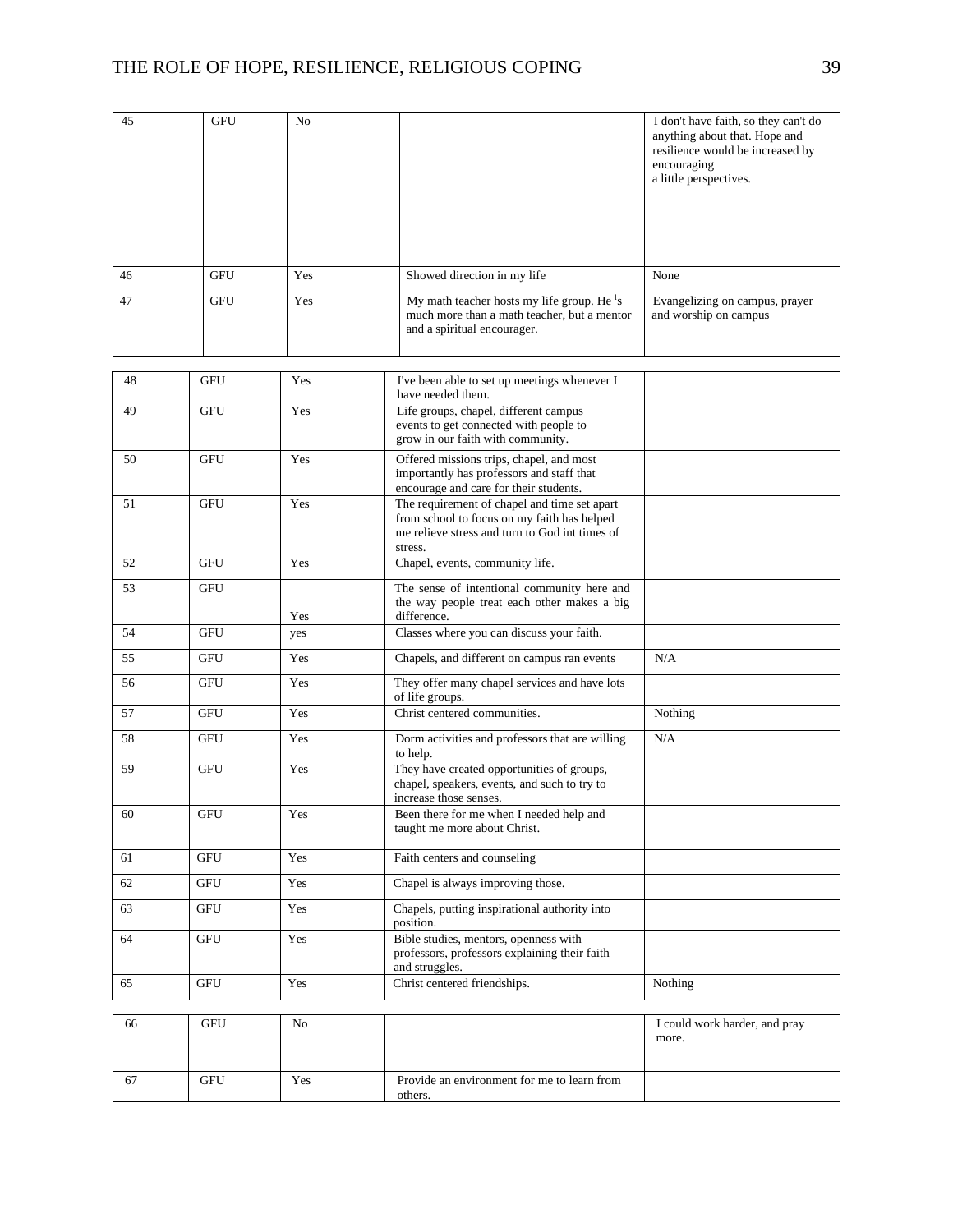| 68 | <b>GFU</b>           | Yes       | Chapels, Religious classes, additional<br>opportunities.                                                                    |                                            |
|----|----------------------|-----------|-----------------------------------------------------------------------------------------------------------------------------|--------------------------------------------|
| 69 | <b>GFU</b>           | Yes       | Weekly chapel, pastors always available,<br>counseling available upon request.                                              |                                            |
| 70 | <b>GFU</b>           | Yes       | Offered chapel services, Life groups, and<br>service projects.                                                              |                                            |
| 71 | <b>GFU</b>           | yes       | Opportunities to discuss and reflect on<br>different topics (like chapel or lectures or<br>other events).                   |                                            |
| 72 | <b>GFU</b>           | No        |                                                                                                                             |                                            |
| 73 | <b>GFU</b>           | Yes       | By having chapel and religion classes                                                                                       |                                            |
| 74 | <b>GFU</b>           | Yes       | Free counseling, professors that care, faculty<br>that tends to put students well-being above<br>money.                     |                                            |
| 75 | <b>GFU</b>           | Yes       | They provide multiple people that offer<br>guidance.                                                                        |                                            |
| 76 | GFU                  | Yes       | Pray                                                                                                                        | Less homework.                             |
| 77 | GFU                  | Yes       | Chapel Requirements.                                                                                                        |                                            |
| 78 | <b>GFU</b>           | Yes       | Chapel                                                                                                                      | N/A                                        |
| 79 | <b>GFU</b>           | Yes, once | Serve day                                                                                                                   |                                            |
| 80 | <b>GFU</b>           | yes       | They have provided Bible studies, serve groups<br>and weekly chapel                                                         |                                            |
| 81 | <b>GFU</b>           | yes       | Mandatory chapel and a general environment<br>centered around God is wonderful.                                             |                                            |
| 82 | <b>GFU</b>           | yes       | Promote religious connection to studies.                                                                                    |                                            |
| 83 | <b>GFU</b>           | Yes       | George Fox has different chapels for different<br>religions and has many religious classes.                                 | N/A                                        |
| 84 | <b>GFU</b>           | yes       | Many of the professors have encouraged<br>visiting them<br>in office hours and know my name                                 |                                            |
| 85 | <b>GFU</b>           | Yes       | Included life groups and a positive dorm life<br>community.                                                                 | Maybe include it more into our<br>classes. |
| 86 | <b>GFU</b>           | Yes       | Made me feel at home with my classes and<br>professors as well as the opportunities to be<br>involved with faith on campus. |                                            |
| 87 | <b>GFU</b>           | Yes       | Has a good community and Christian faith<br>background.                                                                     |                                            |
| 88 | <b>GFU</b>           | Yes       | Chapel, faith encouraging faculty.                                                                                          | N/A                                        |
| 89 | <b>GFU</b>           | I guess   | Good professors.                                                                                                            |                                            |
| 90 | GFU                  | Yes       | Offered a variety and chapels that consist of<br>different topics                                                           | N/A                                        |
| 91 | GFU                  | Yes       | Chapel                                                                                                                      |                                            |
| 92 | GFU                  | Yes       | Provided opportunities to go to chapel and                                                                                  | N/A                                        |
|    |                      |           | serve                                                                                                                       |                                            |
| 93 | $\operatorname{GFU}$ | Yes       | A sense of community                                                                                                        | N/A                                        |
| 94 | $\operatorname{GFU}$ | Yes       | The integration of faith seen in professors and<br>chapel opportunities                                                     | N/A                                        |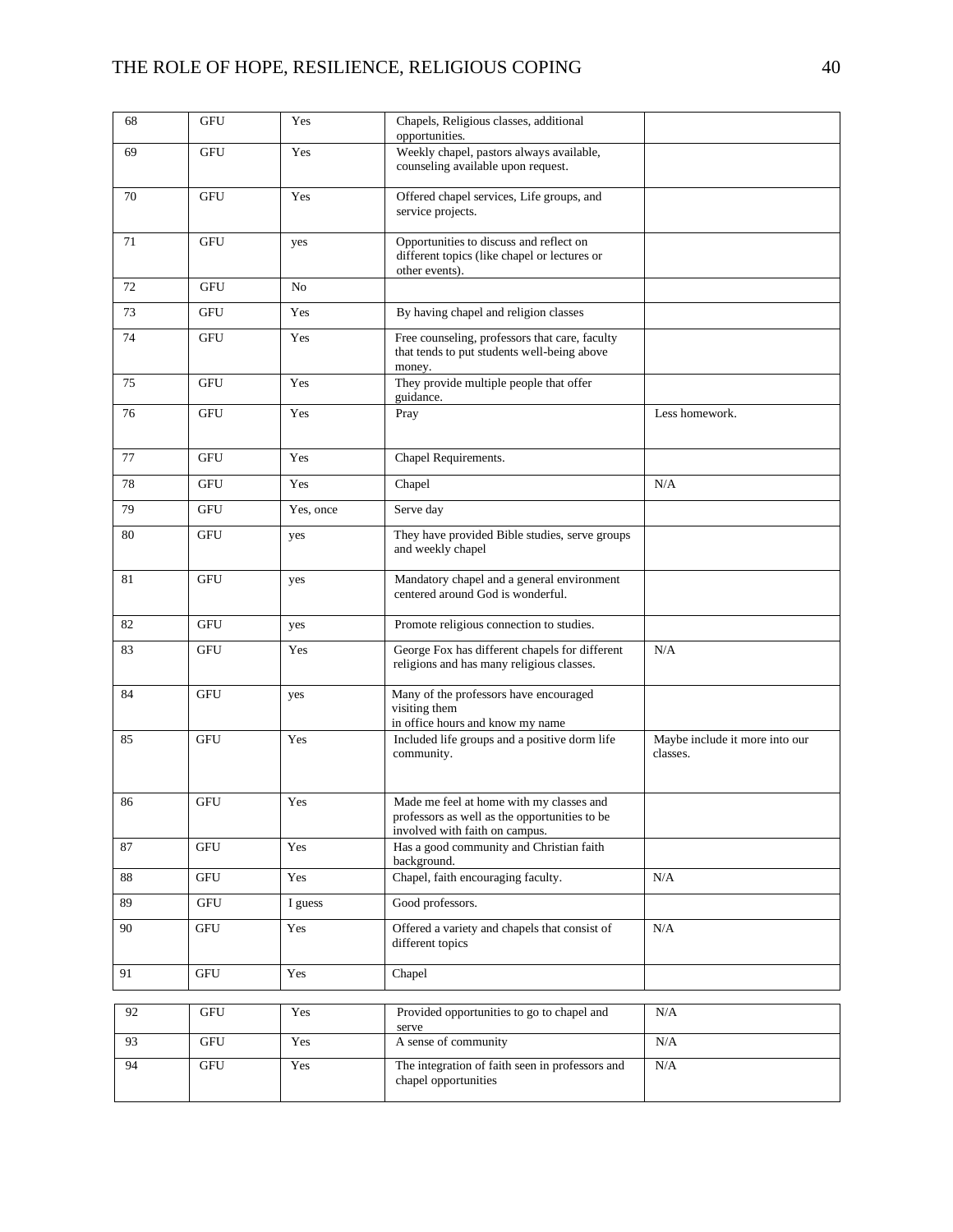| 95  | <b>GFU</b> | Yes | Provided a multitude of chapel services/elective<br>chapel for more understanding of the self.                                                             |                                                                        |
|-----|------------|-----|------------------------------------------------------------------------------------------------------------------------------------------------------------|------------------------------------------------------------------------|
| 96  | <b>GFU</b> | Yes | All the classes have a faith aspect.                                                                                                                       |                                                                        |
| 97  | <b>GFU</b> | Yes | proving chapel services and life groups.                                                                                                                   | N/A                                                                    |
| 98  | <b>GFU</b> | Yes | Integrating faith into education.                                                                                                                          |                                                                        |
| 99  | <b>GFU</b> | Yes | Integrated Christ into every class,<br>given us opportunities to get to know<br>faculty, always have someone to talk<br>to.                                |                                                                        |
| 100 | <b>GFU</b> | Yes | Prayer request from professors, chapel.                                                                                                                    |                                                                        |
| 101 | <b>GFU</b> | Yes | Different life groups and the options to attend<br>student activities.                                                                                     |                                                                        |
| 102 | <b>GFU</b> | yes | Encourages a strong Christian foundation. Its<br>more the people that I'm surrounded by than<br>the University itself.                                     | I read my Bible and pray in the<br>morning to improve my own<br>faith. |
| 103 |            | Yes | Provide wonderful chapel opportunities as<br>well as a welcoming sense that the professors<br>support and care about both my grades and me<br>as a person. |                                                                        |
| 104 |            | Yes | Host a good environment which can help for<br>growth with friends                                                                                          |                                                                        |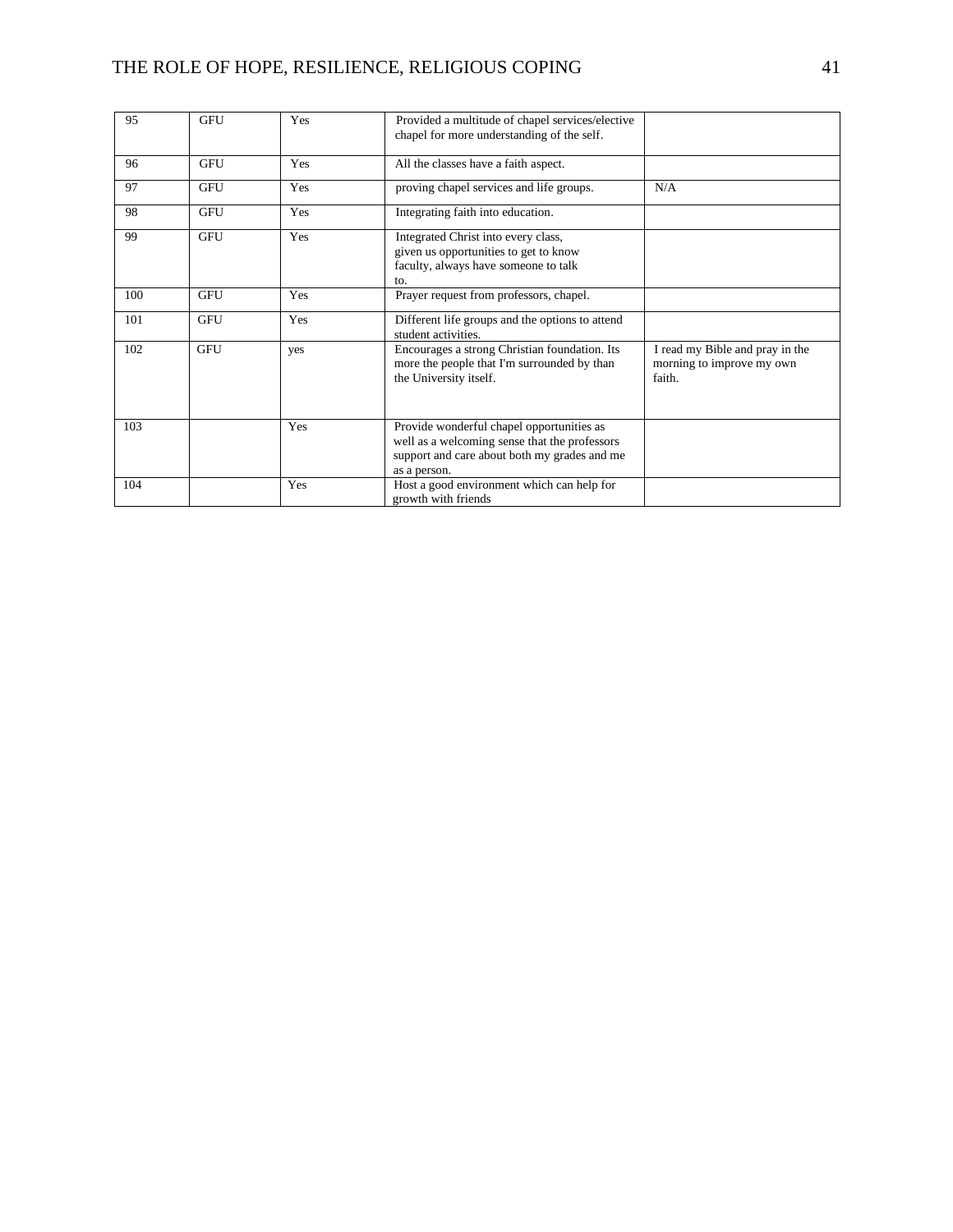# **Appendix H**

# **Curriculum Vitae**

#### **VANESSA M. CAMPO, PsyD**

# **EDUCATION**

**PsyD** Graduate School of Clinical Psychology, George Fox University George The George Fox University George Theorem and the George Theorem and the George Theorem and the George Theorem and Theorem and Theorem and Theorem and Theorem and Theorem and Theorem and Theorem Dissertation: "The Role of Hope, Resilience, Religious Coping, and Religious Problem Solving in College Students' Development" Committee: Winston Seegobin, PsyD (chair), Kristie Knows His Gun, PsyD, & Mark McMinn PhD

- MA Graduate School of Clinical Psychology, December 2017 George Fox University
- **BS** Regent University, Psychology May 2014

# **SUPERVISED CLINICAL EXPERIENCE**

**Resident:** Eden Counseling and Consultation 11/2020- current Supervisor/ Owner: Paul VanValin PhD

> - Increased my skills in working with a variety of ages and diagnoses in individual therapy. Assessment experience completing diagnostic interviews, administering assessment, editing assessment, and providing feedback to clients. Co-leader of a Dialectical Behavioral Therapy group. Additionally, worked to train new employees in assessment and consultation.

**Internship:** Grand Valley State University, University Counseling Center 07/15/2019- 07/14/2020 Internship Training Director: Pamela Miller PhD Director of Clinical Training: Eric Klingensmith PsyD Supervisors: Nick Debernardi, PhD & Abraham Eapen, PsyD Athletics Supervisor: Nicole Marganti, PsyD

- Increased my skills in individual counseling working with a population of traditional and untraditional undergraduate students. Assessment experience with integrating assessment into individual counseling with clients. Crisis training and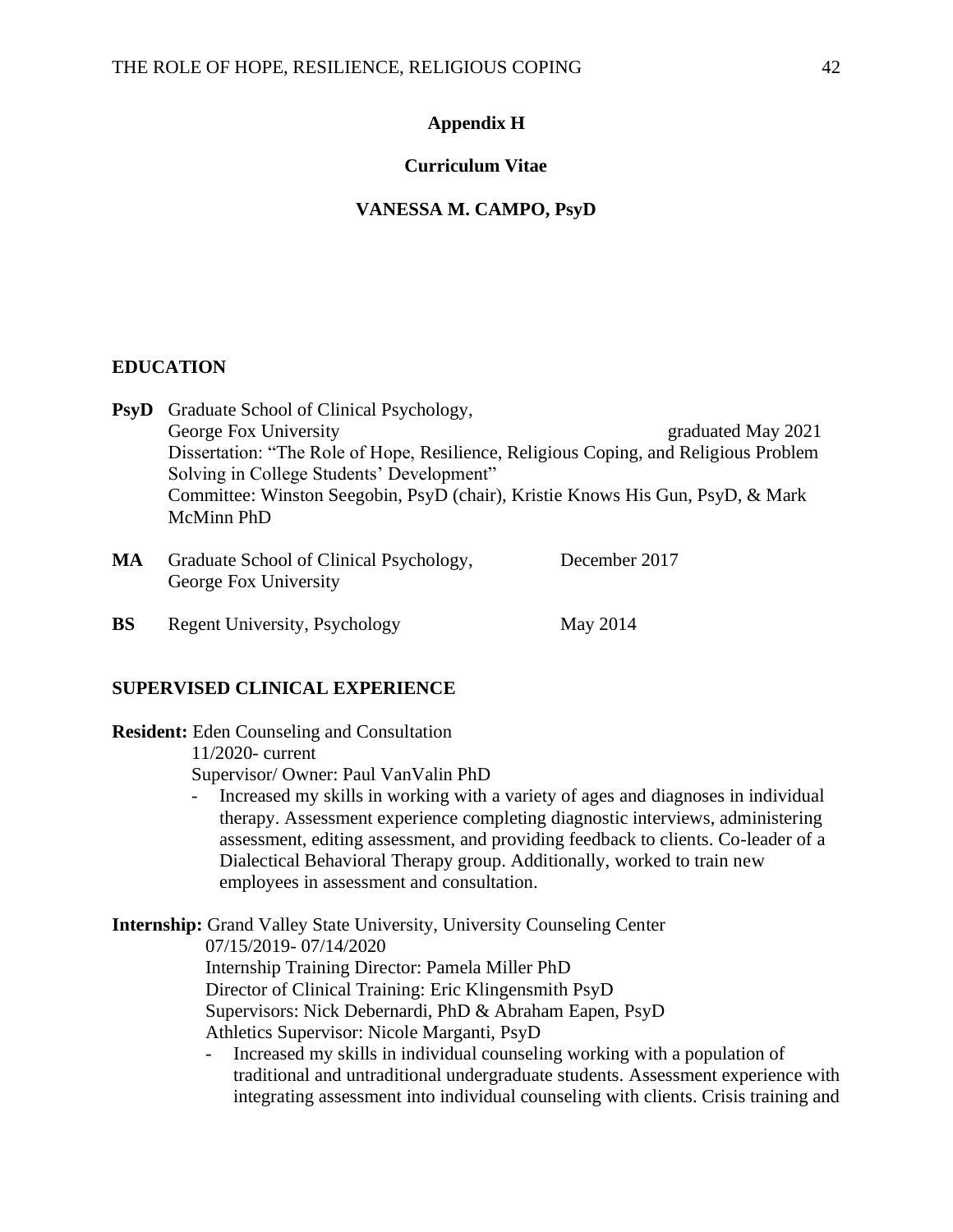coverage for students during and after office hours. Developed programming for the Athletic Department called Laker Impact Series, educating student-athletes in mental health, how life changes after being a student-athlete, career search education, and maintaining financial well-being. I provided supervision to a master of social work trainee. Additionally, working with the other doctoral interns I participated in training the 2020-2021 master of social work trainees.

# **Pre-Internship:** George Fox University, Health and Counseling Center

08/2018- 05/2019

Supervisors: Luann Foster, PsyD & William Buhrow, PsyD

- Skills building in individual therapy working with a population of undergraduate students. Additional skill building in assessment administration and interpretation of results. Work with students at a private Christian institution's health and counseling center. Students arrive to therapy with a variety of presenting problems including anxiety, depression, and stress management. Additionally, as a practicum student I am participating in weekly group supervision provided by the two licensed psychologists.

**Practicum I & II:** Chemawa Indian School and Indian Health Services

08/2016- 05/2018

Supervisors: Kristie Knows His Gun, PsyD, Adam Goddard, LMFT, and Jessica Johnson, LPC

- Given individual, as well as group training in psychotherapy and assessment. Skills building in individual therapy, administration and interpretation of assessment data, report writing and consultation with nurse practitioners. Due to the unique nature of the site, and the breadth of need this site was a two year commitment. I would split my time between the school setting, and the community health clinic. Development in professional skills regarding consultation with clinic staff, as well as, consultation with school staff when working with students. Having consultation with parents about their children, and giving feedback about Individualized Education Plans in terms easily understood.

# **Pre-Practicum:** George Fox University, Newberg, Oregon

08/2015-12/2015

Supervisors: Elizabeth Hamilton, Ph.D. and April Brewer, M.A.

- Given graduate level individual direction as well as training in psychotherapy. Skills building included intake interviews, nonverbal and semi-verbal listening, and videotaped simulated therapy with classmates.
- Clinical Team: George Fox University Graduate Department of Clinical Psychology

Clinical teams are composed of students from every cohort in the program. Students present and discuss clinical cases from their practicum sites integrating their preferred orientation. Students are accompanied by a licensed psychologist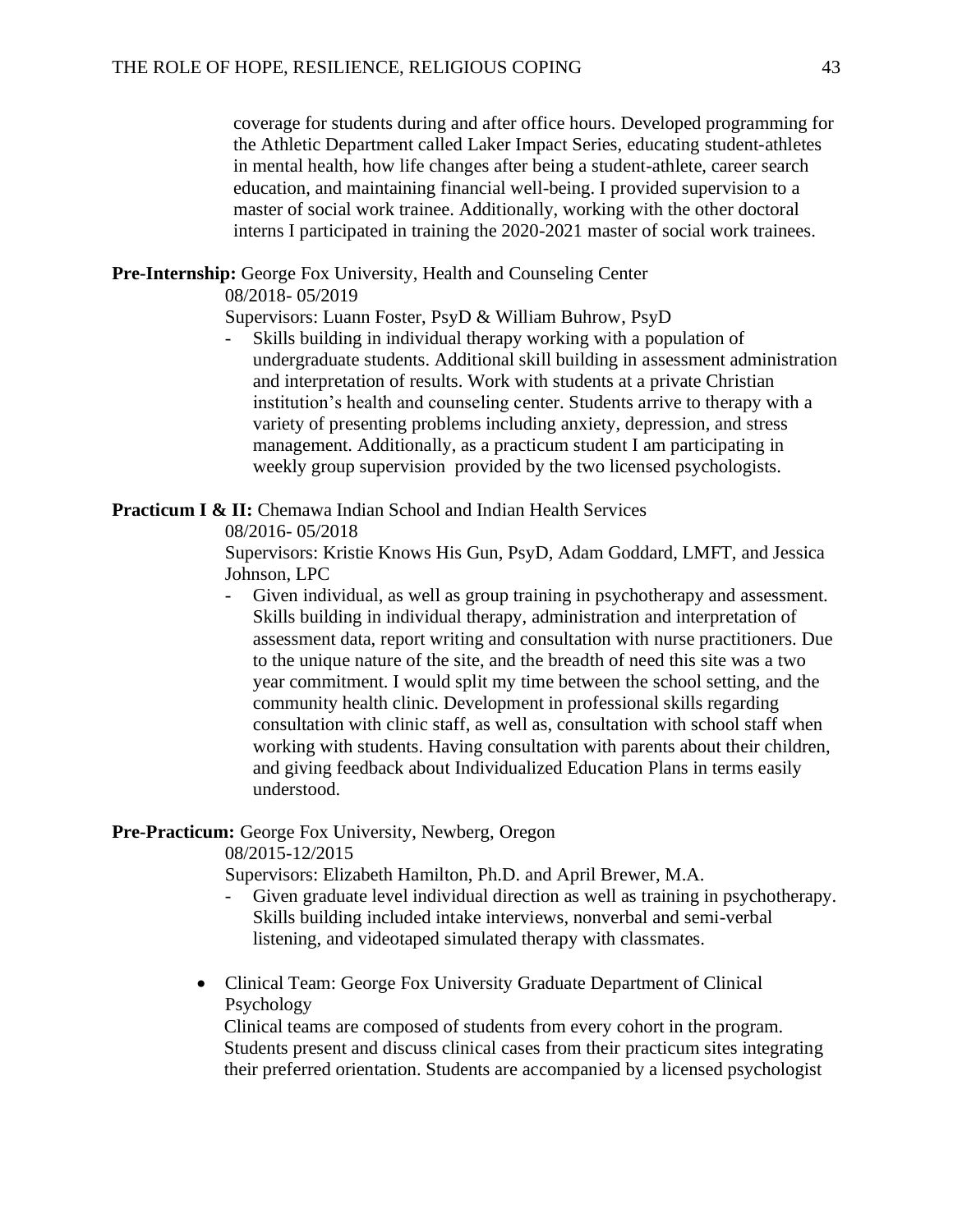to lead the team, and their supervisor gives them feedback to improve the skills of the students.

**Group Supervisor for Fall 2018**- **Spring 2019:** Celeste Jones, PsyD **Group Supervisor for Fall 2017- Spring 2018**: Joel Gregor, PsyD **Group Supervisor for Fall 2016- Spring 2017:** Mary Peterson, PsyD **Group Supervisor for Fall 2015-Spring 2016:** Elizabeth Hamilton, PhD

# **RESEARCH EXPERIENCE**

**Dissertation**: "The Role of Hope, Resilience, Religious Coping, and Religious Problem Solving in College Students' Development"

Committee: Winston Seegobin, PsyD (chair), Kristie Knows His Gun, PsyD, & Mark McMinn PhD

# **ACTIVITIES/AWARDS/VOLUNTEER EXPERIENCE**

- Diversity Scholarship 08/2015- Current
	- Each year I have been awarded the Diversity scholarship through the university. The scholarship is awarded to students of diverse backgrounds, and identify with their cultural heritage.
- Gender and Sexuality: Student Interest Group 08/2015- Current

Student Participant

- The Gender and Sexuality student interest group is a student run committee. In the student group we discuss issues that surround gender and sexuality. We bring up topics that may be of concern to clients, and how can we address these issues in therapy without being insensitive.
- Multicultural Committee 08/2015- Current Student Participant
	- - The multicultural committee is a student interest group which highlights multicultural concern. Students come together to discuss important political and social issues which affect us all. The multicultural committee also collaborates with other student interest groups as well (ex. The Gender and Sexuality Student Interest Group).
- George Fox University Serve Day 08/2015, 09/2016, & 09/2017 Volunteer
	- As a student at George Fox University I actively participated in the institution's yearly serve day. The Graduate Department of Clinical Psychology would volunteer at Juliette's house to complete yard clean up, and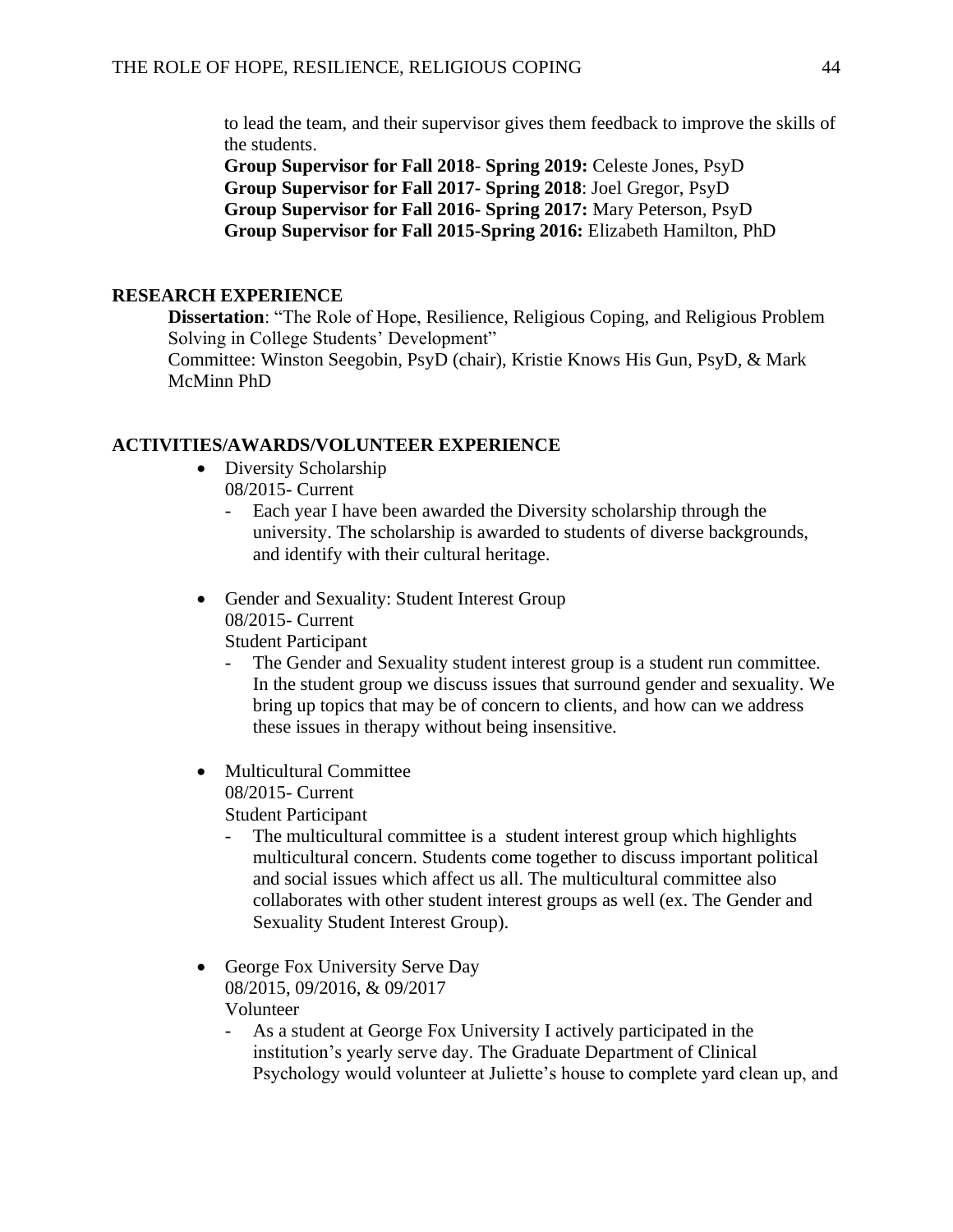to also assist with mailing out newsletters. It has been a joy to assist with restoring this wonderful organization yearly.

- Eden Counseling and Consultation, Virginia Beach, Virginia 05/2011-07/2011 Volunteer/Intern Supervisors: Paul Van Valin, Psy.D. and Judy Lunden, Psy.D.
	- At Eden Counseling and Consultation I learned the proper procedure for interacting with a variety of clients. I particularly realized the critical importance of client confidentiality. I learned different methods of assessment of both evaluation and testing, and was even able to sit in on several client assessments. I was also taught how to write up client assessment reports. Finally, I sat in on client initial interviews, as well as in a feedback session while client was given their results and informed of treatment recommendations.

# **POSTERS AND PRESENTATIONS**

-

# **The Impact of Institutional Practices on Students' Personal Development**

*American Psychological Association: August 2019* Authors: Vanessa Campo, MA, Winston Seegobin, PsyD, Kristie Knows His Gun, PsyD, Mark McMinn, PhD

# **Effectiveness of a Multidisciplinary Response to Treating Chronic Pain and Depressive Symptoms in a Rural Population**

*Oregon Psychological Association Conference: May 2018* Authors: Sylvia Ramirez, MA, Christabel Leonce, MA, Annika Johnson, MA, Vanessa Campo, MA. And Kathleen Gathercoal, PhD

# **Poster Presentation: Speaking the Language Through Clinical Practice: Going Beyond the Textbook for Cultural Competence**

Authors: Kristie Knows His Gun, PsyD, Glena Andrews, PhD, Vanessa Campo, MA, Colleen Conklin, MA, and Kyle Webster, BA

# **PROFESSIONAL AFFILIATIONS**

2017- 2019 Oregon Psychological Association (Student Affiliate)

2015- Present American Psychological Association (Student Affiliate)

# **PROFESSIONAL TRAINING AND WORKSHOPS**

# **Emotionally Focused Therapy: A Step-by-Step Approach to Harnessing the Power of Emotion** Speaker: Susan Johnson, EdD

Site: Online Training, Original Program Date: 3/22/2018, Test Completed: 4/17/2020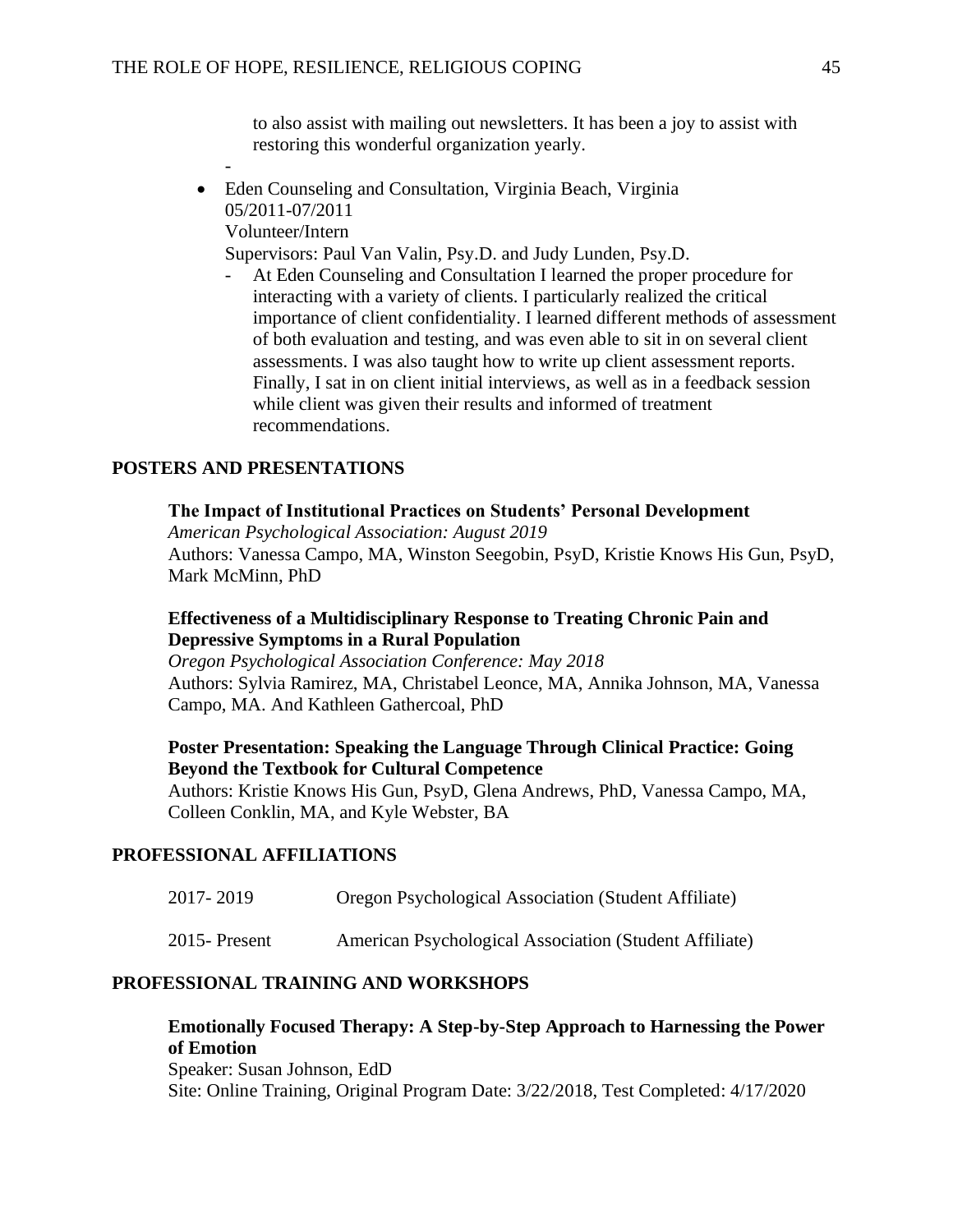#### **Critical Incident Stress Management**

Speaker: Eric Klingensmith Site: Grand Valley State University, Allendale, Michigan 8/2019

# **Colloquium: Spiritual Formation and the Life of a Psychologist; Looking Closer at Soul-Care**

Speakers: Mark McMinn, PhD and Lisa McMinn PhD Site: George Fox University, Newberg, Oregon 9/26/2018

# **Colloquium: Integration and Ekklesia**

Speaker: Mike Vogel, PsyD Site: George Fox University, Newberg, Oregon 3/14/2018

# **Grand Rounds: History and Application of Interpersonal Psychotherapy**

Speaker: Carlos Taloyo, PsyD Site: George Fox University, Newberg, Oregon 2/14/2018

# **Colloquium: Telehealth**

Speaker: Jeff Sodahl, PsyD Site: George Fox University, Newberg, Oregon 11/8/2017

# **Grand Rounds: Using Community Based Participatory Research (CBPR) to Promote Mental Health in American Indian/Alaska Native (AI/AN) Children, Youth and Families**

Speaker: Eleanor Gil-Kashiwabara, PsyD Site: George Fox University, Newberg, Oregon 10/11/2017

# **Colloquium: Spring Diversity Colloquium**

Speaker: Winston Seegobin, PsyD and Mary Peterson PhD Site: George Fox University, Newberg, Oregon 3/22/2017

**Colloquium: Domestic Violence: A Coordinated Community Response** Speaker: Patty Warford and Sgt Todd Baltzell Site: George Fox University, Newberg, Oregon 3/1/2017

# **Grand Rounds: Native Self-Actualization: It's Assessment and Application In Therapy**

Speaker: Sidney Brown, PsyD Site: George Fox University, Newberg, Oregon 2/8/2017

# **Colloquium: When Divorce Hits The Family: Helping Parents and Children Navigate**

Speaker: Wendy Bourg, PhD Site: George Fox University, Newberg, Oregon 11/9/2016